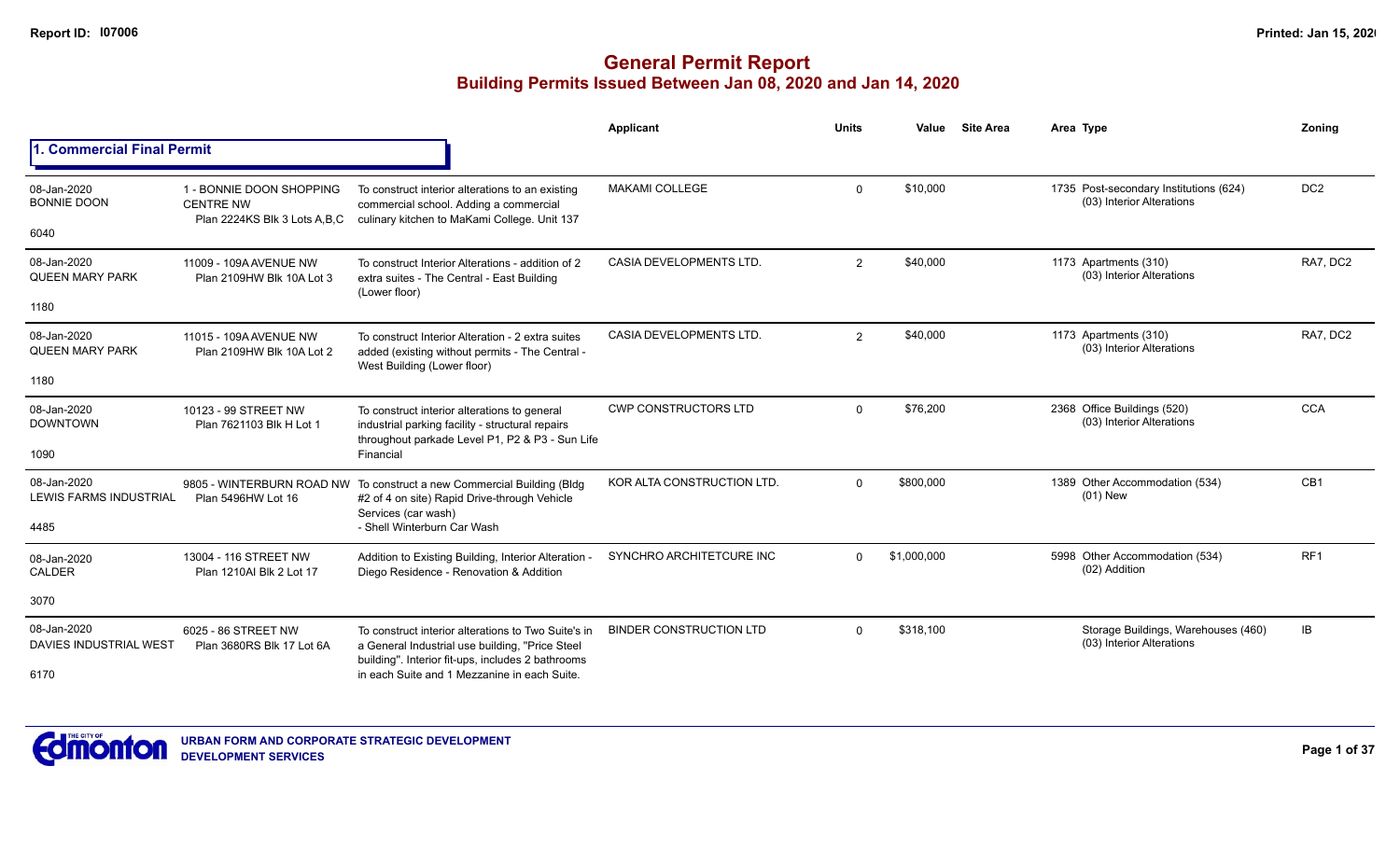|                                                      |                                                                     |                                                                                                                                                                                                                                                                                                                                                                                                                                                                                                                       | Applicant                    | <b>Units</b> | Value       | <b>Site Area</b> | Area Type                                                          | Zoning          |
|------------------------------------------------------|---------------------------------------------------------------------|-----------------------------------------------------------------------------------------------------------------------------------------------------------------------------------------------------------------------------------------------------------------------------------------------------------------------------------------------------------------------------------------------------------------------------------------------------------------------------------------------------------------------|------------------------------|--------------|-------------|------------------|--------------------------------------------------------------------|-----------------|
| 1. Commercial Final Permit                           |                                                                     |                                                                                                                                                                                                                                                                                                                                                                                                                                                                                                                       |                              |              |             |                  |                                                                    |                 |
| 08-Jan-2020<br><b>LEWIS FARMS INDUSTRIAL</b><br>4485 | Plan 5496HW Lot 16                                                  | 9805 - WINTERBURN ROAD NW To Construct a new Commercial Building (Bldg<br>#3 of 4 on site) Convenience Retail Store with<br>Gas Bar (car wash building NOT included)<br>- Shell Winterburn C-Store with Gas Bar                                                                                                                                                                                                                                                                                                       | KOR ALTA CONSTRUCTION LTD.   | $\Omega$     | \$1,383,000 |                  | 1841 Service Stations, Repair Garages (572)<br>$(01)$ New          | CB1             |
| 08-Jan-2020<br><b>BEAUMARIS</b><br>3040              | 15499 - CASTLE DOWNS ROAD<br><b>NW</b><br>Plan 9322461 Unit 105     | To construct interior and exterior alterations to<br>an existing apartment building - new overhead<br>garage beams in Suites 201, 202, 232, 233,<br>234, 236 & 238 AND replace damaged deck<br>boards in multiples suites no structural work-"<br>Beaumaris on the lake"                                                                                                                                                                                                                                              | CVL ENGINEERS INC.           | $\Omega$     | \$300,000   |                  | Apartment Condos (315)<br>(03) Exterior Alterations                | DC <sub>2</sub> |
| 09-Jan-2020<br><b>CALGARY TRAIL NORTH</b><br>5110    | 5138 - GATEWAY BOULEVARD<br><b>NW</b><br>Plan 1920849 Blk 94 Lot 1B | To construct interior alterations to a shell<br>building (Starbucks interior fit-up)                                                                                                                                                                                                                                                                                                                                                                                                                                  | DANIEL JOHNSON ARCHITECT INC | $\Omega$     | \$150,000   |                  | Restaurants and Bars (540)<br>(03) Interior Alterations            | CB <sub>2</sub> |
| 09-Jan-2020<br><b>CLOVER BAR AREA</b><br>2160        | 440, 250 - AURUM ROAD NE<br>Plan 0941790 Blk 1 Lot 12PUL            | To construct interior alterations to an existing<br>building. Change use from F1 to F3. Large<br>(East) Dome for storage of pick-ups, loaders,<br>tractors, skid steers, ect. Small (West) Dome<br>used for storage of parts and mechanical<br>equipment including motors, conveyor bellts,<br>bearings, electrical components, ect. which is<br>the planned continued use. The office block and<br>mezzanines are not being re-purposed, and the<br>mezzanines are planned to be used for<br>connection/access only. | SPECTACLE-BUREAU.COM         | $\Omega$     | \$532,600   |                  | 0 Storage Buildings, Warehouses (460)<br>(03) Interior Alterations | DC <sub>2</sub> |
| 09-Jan-2020<br><b>CALGARY TRAIL SOUTH</b><br>5120    | 4003 - GATEWAY BOULEVARD<br><b>NW</b><br>Plan 563MC Lot 10          | To change the use of the basement from an A2<br>Restaurant classification to a D Personal<br>Services. No construction to take place. Has<br>been an office for 10 years just no permit -<br>"Josan Properties"                                                                                                                                                                                                                                                                                                       | <b>JOSAN PROPERTIES LTD.</b> | $\Omega$     | \$0         |                  | 1170 Restaurants and Bars (540)<br>(03) Interior Alterations       | <b>CHY</b>      |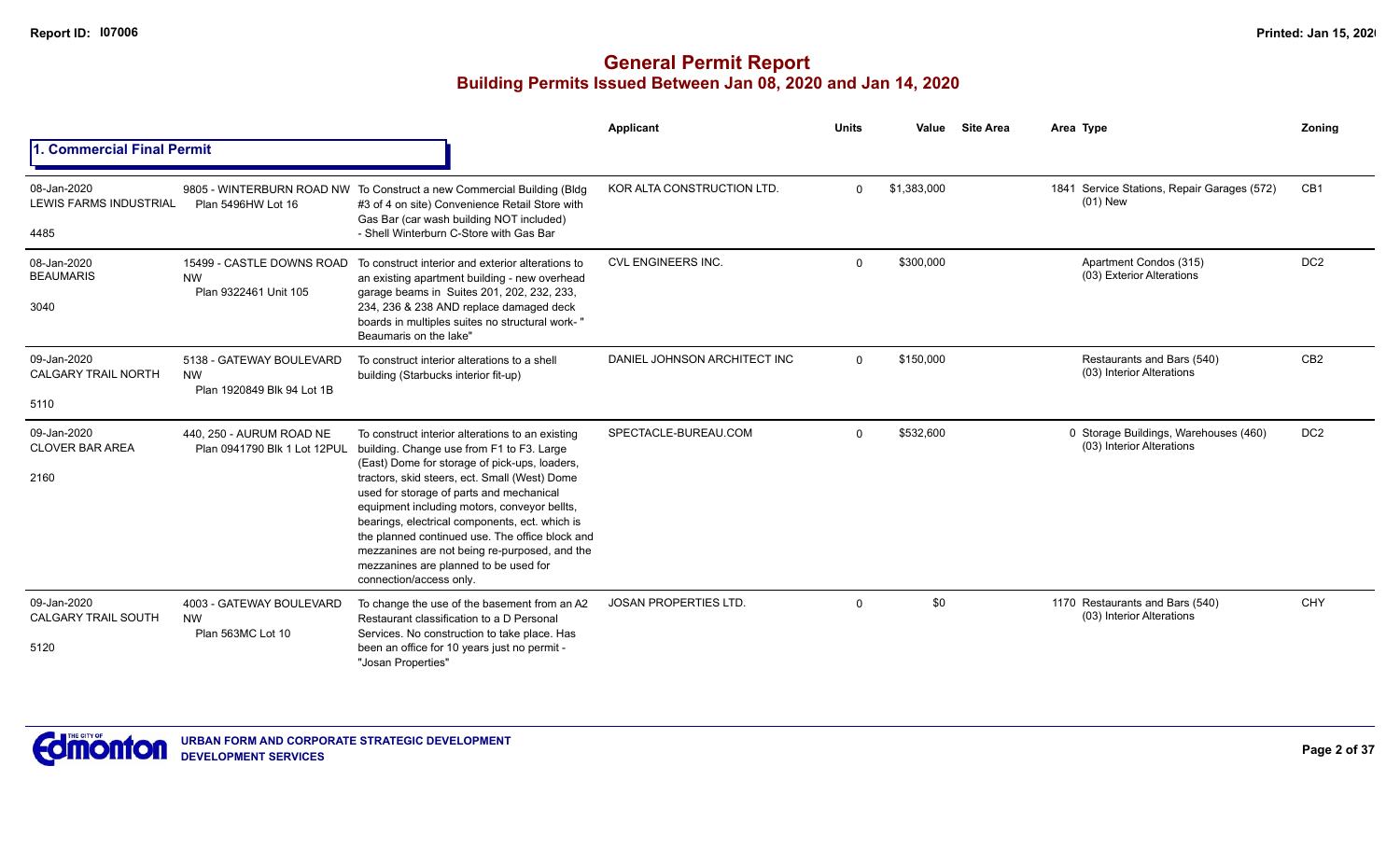|                                                  |                                                                     |                                                                                                                                                                                                                                                                                    | Applicant                                                | <b>Units</b> | Value     | <b>Site Area</b> | Area Type                                                | Zoning          |
|--------------------------------------------------|---------------------------------------------------------------------|------------------------------------------------------------------------------------------------------------------------------------------------------------------------------------------------------------------------------------------------------------------------------------|----------------------------------------------------------|--------------|-----------|------------------|----------------------------------------------------------|-----------------|
| <b>Commercial Final Permit</b>                   |                                                                     |                                                                                                                                                                                                                                                                                    |                                                          |              |           |                  |                                                          |                 |
| 09-Jan-2020<br><b>DESROCHERS AREA</b><br>5463    | 803 - DANIELS WAY SW<br>Plan 1822012 Blk 4 Lot 175                  | To construct STRUCTURAL FRAMING ONLY for<br>an apartment building "Desrochers Village<br>Building 1". No construction past building<br>structure permitted.                                                                                                                        | <b>EFG ARCHITECTS</b>                                    | $\Omega$     | \$10,000  |                  | 76124 Apartments (310)<br>(05) Structural Frame          | DC <sub>1</sub> |
| 09-Jan-2020<br><b>SPRUCE AVENUE</b><br>1230      | 1 - KINGSWAY GARDEN MALL<br><b>NW</b><br>Plan 1620578 Blk 7 Lot 277 | Interior alteration to apply current theme &<br>colours / design to an existing retail space<br>within a shopping mall. Osiris Inc. o/a<br>SHOWCASE. CRU 656.                                                                                                                      | OSIRIS INC. (O/A SHOWCASE)                               | $\Omega$     | \$40,000  |                  | 970 Retail and Shops (510)<br>(03) Interior Alterations  | CSC, CB2        |
| 09-Jan-2020<br><b>CUMBERLAND</b>                 | 12703 - 153 AVENUE NW<br>Plan 0625614 Blk 16 Lot 4                  | To construct interior alterations to an existing<br>building (tenant fit up, CRU B3) - Church's<br>Chicken.                                                                                                                                                                        | <b>CK DESIGN LID</b>                                     | $\Omega$     | \$250,000 |                  | Restaurants and Bars (540)<br>(03) Interior Alterations  | PU, RF5, CSC    |
| 3150                                             |                                                                     |                                                                                                                                                                                                                                                                                    |                                                          |              |           |                  |                                                          |                 |
| 09-Jan-2020<br><b>RAMPART INDUSTRIAL</b><br>3360 | 16135C - 142 STREET NW<br>Condo Common Area (Plan<br>1623413)       | To complete interior alterations including interior<br>office walls construction, electrical, mechanical<br>& plumbing services installation, fire alarm<br>system installation (racking in warehouse not<br>included)<br>- a new Mail Service business in an existing<br>building | FELIX CHANG'S DRAFTING AND<br><b>RENOVATION SERVICES</b> | $\Omega$     | \$80,000  |                  | 7200 Office Buildings (520)<br>(03) Interior Alterations | <b>IB</b>       |
| 10-Jan-2020<br>STRATHCONA JUNCTION<br>5151       | 6725 - 104 STREET NW<br>Plan 9923278 Lot B                          | To construct exterior alterations for a seasonal<br>garden centre - Home Depot Garden Centre. (1<br>Temporary Tent in parking lot and 2 Sunshades<br>at main building)                                                                                                             | KUBIK DEVELOPMENTS CORP.                                 | $\Omega$     | \$10,000  |                  | Temporary Structures (999)<br>$(01)$ New                 | DC1, DC2        |
| 10-Jan-2020<br><b>AMBLESIDE</b><br>5505          | 6004 - CURRENTS DRIVE NW<br>Plan 1124080 Blk 14 Lot 21              | To construct exterior alterations for a seasonal<br>garden centre - Home Depot Garden Centre<br>(Temporary Fenced Area in parking lot and 2)<br>Sunshades at main building)                                                                                                        | KUBIK DEVELOPMENTS CORP                                  | $\Omega$     | \$10,000  |                  | Temporary Structures (999)<br>$(01)$ New                 | CSCa, CSCa      |

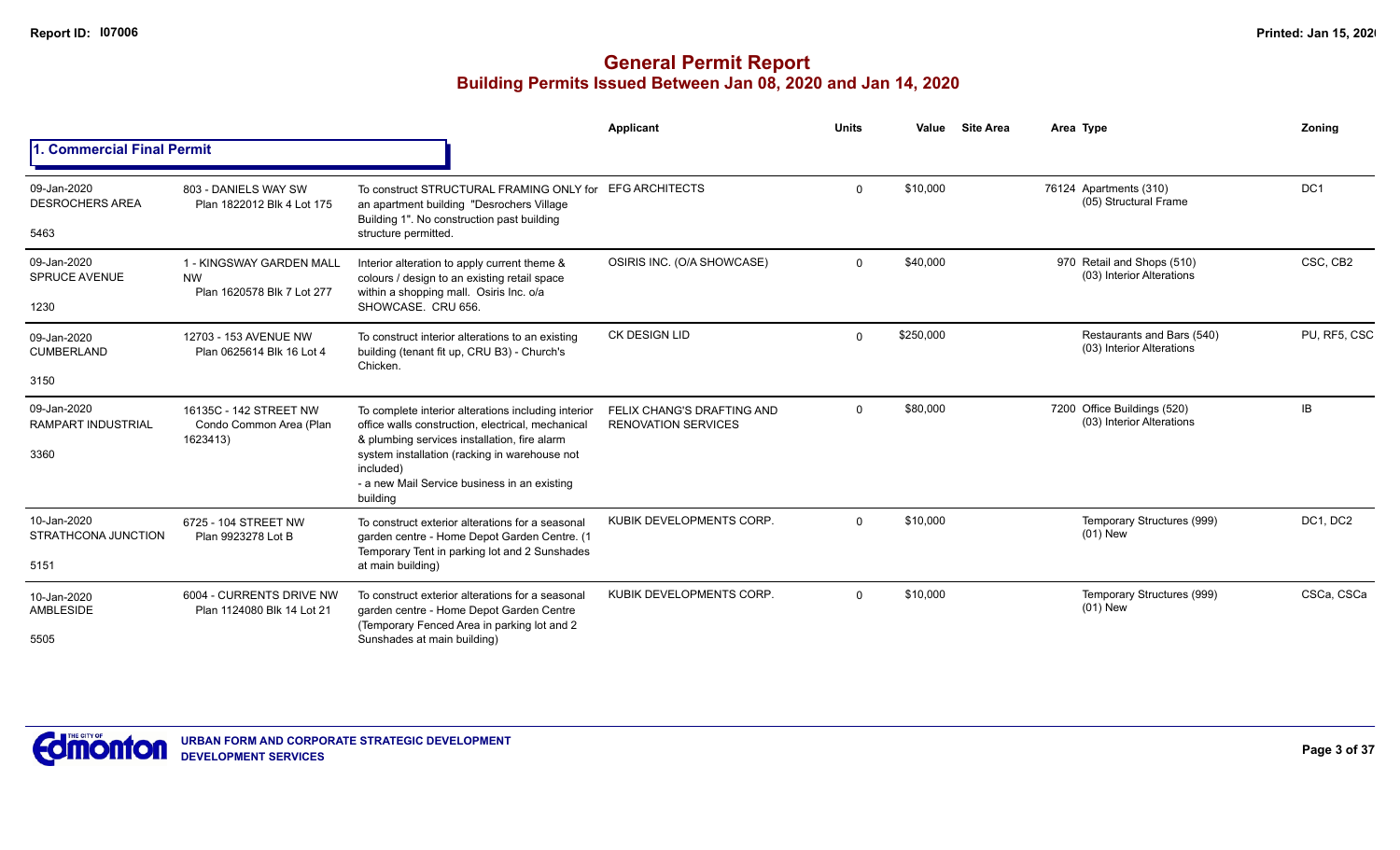|                                                        |                                                    |                                                                                                                                                                                                                                     | <b>Applicant</b>                                        | Units        | Value     | <b>Site Area</b> | Area Type                                                | Zonina          |
|--------------------------------------------------------|----------------------------------------------------|-------------------------------------------------------------------------------------------------------------------------------------------------------------------------------------------------------------------------------------|---------------------------------------------------------|--------------|-----------|------------------|----------------------------------------------------------|-----------------|
| . Commercial Final Permit                              |                                                    |                                                                                                                                                                                                                                     |                                                         |              |           |                  |                                                          |                 |
| 10-Jan-2020<br><b>PEMBINA</b><br>3340                  | 13360 - 137 AVENUE NW<br>Plan 9924711 Blk 5 Lot 2  | To construct exterior alterations for a seasonal<br>garden centre - Home Depot Garden Centre<br>(Temporary Fenced Area in parking lot and 2<br>Sunshades at main building)                                                          | KUBIK DEVELOPMENTS CORP.                                | $\mathbf{0}$ | \$10,000  |                  | Temporary Structures (999)<br>$(01)$ New                 | DC <sub>2</sub> |
| 10-Jan-2020<br><b>LARKSPUR</b><br>6390                 | 4430 - 17 STREET NW<br>Plan 0620021 Blk 21 Lot 11  | To construct exterior alterations for a seasonal<br>garden centre - Home Depot Garden Centre<br>(Temporary Fenced area in parking lot and 1<br>Sunshade at main building)                                                           | KUBIK DEVELOPMENTS CORP.                                | $\mathbf 0$  | \$10,000  |                  | Temporary Structures (999)<br>$(01)$ New                 | <b>CSC</b>      |
| 10-Jan-2020<br><b>OLIVER</b><br>1150                   | 11904 - 104 AVENUE NW<br>Plan 1425753 Blk 21 Lot 2 | To construct interior alterations within group D<br>building - tenant improvement to floors 4 and 5<br>"S2 Architecture"                                                                                                            | S2 ARCHITECTURE.                                        | $\Omega$     | \$400,000 |                  | 5854 Office Buildings (520)<br>(03) Interior Alterations | DC <sub>1</sub> |
| 10-Jan-2020<br><b>BRITANNIA YOUNGSTOWN</b><br>4060     | 10113 - 157 STREET NW<br>Plan 1924AM Blk 1 Lot 20  | To construct interior alterations to a mixed use<br>commercial building. Construct non rated<br>demising wall within office space to create<br>additional office tenant space/Suite. Tenant<br>improvement require separate permit. | <b>KEYWEST REALTY &amp; PROPERTY MGMT</b><br><b>INC</b> | $\mathbf 0$  | \$600     |                  | 0 Mixed Use (522)<br>(03) Interior Alterations           | CB1             |
| 10-Jan-2020<br><b>TERRA LOSA</b><br>4540               | 17404 - 99 AVENUE NW<br>Plan 9721914 Blk 42 Lot 4  | To construct exterior alterations for a seasonal<br>garden centre - Home Depot Garden Centre (1<br>Temporary Tent in parking lot and 1 Sunshade at<br>main building)                                                                | KUBIK DEVELOPMENTS CORP.                                | $\Omega$     | \$10,000  |                  | Temporary Structures (999)<br>$(01)$ New                 | DC1, DC1        |
| 10-Jan-2020 KENNEDALE<br><b>INDUSTRIAL</b><br>2380     | 13138 - 50 STREET NW<br>Plan 9621656 Blk 25 Lot 7  | To construct exterior alterations for a seasonal<br>garden centre - Home Depot Garden Centre<br>(Temporary Fenced Area in parking lot and 1<br>Sunshades at main building)                                                          | KUBIK DEVELOPMENTS CORP.                                | $\Omega$     | \$10,000  |                  | Temporary Structures (999)<br>$(01)$ New                 | <b>IB</b>       |
| 10-Jan-2020<br>SOUTH EDMONTON<br><b>COMMON</b><br>6195 | 2020 - 101 STREET NW<br>Plan 9722024 Blk 8 Lot 1   | To construct exterior alterations for a seasonal<br>garden centre - Home Depot Garden Centre (1<br>Temporary Tent in parking lot and 2 Sunshades<br>at main building)                                                               | KUBIK DEVELOPMENTS CORP.                                | $\Omega$     | \$10,000  |                  | Temporary Structures (999)<br>$(01)$ New                 | DC <sub>2</sub> |

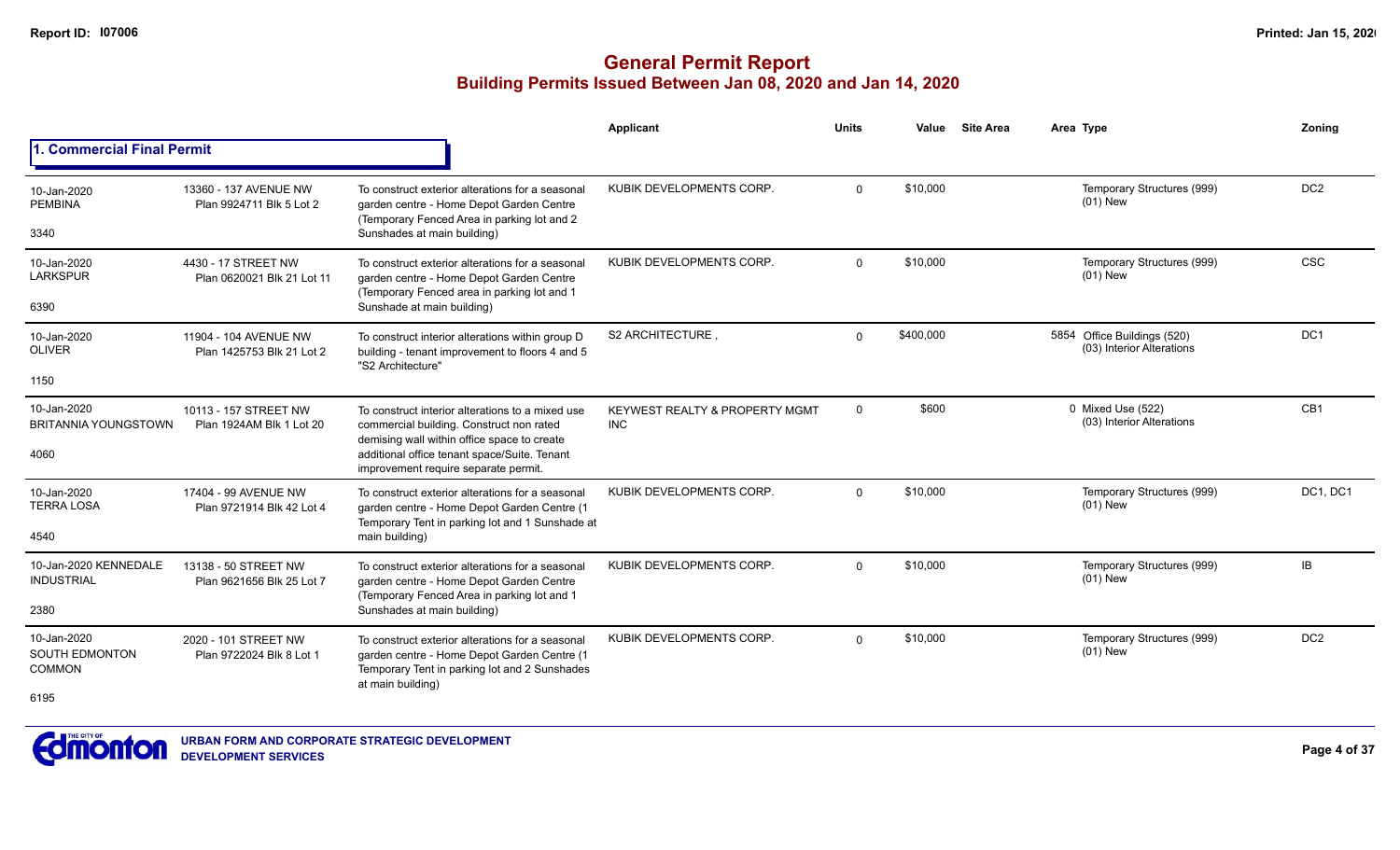|                                          |                                                   |                                                                                                                                                                                                                                                                                                                                                                                                                                                                                                                                                                                                                                                                                                                                                                                     | Applicant                    | <b>Units</b> | Value       | <b>Site Area</b> | Area Type                                           | Zoning          |
|------------------------------------------|---------------------------------------------------|-------------------------------------------------------------------------------------------------------------------------------------------------------------------------------------------------------------------------------------------------------------------------------------------------------------------------------------------------------------------------------------------------------------------------------------------------------------------------------------------------------------------------------------------------------------------------------------------------------------------------------------------------------------------------------------------------------------------------------------------------------------------------------------|------------------------------|--------------|-------------|------------------|-----------------------------------------------------|-----------------|
| . Commercial Final Permit                |                                                   |                                                                                                                                                                                                                                                                                                                                                                                                                                                                                                                                                                                                                                                                                                                                                                                     |                              |              |             |                  |                                                     |                 |
| 10-Jan-2020<br><b>EMPIRE PARK</b>        | 5015 - 111 STREET NW<br>Plan 0725320 Blk D Lot 4A | To construct interior alterations to a Suite in a<br>Commercial shopping mall, Southgate "LIDS".                                                                                                                                                                                                                                                                                                                                                                                                                                                                                                                                                                                                                                                                                    | N/A                          | 0            | \$80,000    |                  | Retail and Shops (510)<br>(03) Interior Alterations | DC <sub>2</sub> |
| 5170                                     |                                                   |                                                                                                                                                                                                                                                                                                                                                                                                                                                                                                                                                                                                                                                                                                                                                                                     |                              |              |             |                  |                                                     |                 |
| 10-Jan-2020<br><b>STRATHCONA</b><br>5480 | 10302 - 82 AVENUE NW<br>Plan I Blk 68 Lots 1-2    | To construct interior and exterior alterations<br>(demo & construction) on all floors of an<br>existing building:<br>add an addition to all floors of an existing<br>building (88.24m2)<br>Basement: to change the Use from a Bar<br>(Pub) & Hotel to a General Retail Store<br>1St Floor: a Bar (183.39m2), General Retail<br>Store, and two Restaurants (tenant 1.5:<br>49.79m2 public space, Tenant 1.6: 38.21m2<br>public space, 81.1m2 public space in the open<br>area)<br>2nd Floor: General Retail Stores, Personal<br>Service Shop, and a Restaurant (77.38m2<br>Public Space, 30.65m2 public space in the<br>shared seating area)<br>3rd Floor: Professional, Financial and<br>Office Support Services, General Retail Stores,<br>and a Restaurant (41.62m2 Public Space, | TRI-STAD CONSTRUCTION INC    | $\Omega$     | \$1,965,000 |                  | 6404 Mixed Use (522)<br>(02) Addition               | DC1, DC1        |
| 10-Jan-2020<br>CANORA                    | 15450 - 105 AVENUE NW<br>Plan 0225385 Blk X Lot 2 | 67.63m2 Public space in the shared seating<br>area, and 67.63m2 public space in the outdoor<br>amenity area)<br>To construct a Religious Assembly building<br>(Turkish Canadian Society) only.                                                                                                                                                                                                                                                                                                                                                                                                                                                                                                                                                                                      | THE TURKISH-CANADIAN SOCIETY | $\mathbf{0}$ | \$1,500,000 |                  | 4099 Religious Buildings (660)<br>$(01)$ New        | <b>US</b>       |
| 4090                                     |                                                   |                                                                                                                                                                                                                                                                                                                                                                                                                                                                                                                                                                                                                                                                                                                                                                                     |                              |              |             |                  |                                                     |                 |

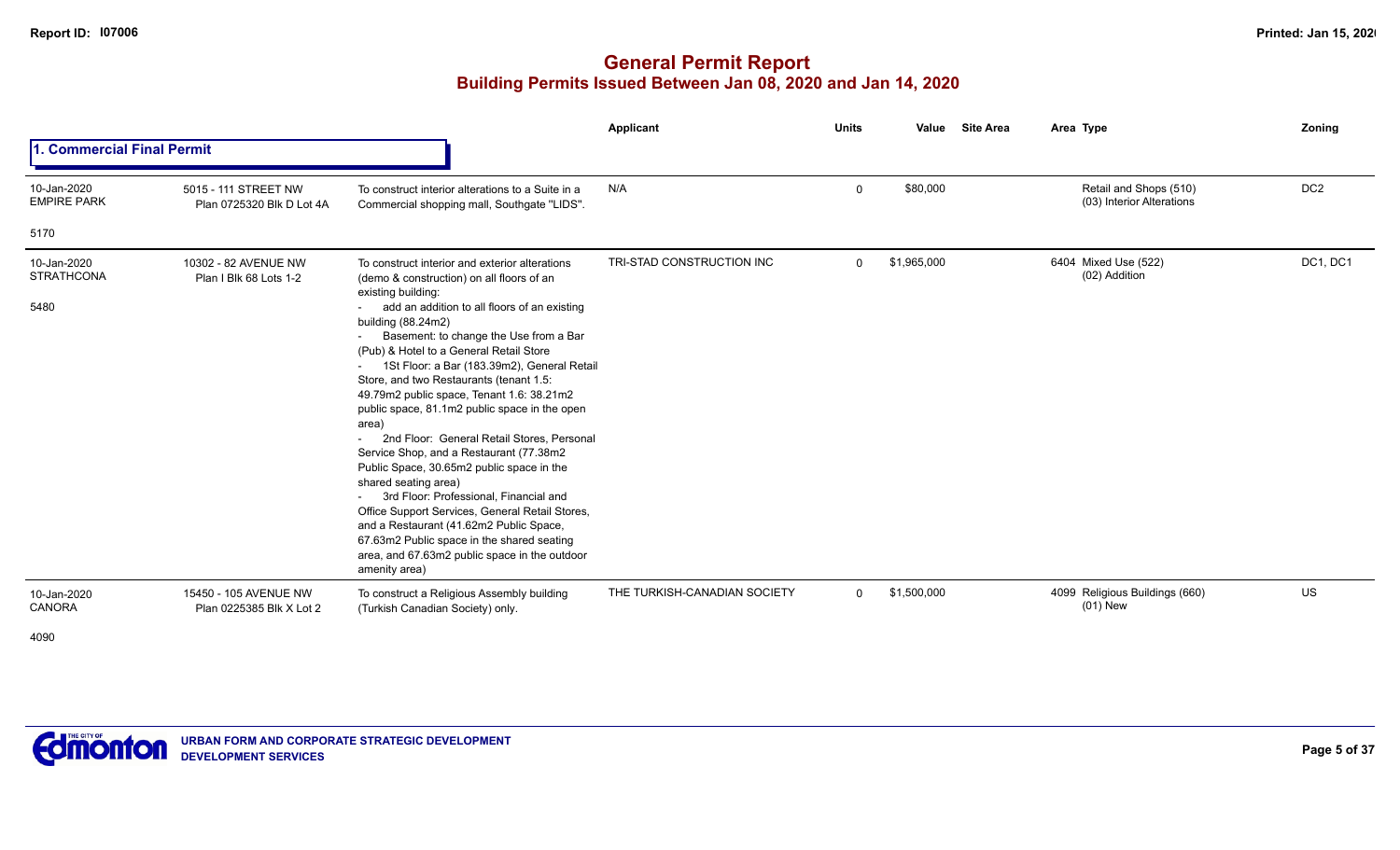## **General Permit Report Building Permits Issued Between Jan 08, 2020 and Jan 14, 2020**

|                                      |                                                       |                                                                                                                                            | Applicant                       | <b>Units</b> | Value     | <b>Site Area</b> | Area Type                                                             | Zoning          |
|--------------------------------------|-------------------------------------------------------|--------------------------------------------------------------------------------------------------------------------------------------------|---------------------------------|--------------|-----------|------------------|-----------------------------------------------------------------------|-----------------|
| <b>Commercial Final Permit</b>       |                                                       |                                                                                                                                            |                                 |              |           |                  |                                                                       |                 |
| 13-Jan-2020<br>WESTMOUNT             | 12225 - 107 AVENUE NW<br>Plan RN22 Blk 7 Lots 1-2     | To change the use of a suite in a mixed use<br>commercial building from retail (vacuum<br>sales/repair) to A2 - restaurant use with retail | RANGE ROAD INCORPORATED, BLAIR  | $\Omega$     | \$165,000 |                  | 4214 Restaurants and Bars (540)<br>(03) Interior Alterations          | CB <sub>1</sub> |
| 3440                                 |                                                       | meat sales, and construct interior alterations                                                                                             |                                 |              |           |                  |                                                                       |                 |
| 13-Jan-2020<br><b>WALKER</b>         | 5005 - 22 AVENUE SW<br>Plan 1525734 Blk 10 Lot 1      | To construct original A2 tenant fitup within shell<br>building - "Royal Sweets and Restaurant"                                             | <b>GSKSC GROUP INC</b>          | $\Omega$     | \$185,000 |                  | 3466 Restaurants and Bars (540)<br>(03) Interior Alterations          | CB <sub>1</sub> |
| 6662                                 |                                                       |                                                                                                                                            |                                 |              |           |                  |                                                                       |                 |
| 13-Jan-2020<br><b>EMPIRE PARK</b>    | 4420 - CALGARY TRAIL NW<br>Plan 1820228 Blk 30 Lot 16 | To construct demising walls within mixed-use<br>commercial building and distribute HVAC to<br>newly demised suites -"BLDG A". 2hrs         | <b>KRAHN GROUP OF COMPANIES</b> | $\Omega$     | \$55,000  |                  | Mixed Use (522)<br>(03) Interior Alterations                          | DC <sub>2</sub> |
| 5170                                 |                                                       | between Units A102&A103, A104&A105,<br>A105&A106, & A106&A107.                                                                             |                                 |              |           |                  |                                                                       |                 |
| 13-Jan-2020<br><b>EMPIRE PARK</b>    | 4420 - CALGARY TRAIL NW<br>Plan 1820228 Blk 30 Lot 16 | To construct interior alterations within shell<br>building - original tenant fitup for A2 restaurant-<br>"Syphay"                          | <b>MIKITECTURE</b>              | $\Omega$     | \$150,000 |                  | 2260 Mixed Use (522)<br>(03) Interior Alterations                     | DC <sub>2</sub> |
| 5170                                 |                                                       |                                                                                                                                            |                                 |              |           |                  |                                                                       |                 |
| 13-Jan-2020<br>KINOKAMAU PLAINS AREA | 12304 - 184 STREET NW<br>NE-17-53-25-4                | To construct interior alterations to a general<br>industrial building including renovating an                                              | <b>WILMAX CONSTRUCTION LTD.</b> | $\Omega$     | \$84,000  |                  | 2500 Storage Buildings, Warehouses (460)<br>(03) Interior Alterations | IC              |
| 4475                                 |                                                       | existing mezzanine area and a shipping office<br>in the back of the warehouse.                                                             |                                 |              |           |                  |                                                                       |                 |
| 13-Jan-2020<br>ELLERSLIE INDUSTRIAL  | 1290 - 91 STREET SW<br>Plan 0728307 Blk 1 Lot 1       | To construct interior alterations for an<br>Accounting office - KV Capital Office                                                          | <b>GC DESIGN</b>                | $\Omega$     | \$600,000 |                  | Office Buildings (520)<br>(03) Interior Alterations                   | EIB             |
| 6214                                 |                                                       |                                                                                                                                            |                                 |              |           |                  |                                                                       |                 |
| 13-Jan-2020<br><b>LENDRUM PLACE</b>  | 5704 - 111 STREET NW<br>Plan 9720491 Blk 15 Lot 2B    | To construct Interior Alteration - Honor Baby<br>and Child clothing                                                                        | <b>HCL CONTRACTING LTD.</b>     | $\Omega$     | \$19,000  |                  | 1267 Mixed Use (522)<br>(03) Interior Alterations                     | <b>CSC</b>      |

5270

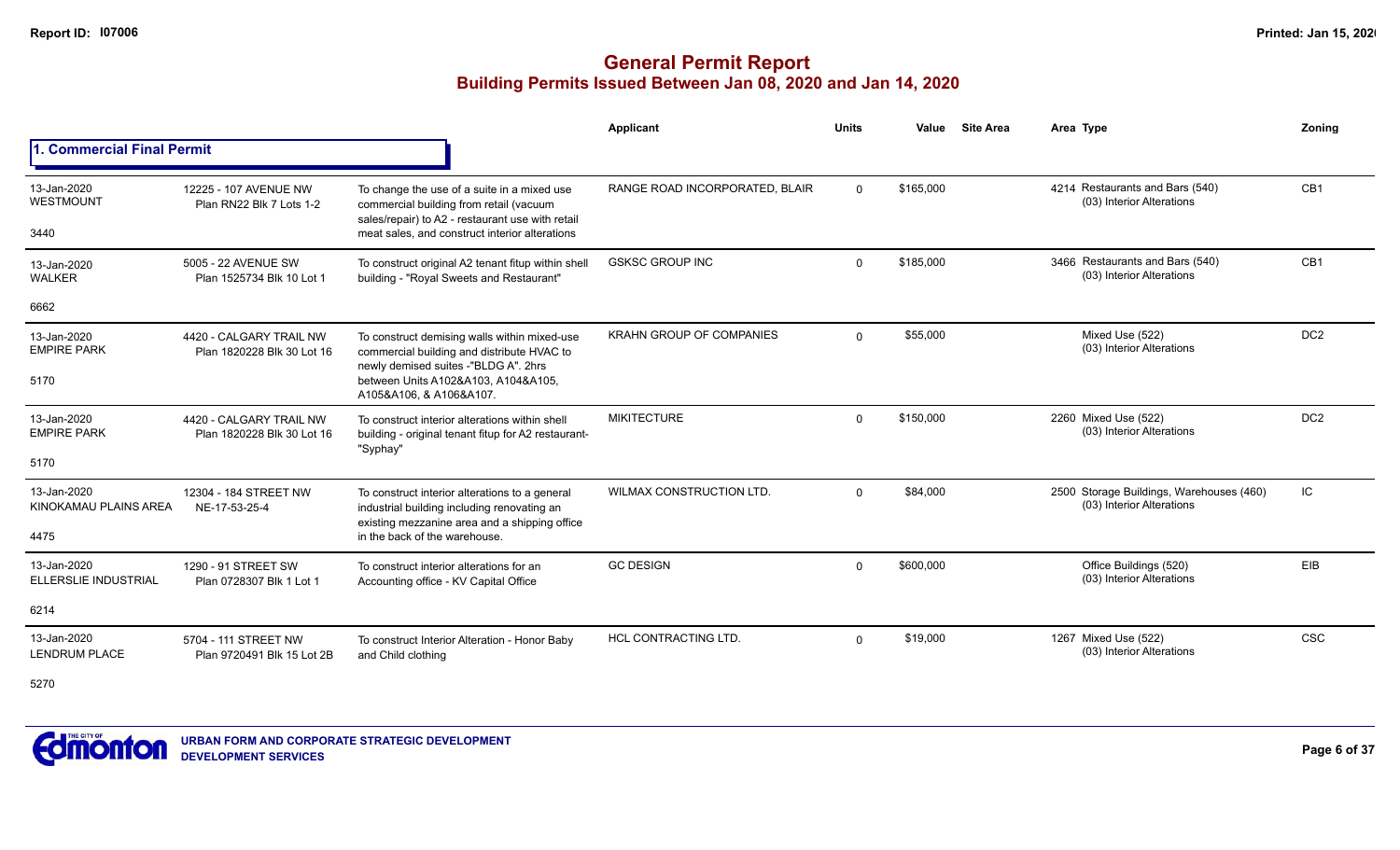## **General Permit Report Building Permits Issued Between Jan 08, 2020 and Jan 14, 2020**

|                                                    |                                                              |                                                                                                                                              | <b>Applicant</b>                  | <b>Units</b> | Value       | <b>Site Area</b> | Area Type                                                           | Zoning          |
|----------------------------------------------------|--------------------------------------------------------------|----------------------------------------------------------------------------------------------------------------------------------------------|-----------------------------------|--------------|-------------|------------------|---------------------------------------------------------------------|-----------------|
| 1. Commercial Final Permit                         |                                                              |                                                                                                                                              |                                   |              |             |                  |                                                                     |                 |
| 13-Jan-2020<br><b>GLENGARRY</b>                    | 9499 - 137 AVENUE NW<br>Plan 6594MC Blk 27                   | To construct Interior Alterations for a new retail<br>store Suite 1085 - Dollarama Northgate Centre,<br>Edmonton                             | PARALLEL GROUP OPERATIONS         | $\Omega$     | \$100,000   |                  | 7973 Malls, Office/Retail (512)<br>(03) Interior Alterations        | <b>CSC</b>      |
| 2290                                               |                                                              |                                                                                                                                              |                                   |              |             |                  |                                                                     |                 |
| 14-Jan-2020<br>PARSONS INDUSTRIAL                  | 3115 - 93 STREET NW<br>Plan 9123326 Blk 3 Lot 23             | To construct interior alterations to an existing<br>building: Adding pallet racks. Wenzel Downhole<br>Tools                                  | CERVUS EQUIPMENT CORPORATION      | $\Omega$     | \$30,000    |                  | Storage Buildings, Warehouses (460)<br>(03) Interior Alterations    | IM              |
| 6570                                               |                                                              |                                                                                                                                              |                                   |              |             |                  |                                                                     |                 |
| 14-Jan-2020<br><b>OLIVER</b>                       | 10155 - 114 STREET NW<br>Condo Common Area (Plan<br>7820751) | To construct interior alterations within<br>residential condo building - renovation to unit<br>404 - new kitchen, remodel existing bathroom, | FULL HOUSE RENOVATIONS INC, (ELEC | $\Omega$     | \$50,000    |                  | Apartment Condos (315)<br>(03) Interior Alterations                 | RA9             |
| 1150                                               | 404. 10155 - 114 STREET NW<br>Plan 7820751 Unit 13           | add new 3 piece ensuite (including minor<br>abatement)                                                                                       |                                   |              |             |                  |                                                                     |                 |
| 14-Jan-2020<br>CALLINGWOOD SOUTH                   | 6655 - 178 STREET NW<br>Plan 8521170 Blk 10 Lot 4            | To construct exterior and interior alterations to a<br>General Retail Store (Safeway) building (new<br>facade and interior renovation)       | NORSON CONSTRUCTION LLP           | $\Omega$     | \$3,900,000 |                  | Retail and Shops (510)<br>(03) Exterior Alterations                 | DC <sub>2</sub> |
| 4080                                               |                                                              |                                                                                                                                              |                                   |              |             |                  |                                                                     |                 |
| 6. House Building Permit                           |                                                              |                                                                                                                                              |                                   |              |             |                  |                                                                     |                 |
| 08-Jan-2020<br><b>PEMBINA</b>                      | 12815 - CUMBERLAND ROAD<br><b>NW</b>                         | To Construct a 4 unit stacked Row House (Units<br>85-88 (85,86 stacked)).                                                                    | <b>Streetside Developments</b>    |              | \$459.400   |                  | 3995 Row House Condo (335)<br>(01) Building - New<br>3-storey       | RF <sub>6</sub> |
| 3340                                               | Plan 1521687 Blk 1 Lot 3                                     |                                                                                                                                              |                                   |              |             |                  |                                                                     |                 |
| 08-Jan-2020<br>THE ORCHARDS AT<br><b>ELLERSLIE</b> | 3739 - CHERRY LOOP SW<br>Plan 1820072 Blk 16 Lot 20          | To construct a Single Detached House with<br>front attached Garage and Unenclosed Front<br>Porch.                                            | <b>BROOKFIELD RESIDENTIAL</b>     |              | \$221,500   |                  | 1926 Single Detached House (110)<br>(01) Building - New<br>2-storey | <b>RMD</b>      |

6216

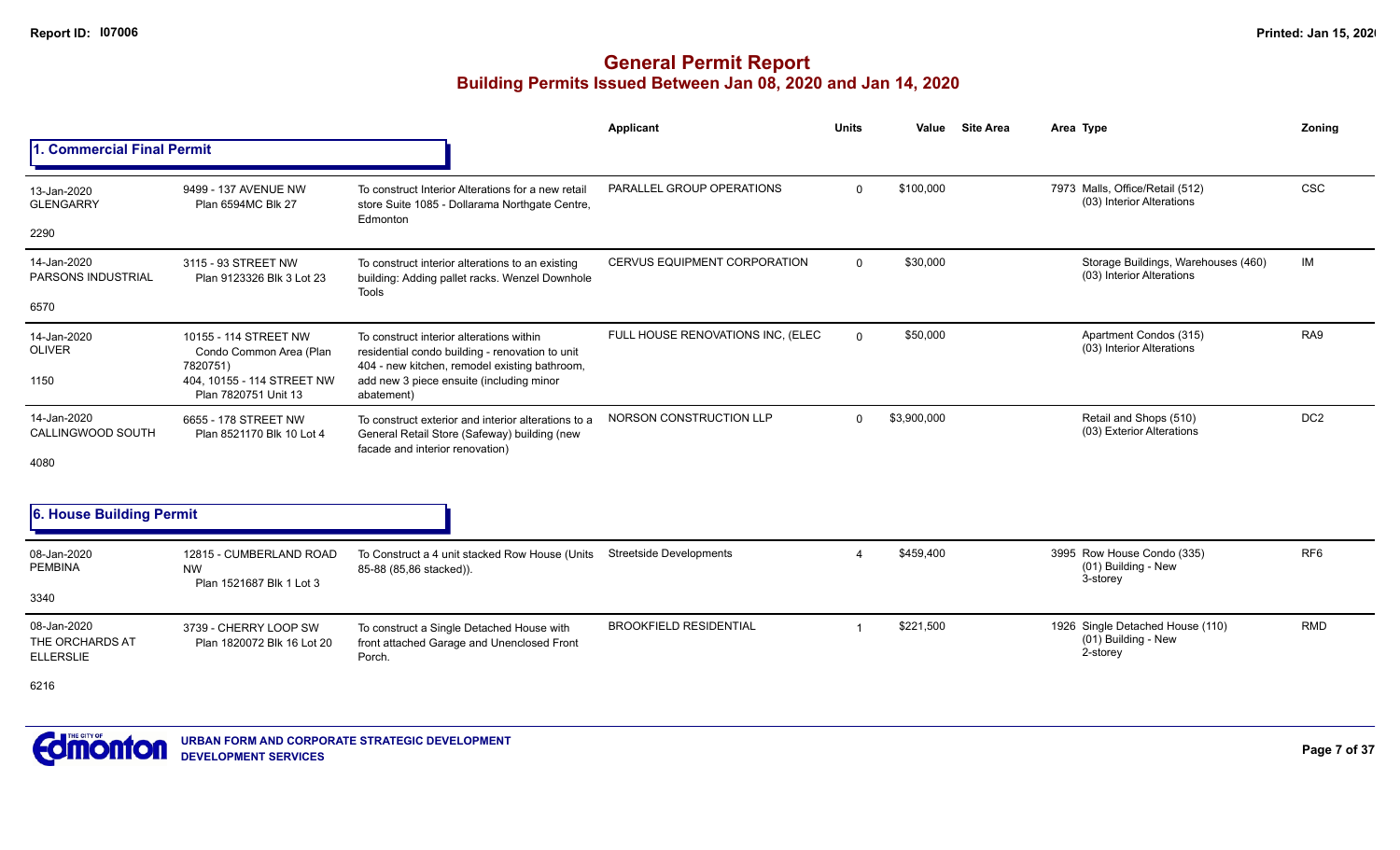|                                          |                                                         |                                                                                                                                               | Applicant                     | <b>Units</b>   | Value     | <b>Site Area</b> | Area Type                                                           | Zoning          |
|------------------------------------------|---------------------------------------------------------|-----------------------------------------------------------------------------------------------------------------------------------------------|-------------------------------|----------------|-----------|------------------|---------------------------------------------------------------------|-----------------|
| 6. House Building Permit                 |                                                         |                                                                                                                                               |                               |                |           |                  |                                                                     |                 |
| 08-Jan-2020<br>CAVANAGH                  | Plan 1822233 Blk 6 Lot 39                               | 2747 - COLLINS CRESCENT SW To construct a Single Detached House with<br>front attached Garage and Unenclosed Front<br>Porch.                  | <b>EXCEL HOMES</b>            |                | \$184,800 |                  | 1607 Single Detached House (110)<br>(01) Building - New<br>2-storey | <b>RMD</b>      |
| 5467                                     |                                                         |                                                                                                                                               |                               |                |           |                  |                                                                     |                 |
| 08-Jan-2020<br><b>ROSENTHAL</b>          | 8124 - 226 STREET NW<br>Plan 1723497 Blk 26 Lot 15      | To construct a Single Detached House with<br>Unenclosed Front Porch.                                                                          | <b>HOMES BY AVI</b>           | $\overline{1}$ | \$146,700 |                  | 1276 Single Detached House (110)<br>(01) Building - New<br>2-storey | <b>RMD</b>      |
| 4750                                     |                                                         |                                                                                                                                               |                               |                |           |                  |                                                                     |                 |
| 08-Jan-2020<br><b>STILLWATER</b>         | 20212 - 17 AVENUE NW<br>Plan 1923073 Blk 1 Lot 44       | To construct a Single Detached House with<br>front attached Garage, Unenclosed front Porch,<br>rear uncovered deck (3.05m x 3.05m), fireplace | <b>MATTAMY CORP</b>           | -1             | \$313,400 |                  | 2725 Single Detached House (110)<br>(01) Building - New<br>2-storey | <b>SLD</b>      |
| 4468                                     |                                                         | and walkout Basement.                                                                                                                         |                               |                |           |                  |                                                                     |                 |
| 08-Jan-2020<br><b>KESWICK AREA</b>       | 2239 - KELLY CRESCENT SW<br>Plan 1720767 Blk 11 Lot 27A | To construct a Single Detached House with<br>front attached Garage, fireplace and<br>Unenclosed Front Porch(s).                               | <b>DOLCE VITA HOMES</b>       |                | \$340,500 |                  | 2961 Single Detached House (110)<br>(01) Building - New<br>2-storey | <b>RSL</b>      |
| 5576                                     |                                                         |                                                                                                                                               |                               |                |           |                  |                                                                     |                 |
| 08-Jan-2020<br>PAISLEY                   | 3375 - PARKER LOOP SW<br>Plan 1723283 Blk 7 Lot 14      | To construct a Single Detached House with<br>front attached Garage and Unenclosed Front<br>Porch.                                             | <b>BROOKFIELD RESIDENTIAL</b> |                | \$245,000 |                  | 2130 Single Detached House (110)<br>(01) Building - New<br>2-storey | <b>HVLD</b>     |
| 5469                                     |                                                         |                                                                                                                                               |                               |                |           |                  |                                                                     |                 |
| 08-Jan-2020<br><b>GLENRIDDING RAVINE</b> | 2209 - 158A STREET SW<br>Plan 1823043 Blk 15 Lot 22     | To construct a Single Detached House with<br>front attached Garage and Unenclosed Front                                                       | <b>KIRKLAND HOMES LTD</b>     |                | \$226,300 |                  | 1968 Single Detached House (110)<br>(01) Building - New<br>2-storey | DC <sub>1</sub> |
| 5579                                     | Porch.                                                  |                                                                                                                                               |                               |                |           |                  |                                                                     |                 |
| 08-Jan-2020<br><b>MAPLE</b>              | 3916 - 3 STREET NW<br>Plan 1822333 Blk 14 Lot 68        | To construct a Single Detached House with<br>Unenclosed Front Porch and to develop a<br>Secondary Suite in the Basement. 1 Bedr5oom,          | LANDMARK LEGACY HOMES INC     | $\overline{2}$ | \$205,900 |                  | 1790 Single Detached House (110)<br>(01) Building - New<br>2-storey | <b>RMD</b>      |
| 6441                                     |                                                         | 1 Bathroom, 1 Utility Room, 1 Living Room.                                                                                                    |                               |                |           |                  |                                                                     |                 |

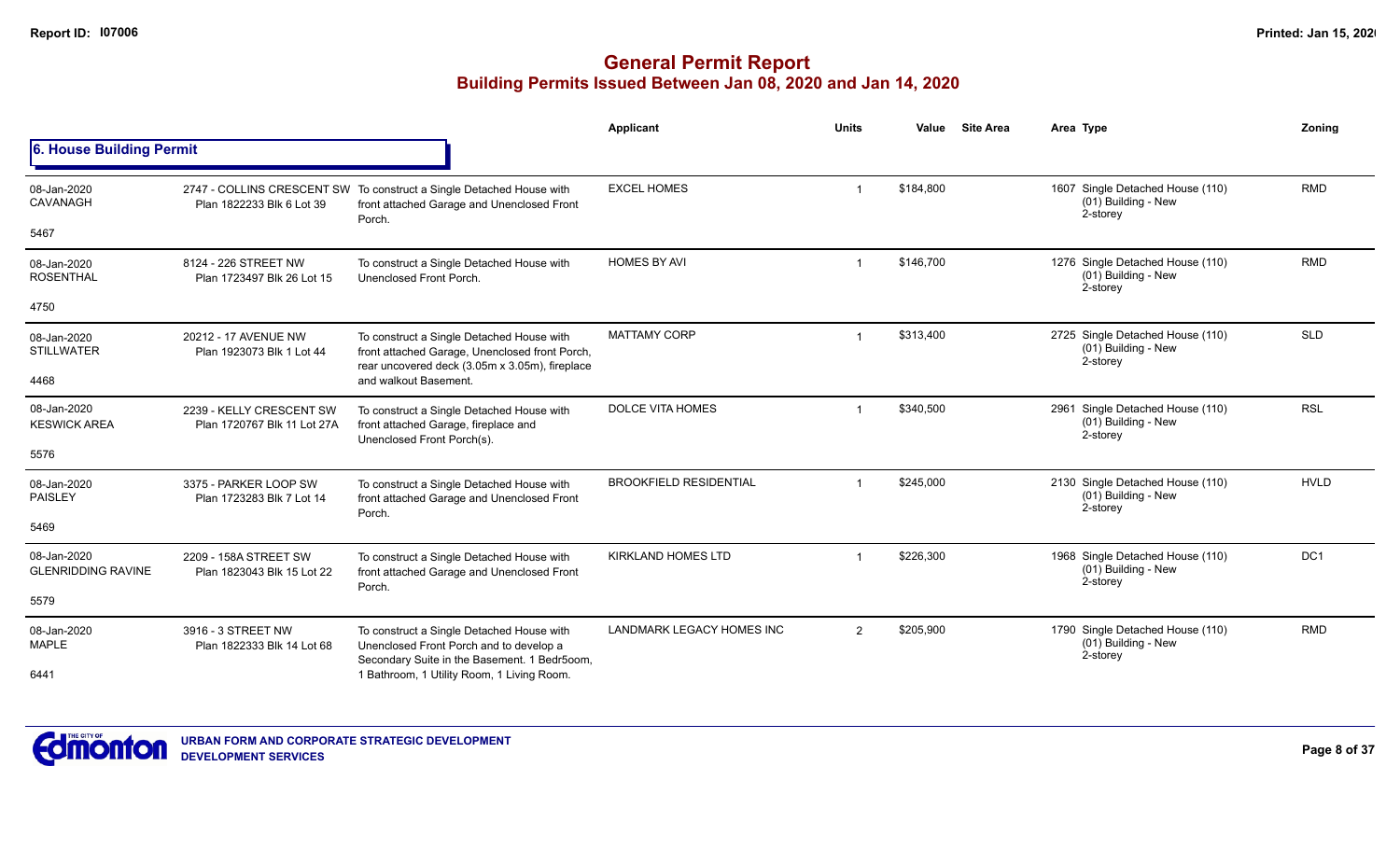## **General Permit Report Building Permits Issued Between Jan 08, 2020 and Jan 14, 2020**

|                                          |                                                                                                                                                                                                                      |                                                                                                                                                                                                                        | Applicant                  | <b>Units</b>          | Value     | <b>Site Area</b> | Area Type                                                           | Zoning     |
|------------------------------------------|----------------------------------------------------------------------------------------------------------------------------------------------------------------------------------------------------------------------|------------------------------------------------------------------------------------------------------------------------------------------------------------------------------------------------------------------------|----------------------------|-----------------------|-----------|------------------|---------------------------------------------------------------------|------------|
| 6. House Building Permit                 |                                                                                                                                                                                                                      |                                                                                                                                                                                                                        |                            |                       |           |                  |                                                                     |            |
| 08-Jan-2020<br><b>STILLWATER</b><br>4468 | 1632 - 203 STREET NW<br>Plan 1923073 Blk 12 Lot 33<br>1634 - 203 STREET NW<br>Plan 1923073 Blk 12 Lot 34<br>1636 - 203 STREET NW<br>Plan 1923073 Blk 12 Lot 35<br>20307 - 17 AVENUE NW<br>Plan 1923073 Blk 12 Lot 36 | To construct a 4 Dwelling unit Row House with<br>front attached Garages, Unenclosed Front<br>Porches and balconies (Lot 33: 6.17m x 2.08m,<br>Lot 34: 4.09m x 2.39m, Lot 35: 4.09m x 2.39m,<br>Lot 36: 5.46m x 1.47m). | <b>MATTAMY CORP</b>        | $\boldsymbol{\Delta}$ | \$674,500 |                  | 5865 Row House (330)<br>(01) Building - New<br>2-storey             | <b>SRH</b> |
| 08-Jan-2020<br><b>LAUREL</b>             | 1826 - 25A STREET NW<br>Plan 1722382 Blk 9 Lot 83                                                                                                                                                                    | To construct a Single Detached House with<br>Unenclosed Front Porch.                                                                                                                                                   | LANDMARK LEGACY HOMES INC  | $\overline{1}$        | \$205,900 |                  | 1790 Single Detached House (110)<br>(01) Building - New<br>2-storey | DC1        |
| 6444                                     |                                                                                                                                                                                                                      |                                                                                                                                                                                                                        |                            |                       |           |                  |                                                                     |            |
| 08-Jan-2020<br><b>MAPLE</b>              | 455 - 41 AVENUE NW<br>Plan 1623032 Blk 18 Lot 2                                                                                                                                                                      | To construct a Single Detached House with<br>front attached Garage and Unenclosed Front<br>Porch.                                                                                                                      | <b>CRYSTAL CREEK HOMES</b> |                       | \$253,300 |                  | 2203 Single Detached House (110)<br>(01) Building - New<br>2-storey | <b>RMD</b> |
| 6441                                     |                                                                                                                                                                                                                      |                                                                                                                                                                                                                        |                            |                       |           |                  |                                                                     |            |
| 08-Jan-2020<br><b>MAPLE</b>              | 451 - 41 AVENUE NW<br>Plan 1623032 Blk 18 Lot 3                                                                                                                                                                      | To construct a Single Detached House with<br>front attached Garage and Unenclosed Front<br>Porch.                                                                                                                      | <b>CRYSTAL CREEK HOMES</b> | $\overline{1}$        | \$258,600 |                  | 2249 Single Detached House (110)<br>(01) Building - New<br>2-storey | <b>RMD</b> |
| 6441                                     |                                                                                                                                                                                                                      |                                                                                                                                                                                                                        |                            |                       |           |                  |                                                                     |            |
| 08-Jan-2020<br><b>STILLWATER</b>         | 20315 - 17 AVENUE NW<br>Plan 1923073 Blk 12 Lot 1<br>872 - STILLWATER BOULEVARD                                                                                                                                      | To construct a 4 Dwelling unit Row House with<br>front attached Garages, Unenclosed Front<br>Porches and balconies (Lot 1: 5.46m x 1.47m,                                                                              | <b>MATTAMY CORP</b>        | $\overline{4}$        | \$667,300 |                  | 5803 Row House (330)<br>(01) Building - New<br>2-storey             | <b>SRH</b> |
| 4468                                     | <b>NW</b><br>Plan 1923073 Blk 12 Lot 2<br>870 - STILLWATER BOULEVARD<br><b>NW</b><br>Plan 1923073 Blk 12 Lot 3<br>868 - STILLWATER BOULEVARD<br><b>NW</b><br>Plan 1923073 Blk 12 Lot 4                               | Lot 2: 4.09m x 2.41m, Lot 3: 4.09m x 2.41m, Lot<br>4: 6.10m x 2.08m).                                                                                                                                                  |                            |                       |           |                  |                                                                     |            |



**Page 9 of 37**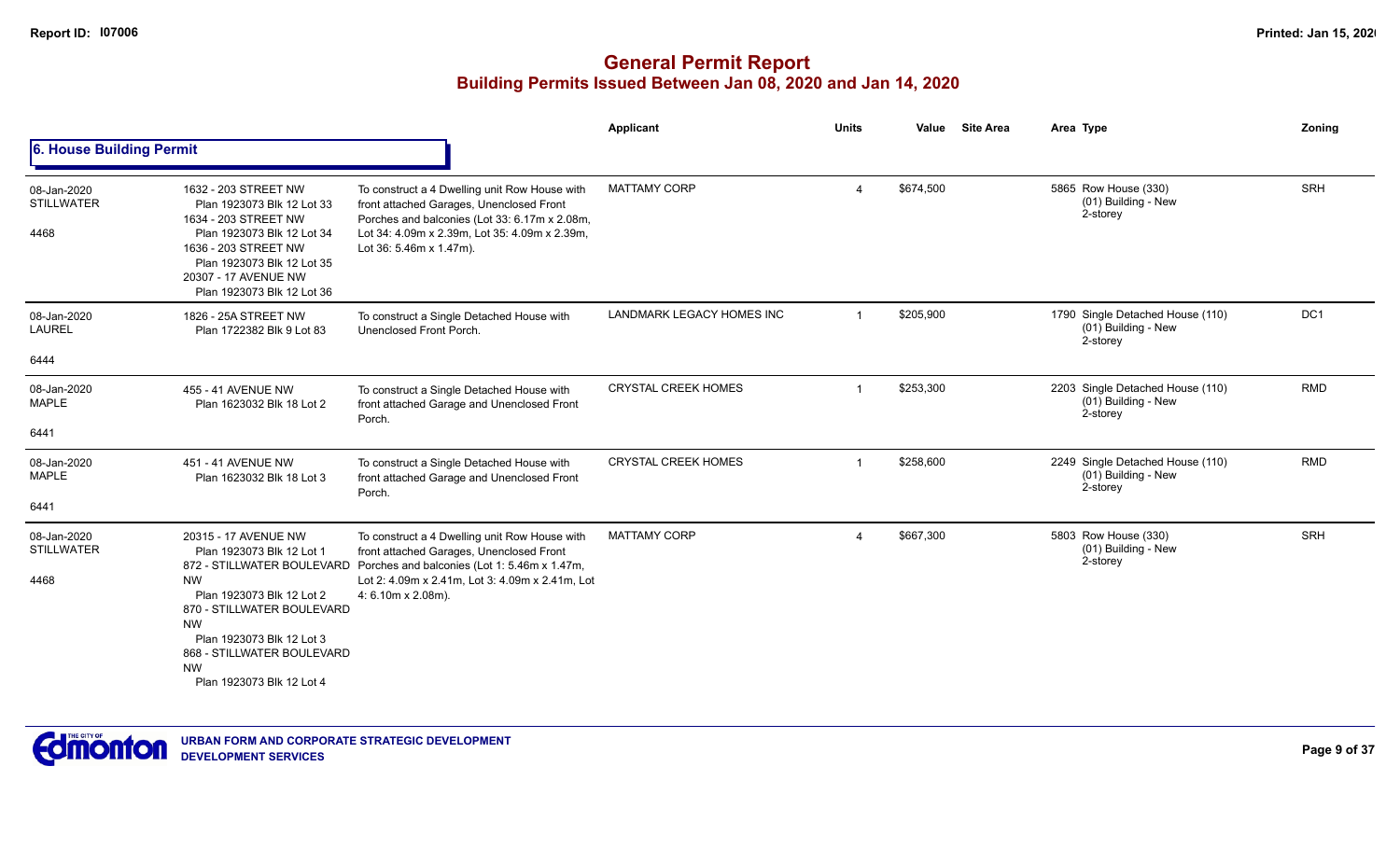|                                                 |                                                       |                                                                                                                                                                                                                                            | Applicant                       | <b>Units</b> | Value     | <b>Site Area</b> | Area Type                                                             | Zoning          |
|-------------------------------------------------|-------------------------------------------------------|--------------------------------------------------------------------------------------------------------------------------------------------------------------------------------------------------------------------------------------------|---------------------------------|--------------|-----------|------------------|-----------------------------------------------------------------------|-----------------|
| 6. House Building Permit                        |                                                       |                                                                                                                                                                                                                                            |                                 |              |           |                  |                                                                       |                 |
| 08-Jan-2020<br><b>HENDERSON ESTATES</b><br>5230 | 714 - HENDRA CRESCENT NW<br>Plan 8122487 Blk 90 Lot 7 | To construct a Single Detached House with<br>front attached Garage, Unenclosed Front<br>Porch, front balcony, fireplace, rear uncovered<br>deck (5.79m x 4.32m) and Basement<br>development (NOT to be used as an additional<br>Dwelling). | <b>GENTRY HOME BUILDERS LTD</b> |              | \$277,300 |                  | 2411 Single Detached House (110)<br>$(01)$ Building - New<br>2-storey | RF <sub>1</sub> |
| 08-Jan-2020<br><b>FOREST HEIGHTS</b><br>6230    | 10515 - 75 STREET NW<br>Plan 1922754 Blk 1 Lot 17B    | To construct a Single Detached House with<br>Unenclosed Front Porch and Basement<br>development (NOT to be used as an additional<br>Dwelling, 2 Bedrooms, 1 Bathroom, 1 Mech<br>Room, 1 Lounge). (10515)                                   | N/A                             |              | \$217,700 |                  | 1893 Single Detached House (110)<br>(01) Building - New<br>2-storey   | RF <sub>3</sub> |
| 08-Jan-2020<br><b>GROVENOR</b><br>3210          | 14324 - 106 AVENUE NW<br>Plan 1922500 Blk 2 Lot 14A   | To construct a Single Detached House with<br>Unenclosed Front Porch, rear uncovered deck<br>$(3.6m \times 3.05m)$ and fireplace.                                                                                                           | OMNI HOMES MASTER BUILDER LTD   |              | \$212,600 |                  | 1849 Single Detached House (110)<br>(01) Building - New<br>2-storey   | RF <sub>1</sub> |
| 09-Jan-2020<br><b>LAUREL</b><br>6444            | 1471 - 25 STREET NW<br>Plan 1922772 Blk 11 Lot 28     | To construct a Single Detached House with<br>front attached Garage, Unenclosed Front<br>Porch, rear uncovered deck (3.66m x 3.05m),<br>fireplace and side door.                                                                            | <b>VICTORY HOMES LTD</b>        |              | \$253,000 |                  | 2200 Single Detached House (110)<br>(01) Building - New<br>2-storey   | <b>RSL</b>      |
| 09-Jan-2020<br><b>LAUREL</b><br>6444            | 1475 - 25 STREET NW<br>Plan 1922772 Blk 11 Lot 29     | To construct a Single Detached House with<br>front attached Garage, fireplace, Unenclosed<br>Front Porch, rear uncovered deck (3.66m x<br>3.05m) and side door.                                                                            | <b>VICTORY HOMES LTD</b>        |              | \$254,200 |                  | 2210 Single Detached House (110)<br>(01) Building - New<br>2-storey   | <b>RSL</b>      |
| 09-Jan-2020<br><b>STILLWATER</b><br>4468        | 2012 - 201 STREET NW<br>Plan 1723514 Blk 1 Lot 7      | To construct a Single Detached House with<br>front attached Garage, fireplace and<br>Unenclosed Front Porch.                                                                                                                               | <b>MATTAMY CORP</b>             |              | \$300,400 |                  | 2612 Single Detached House (110)<br>(01) Building - New<br>2-storey   | <b>SLD</b>      |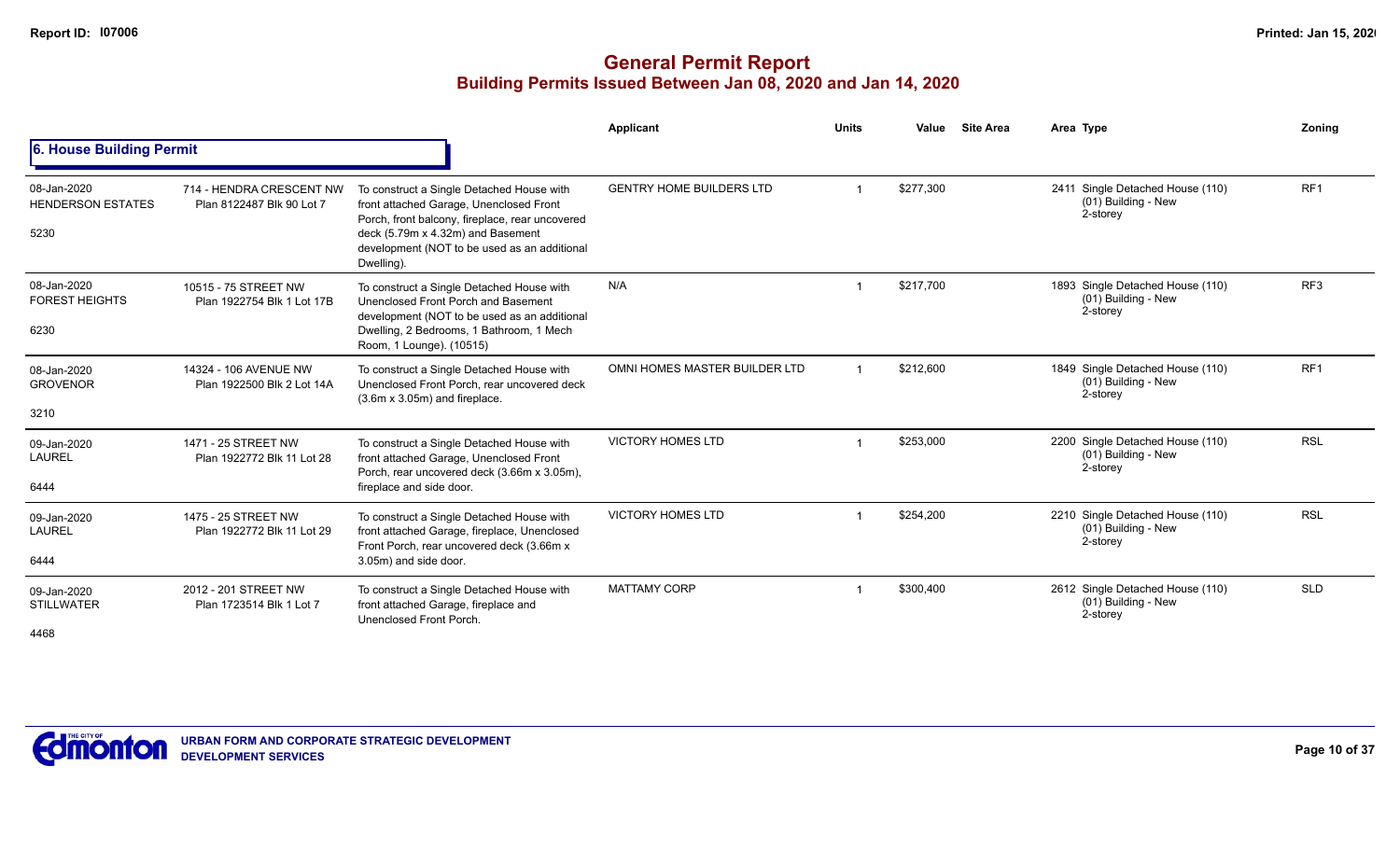|                                                    |                                                                                                 |                                                                                                                                                                                                    | <b>Applicant</b>              | <b>Units</b> | Value     | <b>Site Area</b> | Area Type                                                           | Zoning     |
|----------------------------------------------------|-------------------------------------------------------------------------------------------------|----------------------------------------------------------------------------------------------------------------------------------------------------------------------------------------------------|-------------------------------|--------------|-----------|------------------|---------------------------------------------------------------------|------------|
| 6. House Building Permit                           |                                                                                                 |                                                                                                                                                                                                    |                               |              |           |                  |                                                                     |            |
| 09-Jan-2020<br>THE ORCHARDS AT<br><b>ELLERSLIE</b> | 3149 - CHOKECHERRY BEND<br>SW<br>Plan 1822450 Blk 18 Lot 64                                     | To construct a Single Detached House with<br>Unenclosed Front Porch and side door.                                                                                                                 | DAYTONA HOMES INC             |              | \$196,300 |                  | 1707 Single Detached House (110)<br>(01) Building - New<br>2-storey | <b>RMD</b> |
| 6216                                               |                                                                                                 |                                                                                                                                                                                                    |                               |              |           |                  |                                                                     |            |
| 09-Jan-2020<br><b>LAUREL</b>                       | 1479 - 25 STREET NW<br>Plan 1922772 Blk 11 Lot 30                                               | To construct a Single Detached House with<br>front attached Garage, Unenclosed Front Porch<br>fireplace and side entrance.                                                                         | PARKWOOD MASTER BUILDER       |              | \$226,700 |                  | 1971 Single Detached House (110)<br>(01) Building - New<br>2-storey | <b>RSL</b> |
| 6444                                               |                                                                                                 |                                                                                                                                                                                                    |                               |              |           |                  |                                                                     |            |
| 09-Jan-2020<br><b>STILLWATER</b>                   | 2023 - 201 STREET NW<br>Plan 1723514 Blk 2 Lot 11                                               | To construct a Single Detached House with<br>front attached Garage and Unenclosed Side<br>Porch.                                                                                                   | <b>MATTAMY CORP</b>           |              | \$217,700 |                  | 1893 Single Detached House (110)<br>(01) Building - New<br>2-storey | <b>SLD</b> |
| 4468                                               |                                                                                                 |                                                                                                                                                                                                    |                               |              |           |                  |                                                                     |            |
| 09-Jan-2020<br><b>EDGEMONT</b>                     | 463 - EDGEMONT ROAD NW<br>Plan 1820200 Blk 26 Lot 107                                           | To construct a Single Detached House with<br>front attached Garage, fireplace, Unenclosed<br>Front Porch and rear uncovered deck (3.51m x                                                          | STREETSIDE DEVELOPMENTS       |              | \$174,300 |                  | 1516 Single Detached House (110)<br>(01) Building - New<br>2-storey | <b>RSL</b> |
| 4462                                               |                                                                                                 | $2.44m$ ).                                                                                                                                                                                         |                               |              |           |                  |                                                                     |            |
| 09-Jan-2020<br><b>SECORD</b>                       | 9720 - 224 STREET NW<br>Plan 1922462 Blk 25 Lot 88                                              | To construct a Single Detached House with<br>front attached Garage, Basement development                                                                                                           | DAYTONA HOMES INC             |              | \$215,300 |                  | 1872 Single Detached House (110)<br>(01) Building - New             | <b>RMD</b> |
| 4487                                               |                                                                                                 | (NOT to be used as an additional Dwelling, 1<br>Bedroom, 1 Bathroom, 1 Family Room, 1 Mech<br>Room.), Unenclosed Front Porch and rear<br>uncovered deck $(3.05 \text{ m} \times 3.05 \text{ m})$ . |                               |              |           |                  |                                                                     |            |
| 09-Jan-2020<br>THE ORCHARDS AT<br><b>ELLERSLIE</b> | 2755 - CHOKECHERRY PLACE<br>SW<br>Plan 1722245 Blk 14 Lot 121<br>2753 - CHOKECHERRY PLACE<br>SW | To construct a Semi-Detached House with front<br>attached Garage(s) and Unenclosed Front<br>Porch(s).                                                                                              | <b>BROOKFIELD RESIDENTIAL</b> | 2            | \$332,900 |                  | 2895 Semi-Detached House (210)<br>(01) Building - New<br>2-storey   | RF4        |
| 6216                                               | Plan 1722245 Blk 14 Lot 122                                                                     |                                                                                                                                                                                                    |                               |              |           |                  |                                                                     |            |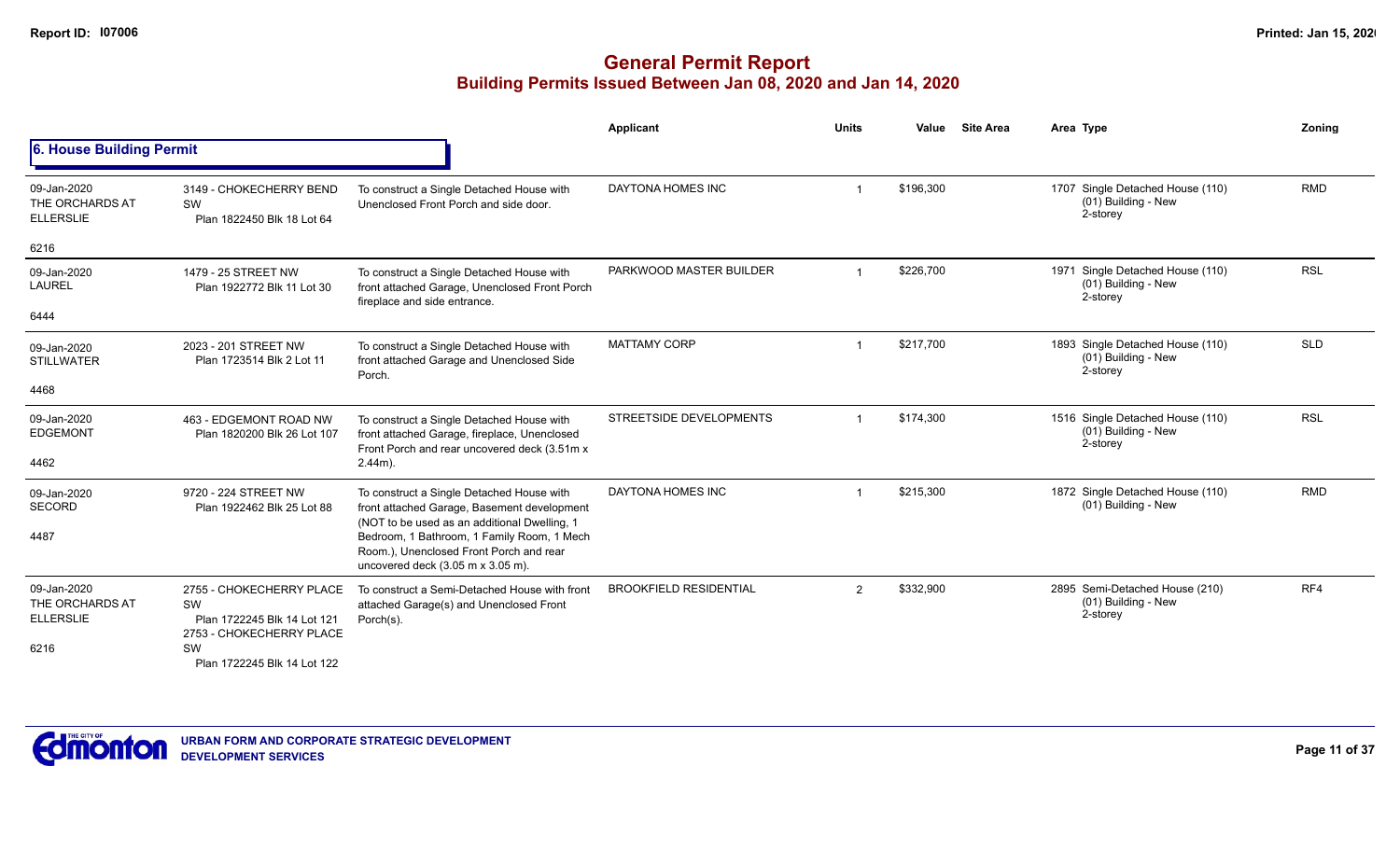|                                                            |                                                                                                                                |                                                                                                                                                                | Applicant                                       | <b>Units</b>   | Value     | <b>Site Area</b> | Area Type                                                             | Zoning     |
|------------------------------------------------------------|--------------------------------------------------------------------------------------------------------------------------------|----------------------------------------------------------------------------------------------------------------------------------------------------------------|-------------------------------------------------|----------------|-----------|------------------|-----------------------------------------------------------------------|------------|
| 6. House Building Permit                                   |                                                                                                                                |                                                                                                                                                                |                                                 |                |           |                  |                                                                       |            |
| 09-Jan-2020<br>THE ORCHARDS AT<br><b>ELLERSLIE</b><br>6216 | 2759 - CHOKECHERRY PLACE<br>SW<br>Plan 1722245 Blk 14 Lot 119<br>2757 - CHOKECHERRY PLACE<br>SW<br>Plan 1722245 Blk 14 Lot 120 | To construct a Semi-Detached House with front<br>attached Garages, Unenclosed Front Porches,<br>and side doors.                                                | <b>BROOKFIELD RESIDENTIAL</b>                   | $\overline{2}$ | \$406,800 |                  | 3537 Semi-Detached House (210)<br>(01) Building - New<br>2-storey     | RF4        |
| 09-Jan-2020<br><b>SECORD</b><br>4487                       | 9940 - 223 STREET NW<br>Plan 1820330 Blk 23 Lot 127                                                                            | To construct a Single Detached House with<br>front attached Garage and Unenclosed Front<br>Porch.                                                              | <b>CAMERON HOMES INC</b>                        |                | \$192,100 |                  | 1670 Single Detached House (110)<br>(01) Building - New<br>2-storey   | <b>RMD</b> |
| 09-Jan-2020<br><b>MAPLE</b><br>6441                        | 531 - 37 AVENUE NW<br>Plan 1922185 Blk 2 Lot 10                                                                                | To construct a Single Detached House with<br>front attached Garage, Unenclosed Front<br>Porch, and rear uncovered deck (4.88m x<br>$3.05m$ ).                  | <b>CRYSTAL CREEK HOMES</b>                      |                | \$253,300 |                  | 2203 Single Detached House (110)<br>(01) Building - New<br>2-storey   | <b>RMD</b> |
| 09-Jan-2020<br><b>MCCONACHIE AREA</b><br>2521              | 6412 - 167A AVENUE NW<br>Plan 1822753 Blk 12 Lot 68<br>6410 - 167A AVENUE NW<br>Plan 1822753 Blk 12 Lot 69                     | To construct a Semi-Detached House with front<br>attached Garages, rear uncovered deck (both<br>Lots- 3.05m x 3.05m) and Unenclosed Front<br>Porches.          | NEEL'S CUSTOM HOMES LTD                         | 2              | \$372,100 |                  | 3236 Semi-Detached House (210)<br>(01) Building - New<br>2-storey     | <b>RMD</b> |
| 09-Jan-2020<br><b>LAUREL</b><br>6444                       | 1904 - 18 STREET NW<br>Plan 1920713 Blk 12 Lot 13                                                                              | To construct a Single Detached House with<br>front attached Garage, fireplace Unenclosed<br>Front Porch, rear uncovered deck (4.27m x<br>3.05m) and side door. | 1110722 ALBERTA LTD O/A FINESSE<br><b>HOMES</b> |                | \$270,800 |                  | 2355 Single Detached House (110)<br>$(01)$ Building - New<br>2-storey | <b>RSL</b> |
| 09-Jan-2020<br>CAVANAGH<br>5467                            | 2748 - COLLINS CRESCENT SW<br>Plan 1822233 Blk 5 Lot 25                                                                        | To construct a Single Detached House with<br>front attached Garage, Unenclosed Front<br>Porch, rear uncovered deck (4.27m x 3.05m),<br>and Side door.          | STERLING HOMES EDMONTON LTD.                    |                | \$323,800 |                  | 2816 Single Detached House (110)<br>(01) Building - New<br>2-storey   | <b>RSL</b> |

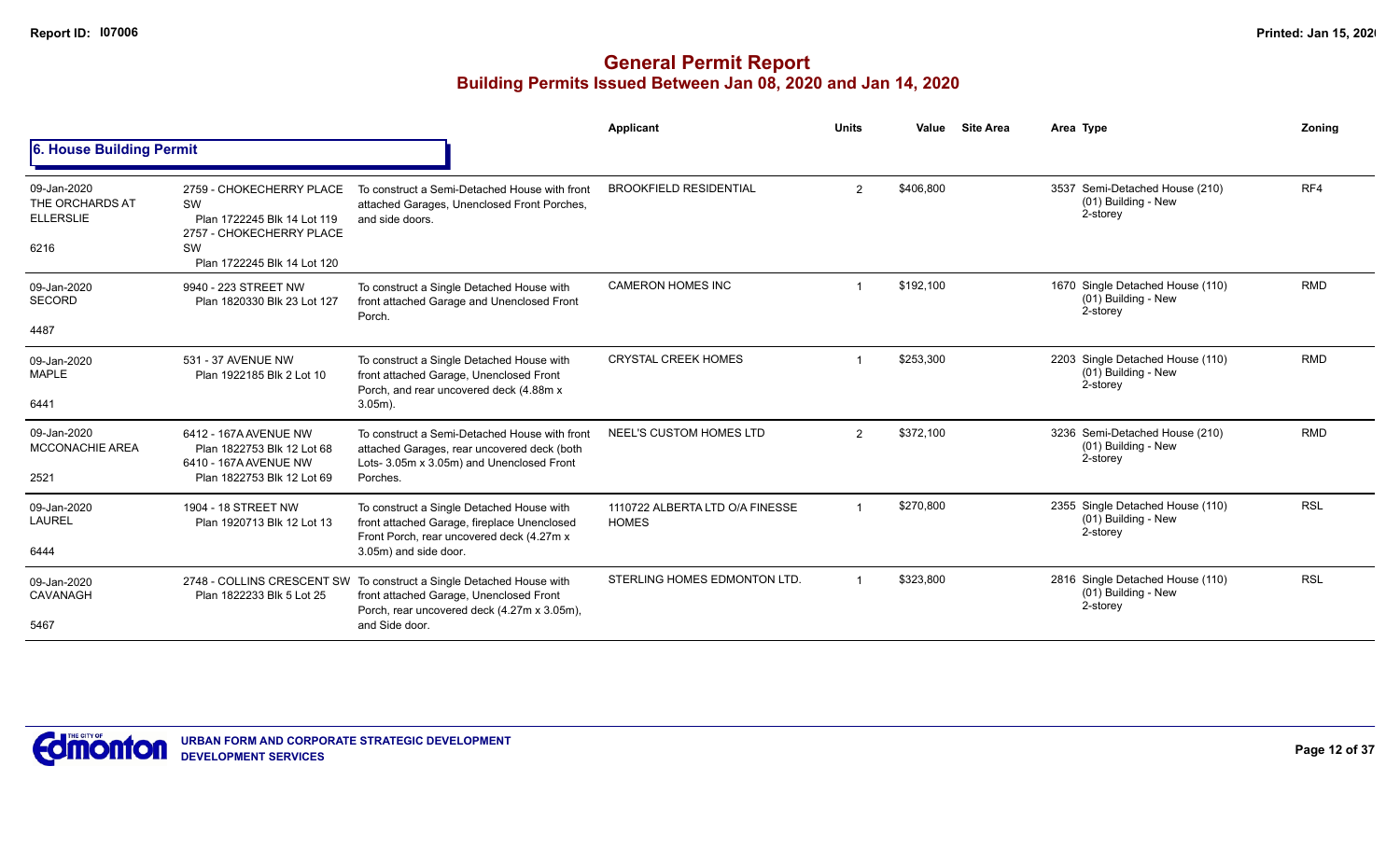|                                          |                                                                                                                                                                                                                                                                                                                                                                                                                                                                                                                                                                                        |                                                                                                                                                        | <b>Applicant</b>            | <b>Units</b>   | Value       | <b>Site Area</b> | Area Type                                                           | Zoning     |
|------------------------------------------|----------------------------------------------------------------------------------------------------------------------------------------------------------------------------------------------------------------------------------------------------------------------------------------------------------------------------------------------------------------------------------------------------------------------------------------------------------------------------------------------------------------------------------------------------------------------------------------|--------------------------------------------------------------------------------------------------------------------------------------------------------|-----------------------------|----------------|-------------|------------------|---------------------------------------------------------------------|------------|
| 6. House Building Permit                 |                                                                                                                                                                                                                                                                                                                                                                                                                                                                                                                                                                                        |                                                                                                                                                        |                             |                |             |                  |                                                                     |            |
| 09-Jan-2020<br><b>RUTHERFORD</b><br>5454 | SW<br>Plan 1722864 Unit 61<br>62, 1304 - RUTHERFORD ROAD<br>SW<br>Plan 1722864 Unit 62<br>63, 1304 - RUTHERFORD ROAD<br>SW<br>Plan 1722864 Unit 63<br>64, 1304 - RUTHERFORD ROAD<br>SW<br>Plan 1722864 Unit 64<br>65, 1304 - RUTHERFORD ROAD<br>SW<br>Plan 1722864 Unit 65<br>66, 1304 - RUTHERFORD ROAD<br>SW<br>Plan 1722864 Unit 66<br>67, 1304 - RUTHERFORD ROAD<br>SW<br>Plan 1722864 Unit 67<br>68, 1304 - RUTHERFORD ROAD<br>SW<br>Plan 1722864 Unit 68<br>69, 1304 - RUTHERFORD ROAD<br>SW<br>Plan 1722864 Unit 69<br>70, 1304 - RUTHERFORD ROAD<br>SW<br>Plan 1722864 Unit 70 | 61, 1304 - RUTHERFORD ROAD To construct a 10 Unit Row-house (Units 61-70)<br>ONLY Bldg 17                                                              | AVERTON HOMES (ALBERTA) INC | 10             | \$1,338,800 |                  | 11642 Row House Condo (335)<br>(01) Building - New<br>3-storey      | RA7        |
| 10-Jan-2020<br>LAUREL<br>6444            | 2424 - 15 AVENUE NW<br>Plan 1922772 Blk 12 Lot 31                                                                                                                                                                                                                                                                                                                                                                                                                                                                                                                                      | To construct a Single Detached House with<br>front attached Garage, uncovered deck (3.66m<br>x 3.66m), Unenclosed Front Porch and walkout<br>Basement. | <b>COVENTRY HOMES INC</b>   | $\overline{1}$ | \$276,500   |                  | 2404 Single Detached House (110)<br>(01) Building - New<br>2-storey | <b>RSL</b> |

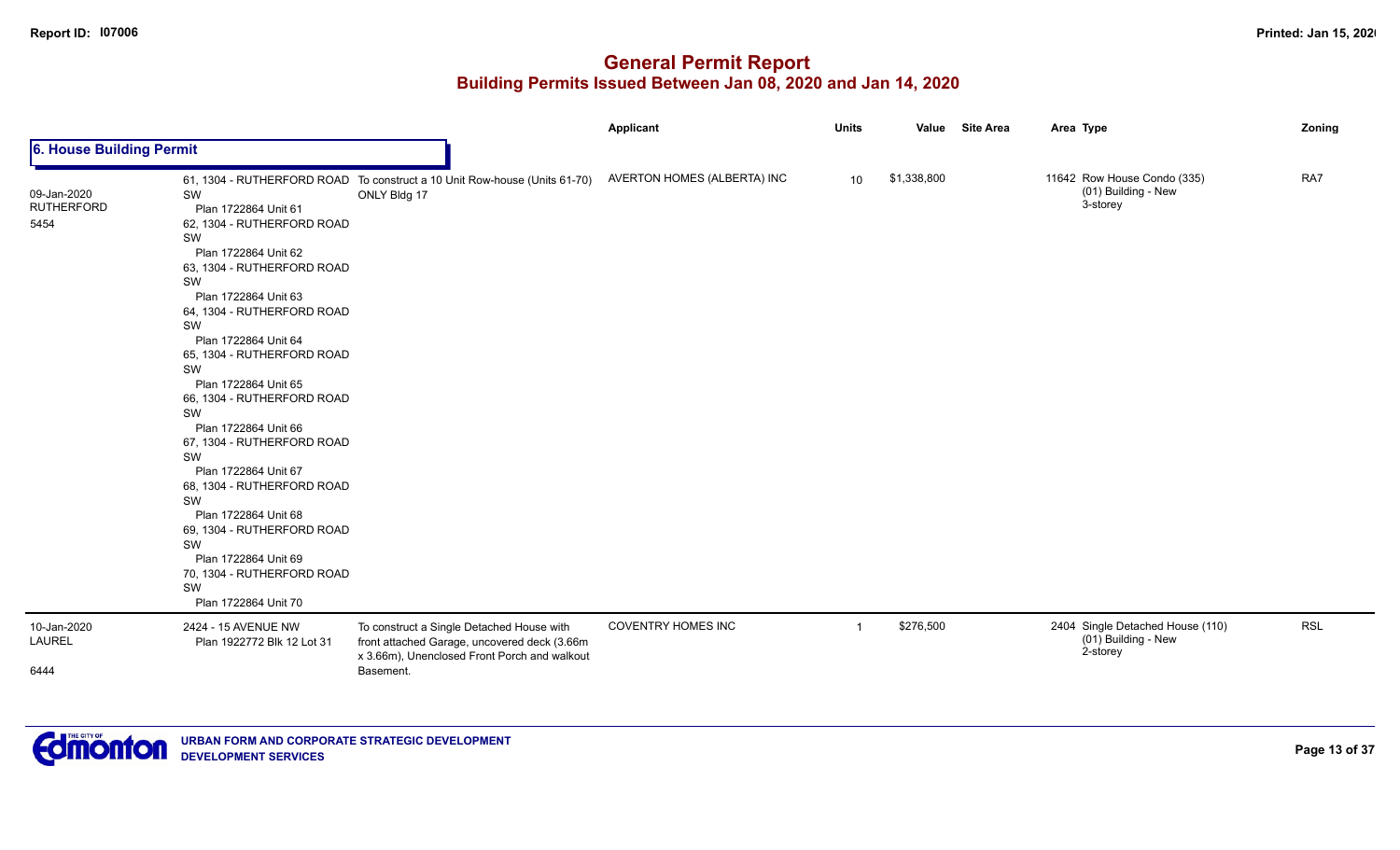|                                                    |                                                    |                                                                                                                                      | <b>Applicant</b>            | <b>Units</b>   | Value     | <b>Site Area</b> | Area Type                                                           | Zonina     |
|----------------------------------------------------|----------------------------------------------------|--------------------------------------------------------------------------------------------------------------------------------------|-----------------------------|----------------|-----------|------------------|---------------------------------------------------------------------|------------|
| 6. House Building Permit                           |                                                    |                                                                                                                                      |                             |                |           |                  |                                                                     |            |
| 10-Jan-2020<br><b>LAUREL</b>                       | 1241 - 26A STREET NW<br>Plan 1723189 Blk 8 Lot 56  | To construct a Single Detached House with<br>front attached Garage and Unenclosed Front<br>Porch.                                    | <b>LANDMARK CLASSIC INC</b> |                | \$195,700 |                  | 1702 Single Detached House (110)<br>(01) Building - New<br>2-storey | <b>RSL</b> |
| 6444                                               |                                                    |                                                                                                                                      |                             |                |           |                  |                                                                     |            |
| 10-Jan-2020<br><b>LAUREL</b>                       | 1245 - 26A STREET NW<br>Plan 1723189 Blk 8 Lot 57  | To construct a Single Detached House with<br>front attached Garage, fireplace and<br>Unenclosed Front Porch.                         | <b>LANDMARK CLASSIC INC</b> | $\overline{1}$ | \$255,200 |                  | 2219 Single Detached House (110)<br>(01) Building - New<br>2-storey | <b>RSL</b> |
| 6444                                               |                                                    |                                                                                                                                      |                             |                |           |                  |                                                                     |            |
| 10-Jan-2020 CRYSTALLINA<br><b>NERA WEST</b>        | 7360 - 178 AVENUE NW<br>Plan 1920842 Blk 9 Lot 27  | To construct a Single Detached House with<br>Unenclosed Front Porch and side door.                                                   | DAYTONA HOMES INC           | $\overline{1}$ | \$196,300 |                  | 1707 Single Detached House (110)<br>(01) Building - New<br>2-storey | RPL, RPL   |
| 2463                                               |                                                    |                                                                                                                                      |                             |                |           |                  |                                                                     |            |
| 10-Jan-2020<br>THE ORCHARDS AT<br><b>ELLERSLIE</b> | SW<br>Plan 1822463 Blk 16 Lot 120                  | 2911 - CHOKECHERRY COMMO To construct a Single Detached House with<br>front attached Garage and Unenclosed Front<br>Porch.           | <b>EXCEL HOMES</b>          | -1             | \$214,000 |                  | 1861 Single Detached House (110)<br>(01) Building - New<br>2-storey | <b>RMD</b> |
| 6216                                               |                                                    |                                                                                                                                      |                             |                |           |                  |                                                                     |            |
| 10-Jan-2020<br>CAVANAGH                            | Plan 1820144 Blk 4 Lot 35                          | 3331 - CHECKNITA COMMON SV To construct a Single Detached House with<br>Unenclosed Front Porch and side door.                        | <b>EXCEL HOMES</b>          | -1             | \$169,200 |                  | 1471 Single Detached House (110)<br>(01) Building - New<br>2-storey | <b>RMD</b> |
| 5467                                               |                                                    |                                                                                                                                      |                             |                |           |                  |                                                                     |            |
| 10-Jan-2020<br><b>CHAPPELLE AREA</b>               | 3049 - CARPENTER LANDING<br>SW                     | To construct a Single Detached House with<br>front attached Garage, Unenclosed Front                                                 | FIVE STAR HOMES INC         | -1             | \$315,600 |                  | 2744 Single Detached House (110)<br>(01) Building - New<br>2-storey | <b>RSL</b> |
| 5462                                               | Plan 1820258 Blk 1 Lot 24                          | Porch, rear uncovered deck (3.05m x 5.18m)<br>over walkout Basement, fireplace and side<br>door.                                     |                             |                |           |                  |                                                                     |            |
| 10-Jan-2020<br>WINDERMERE                          | 918 - 173A STREET SW<br>Plan 1525626 Blk 18 Lot 64 | To construct a Single Detached House with<br>front attached Garage, Unenclosed Front<br>Porch, front balcony (1.52m x 2.44) and rear | PACESETTER HOMES LTD        |                | \$243,100 |                  | 2114 Single Detached House (110)<br>(01) Building - New<br>2-storey | DC1        |
| 5570                                               |                                                    | covered deck (1.22m x 3.35m).                                                                                                        |                             |                |           |                  |                                                                     |            |

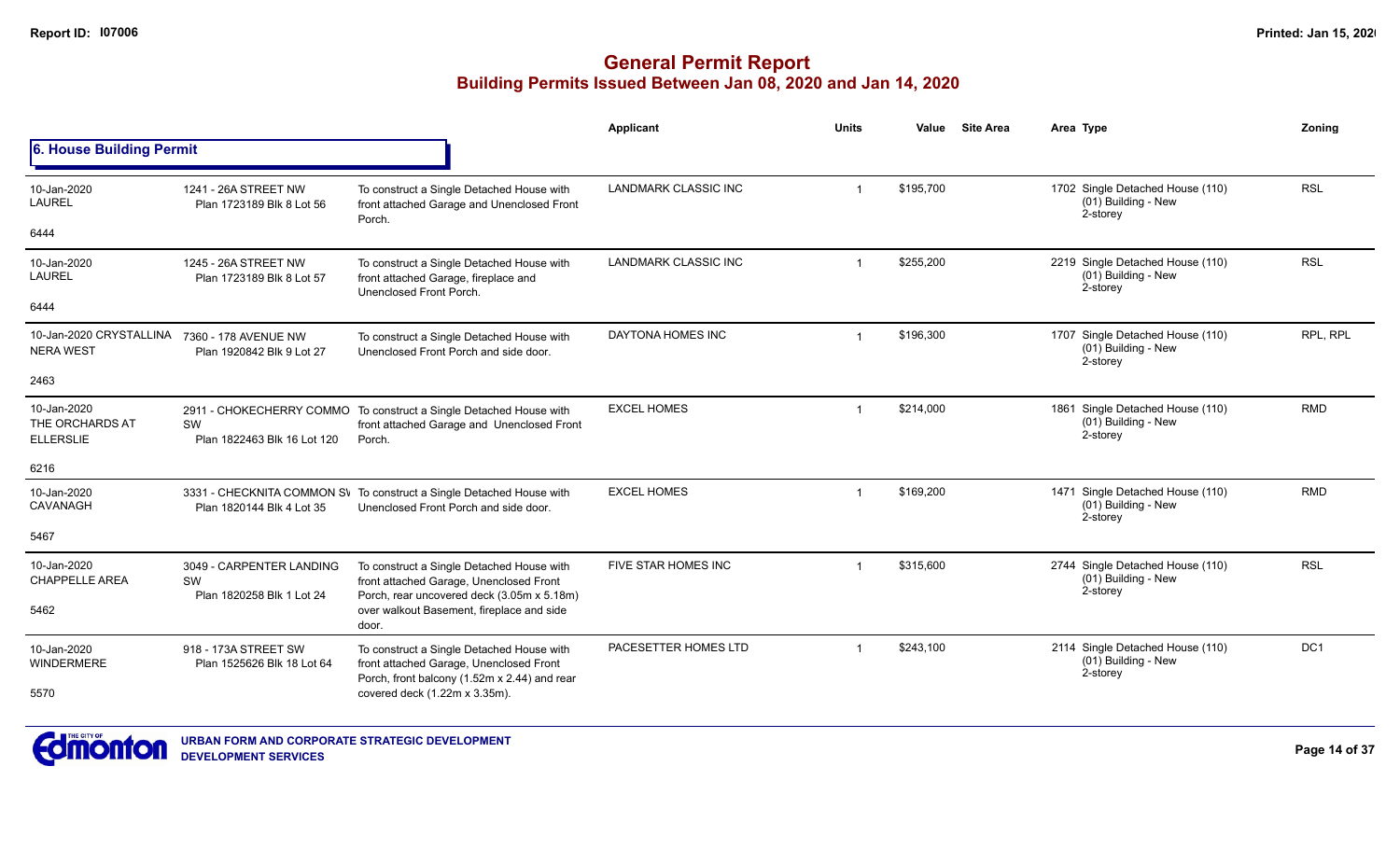|                                              |                                                                                                                                                                                                                                                                                              |                                                                                                                                                                                                                                        | Applicant                   | <b>Units</b> | <b>Site Area</b><br>Value | Area Type                                                           | Zoning          |
|----------------------------------------------|----------------------------------------------------------------------------------------------------------------------------------------------------------------------------------------------------------------------------------------------------------------------------------------------|----------------------------------------------------------------------------------------------------------------------------------------------------------------------------------------------------------------------------------------|-----------------------------|--------------|---------------------------|---------------------------------------------------------------------|-----------------|
| 6. House Building Permit                     |                                                                                                                                                                                                                                                                                              |                                                                                                                                                                                                                                        |                             |              |                           |                                                                     |                 |
| 10-Jan-2020<br><b>CHAPPELLE AREA</b><br>5462 | 3055 - CARPENTER LANDING<br>SW<br>Plan 1820258 Blk 1 Lot 25                                                                                                                                                                                                                                  | To construct a Single Detached House with<br>front attached Garage, Unenclosed Front<br>Porch, rear uncovered deck (3.05m x 5.18m)<br>over walkout Basement and fireplace.                                                             | FIVE STAR HOMES INC         |              | \$315,600                 | 2744 Single Detached House (110)<br>(01) Building - New<br>2-storey | <b>RSL</b>      |
| 10-Jan-2020<br><b>SECORD</b><br>4487         | 9952 - 223 STREET NW<br>Plan 1820330 Blk 23 Lot 124                                                                                                                                                                                                                                          | To construct a Single Detached House with<br>front attached Garage, Unenclosed Front Porch<br>and fireplace.                                                                                                                           | NEW ERA LUXURY HOMES        |              | \$170,200                 | 1480 Single Detached House (110)<br>(01) Building - New<br>2-storey | <b>RMD</b>      |
| 10-Jan-2020<br><b>STILLWATER</b><br>4468     | 1639 - 203 STREET NW<br>Plan 1923073 Blk 11 Lot 24                                                                                                                                                                                                                                           | To construct a Single Detached House with<br>front attached Garage and Unenclosed Front<br>Porch.                                                                                                                                      | <b>MATTAMY CORP</b>         |              | \$166,100                 | 1444 Single Detached House (110)<br>(01) Building - New<br>2-storey | <b>SLD</b>      |
| 10-Jan-2020<br><b>EDGEMONT</b><br>4462       | 1351 - ENRIGHT LANDING NW<br>Plan 1823445 Blk 22 Lot 12                                                                                                                                                                                                                                      | To construct a Single Detached House with<br>front attached Garage, Unenclosed Front Porch<br>and rear uncovered deck (4.11 m x 3.05 m).                                                                                               | <b>BLACKSTONE HOMES LTD</b> |              | \$246,800                 | 2146 Single Detached House (110)<br>(01) Building - New<br>2-storey | <b>RSL</b>      |
| 10-Jan-2020<br><b>ROSENTHAL</b><br>4750      | 1230 - ROSENTHAL<br><b>BOULEVARD NW</b><br>Plan 1723480 Blk 6 Lot 41<br>1232 - ROSENTHAL<br><b>BOULEVARD NW</b><br>Plan 1723480 Blk 6 Lot 42<br>1234 - ROSENTHAL<br><b>BOULEVARD NW</b><br>Plan 1723480 Blk 6 Lot 43<br>1236 - ROSENTHAL<br><b>BOULEVARD NW</b><br>Plan 1723480 Blk 6 Lot 44 | To construct a 4 unit Row Housing Development<br>with Unenclosed Front Porches and rear<br>uncovered decks (Lot 41 - 2.44 m x 3.05 m, Lot<br>42 - 2.74 m x 3.05 m, Lot 43 - 2.74 m x 3.05 m,<br>Lot 44 - 2.74 m x 3.05 m). BUILDING 11 | <b>HOMES BY AVI</b>         |              | \$603,600                 | 5249 Row House (330)<br>(01) Building - New<br>2-storey             | RF <sub>5</sub> |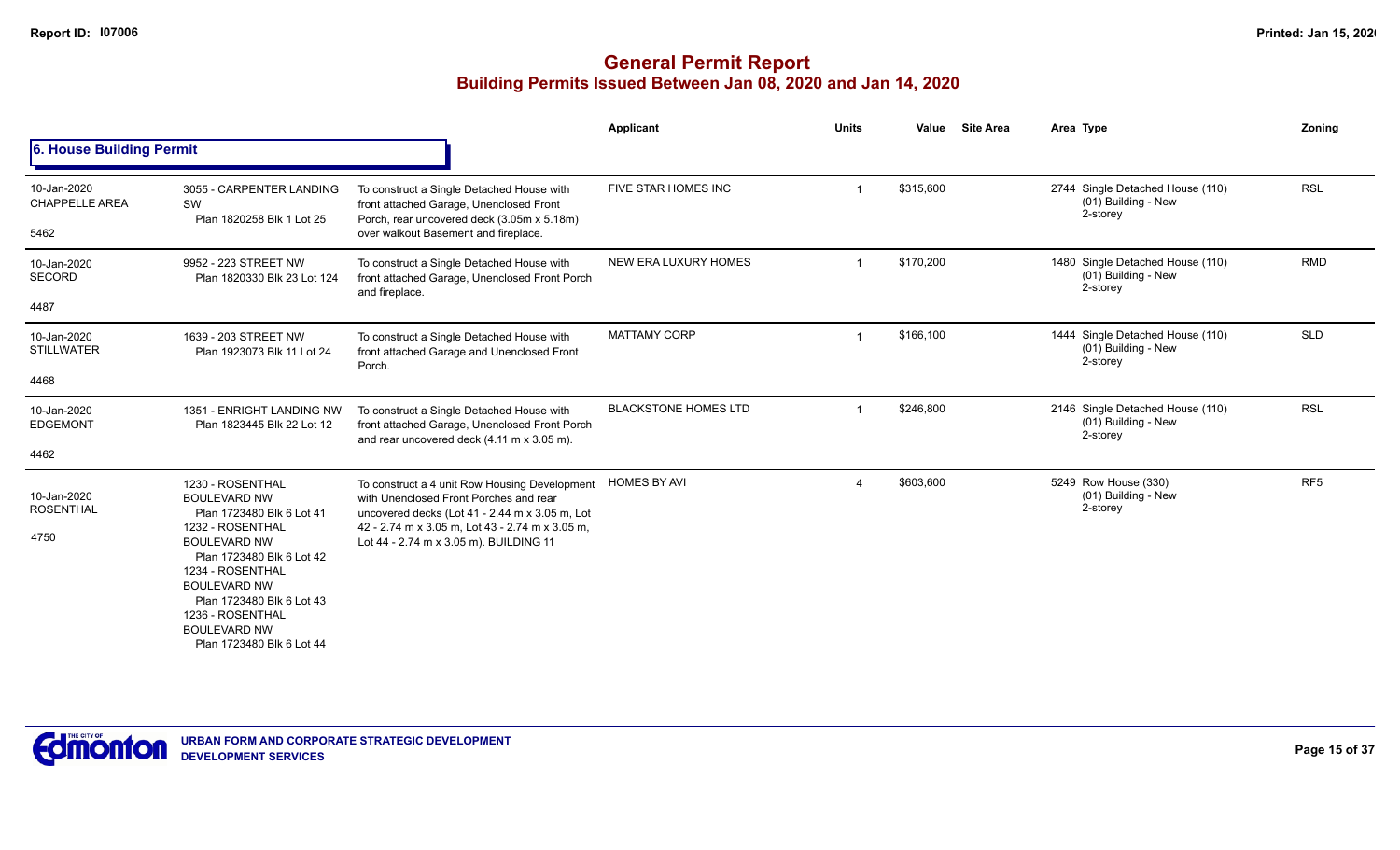|                                                    |                                                      |                                                                                                                                              | Applicant                 | <b>Units</b> | Value     | <b>Site Area</b> | Area Type                                                           | Zoning          |
|----------------------------------------------------|------------------------------------------------------|----------------------------------------------------------------------------------------------------------------------------------------------|---------------------------|--------------|-----------|------------------|---------------------------------------------------------------------|-----------------|
| 6. House Building Permit                           |                                                      |                                                                                                                                              |                           |              |           |                  |                                                                     |                 |
| 10-Jan-2020<br><b>CHARLESWORTH</b>                 | 4020 - 6 AVENUE SW<br>Plan 1720664 Blk 1 Lot 79      | To construct a Single Detached House with<br>front attached Garage, covered deck, fireplace<br>and veranda.                                  | <b>DOLCE VITA HOMES</b>   |              | \$275,900 |                  | 2399 Single Detached House (110)<br>(01) Building - New<br>2-storey | <b>RMD</b>      |
| 6661                                               |                                                      |                                                                                                                                              |                           |              |           |                  |                                                                     |                 |
| 10-Jan-2020<br>THE ORCHARDS AT<br><b>ELLERSLIE</b> | 3761 - CHERRY LOOP SW<br>Plan 1820072 Blk 16 Lot 31  | To construct a Single Detached House with<br>front attached Garage and Unenclosed Front<br>Porch.                                            | <b>EXCEL HOMES</b>        |              | \$214,000 |                  | 1861 Single Detached House (110)<br>(01) Building - New<br>2-storey | <b>RMD</b>      |
| 6216                                               |                                                      |                                                                                                                                              |                           |              |           |                  |                                                                     |                 |
| 10-Jan-2020<br><b>EDGEMONT</b>                     | 1807 - ERKER WAY NW<br>Plan 1920341 Blk 1 Lot 4      | To construct a Single Detached House with<br>front attached Garage, Unenclosed Front<br>Porch, rear uncovered deck (3.35m x 2.44m)           | AKASH HOMES LTD           |              | \$227,800 |                  | 1981 Single Detached House (110)<br>(01) Building - New<br>2-storey | DC <sub>1</sub> |
| 4462                                               |                                                      | and fireplace.                                                                                                                               |                           |              |           |                  |                                                                     |                 |
| 10-Jan-2020<br><b>KESWICK AREA</b>                 | 2381 - KELLY CIRCLE SW<br>Plan 1723548 Blk 13 Lot 35 | To construct a Single Detached House with<br>Unenclosed Front Porch and Balcony.                                                             | LANDMARK LEGACY HOMES INC |              | \$205,900 |                  | 1790 Single Detached House (110)<br>(01) Building - New<br>2-storey | <b>RPL</b>      |
| 5576                                               |                                                      |                                                                                                                                              |                           |              |           |                  |                                                                     |                 |
| 10-Jan-2020<br>CAVANAGH                            | 3084 - CHECKNITA WAY SW<br>Plan 1820144 Blk 4 Lot 26 | To construct a Single Detached House with<br>Unenclosed Front Porch and side door.                                                           | <b>EXCEL HOMES</b>        |              | \$168,600 |                  | 1466 Single Detached House (110)<br>(01) Building - New<br>2-storey | <b>RMD</b>      |
| 5467                                               |                                                      |                                                                                                                                              |                           |              |           |                  |                                                                     |                 |
| 10-Jan-2020<br><b>STRATHCONA</b>                   | 9517 - 99B STREET NW<br>Plan 3313EO Blk 1 Lot 7      | To construct a Single Detached House with rear<br>attached Garage, front and rear rooftop decks,<br>fireplace, roof top hot tub and Basement | N/A                       |              | \$407,000 |                  | 3539 Single Detached House (110)<br>(01) Building - New             | RF3             |
| 5480                                               |                                                      | development (NOT to be used as an additional<br>Dwelling) (1 bedroom, 2 bathrooms, mechanical<br>room).                                      |                           |              |           |                  |                                                                     |                 |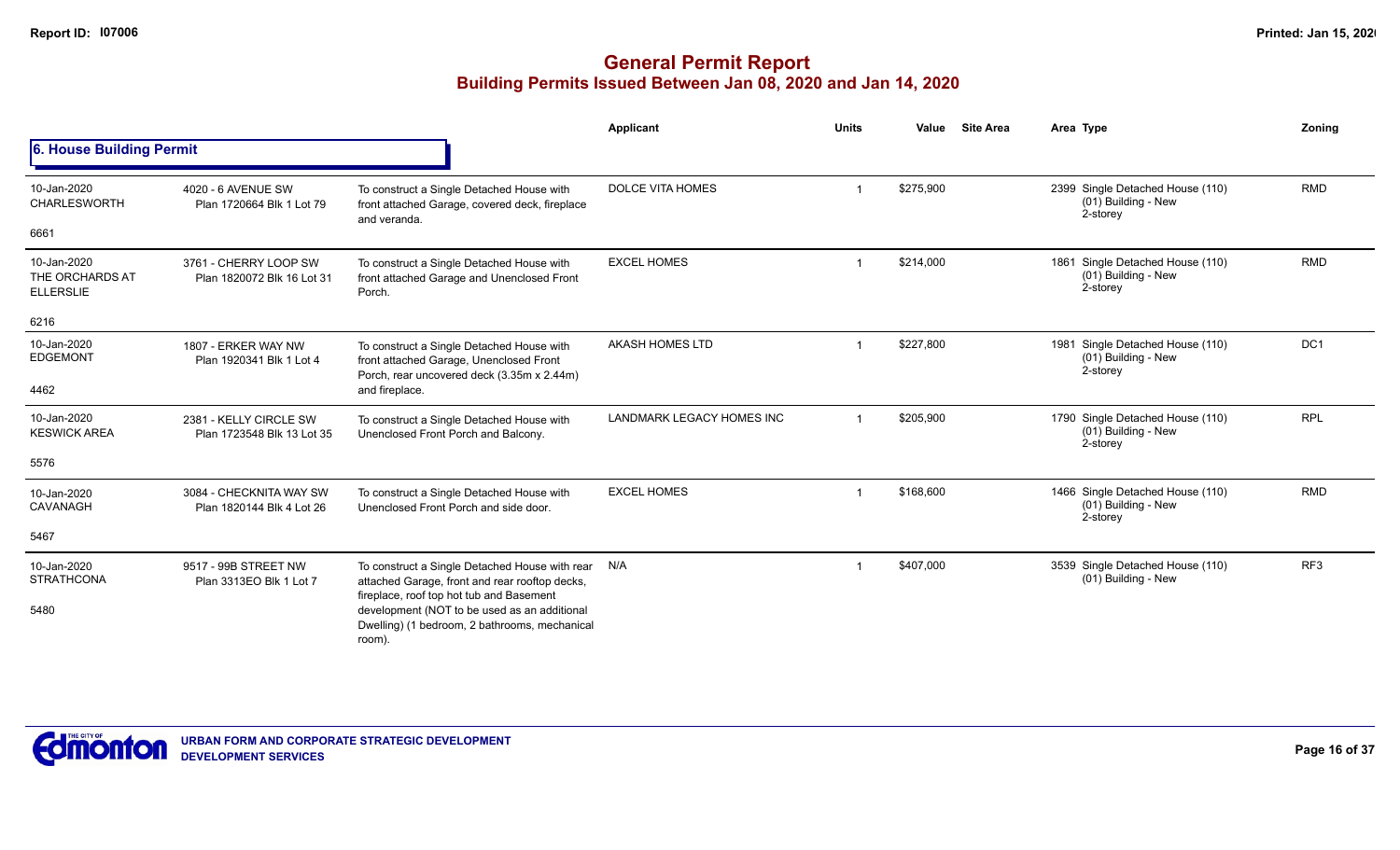|                                                          |                                                                        |                                                                                                                                                                                          | Applicant                      | <b>Units</b> | Value     | <b>Site Area</b> | Area Type                                                             | Zonina          |
|----------------------------------------------------------|------------------------------------------------------------------------|------------------------------------------------------------------------------------------------------------------------------------------------------------------------------------------|--------------------------------|--------------|-----------|------------------|-----------------------------------------------------------------------|-----------------|
| 6. House Building Permit                                 |                                                                        |                                                                                                                                                                                          |                                |              |           |                  |                                                                       |                 |
| 10-Jan-2020<br><b>TRUMPETER AREA</b><br>4471             | 20408 - 128 AVENUE NW<br>Plan 1624048 Blk 8 Lot 1                      | To construct a Single Detached House with<br>front attached Garage, fireplace, rear<br>uncovered deck (7.92m x 3.20m), Side door<br>and to develop a Secondary Suite in the<br>Basement. | <b>SANGAM HOMES LTD</b>        | 2            | \$265,100 |                  | 2305 Single Detached House (110)<br>(01) Building - New<br>2-storey   | <b>RSL</b>      |
| 10-Jan-2020<br><b>LAUREL</b><br>6444                     | 1919 - 19 AVENUE NW<br>Plan 1920713 Blk 13 Lot 44                      | To construct a Single Detached House with<br>front attached Garage, fireplace and rear<br>uncovered deck (6.40m x 2.13m).                                                                | AR TEC ELECTRICAL SERVICES LTD |              | \$349,300 |                  | 3037 Single Detached House (110)<br>(01) Building - New<br>2-storey   | <b>RSL</b>      |
| 13-Jan-2020<br><b>KING EDWARD</b><br><b>PARK</b><br>6360 | 8751 - 80 AVENUE NW<br>Plan 1389HW Blk 15 Lot 27                       | To construct a Semi-Detached House with<br>balcony, Unenclosed Front Porch, fireplace, a<br>rear uncovered deck (3.05m x 5.28m) and side<br>door.                                        | 2009825 ALBERTA LTD            | 2            | \$392,200 |                  | 3410 Semi-Detached House (210)<br>(01) Building - New<br>3-storey     | RF <sub>3</sub> |
| 13-Jan-2020<br><b>KESWICK AREA</b><br>5576               | 2479 - KELLY CIRCLE SW<br>Plan 1723548 Blk 13 Lot 4                    | To construct a Single Detached House with<br>Unenclosed Front Porch and balcony.                                                                                                         | LANDMARK LEGACY HOMES INC      |              | \$207.600 |                  | 1805 Single Detached House (110)<br>$(01)$ Building - New<br>2-storey | <b>RPL</b>      |
| 13-Jan-2020<br><b>MCCONACHIE AREA</b><br>2521            | 17741 - 63A STREET NW<br>Plan 1922721 Blk 31 Lot 31                    | To construct a Single Detached House with<br>veranda and SIDE DOOR.                                                                                                                      | STERLING HOMES EDMONTON LTD.   |              | \$162,700 |                  | 1415 Single Detached House (110)<br>$(01)$ Building - New<br>2-storey | <b>RPL</b>      |
| 13-Jan-2020<br><b>MCCONACHIE AREA</b><br>2521            | 1309 - MCCONACHIE<br><b>BOULEVARD NW</b><br>Plan 1823225 Blk 26 Lot 29 | To construct a Single Detached House with<br>front attached Garage, Unenclosed Front<br>Porch, rear uncovered deck (3.05m x 3.96m)<br>over walkout Basement and fireplace.               | <b>MONTORIO HOMES LTD</b>      |              | \$234,000 |                  | 2035 Single Detached House (110)<br>(01) Building - New<br>2-storey   | <b>RSL</b>      |
| 13-Jan-2020<br><b>TRUMPETER AREA</b><br>4471             | 20891 - 131 AVENUE NW<br>Plan 1922667 Blk 13 Lot 41                    | To construct a Single Detached House with<br>front attached Garage, Unenclosed Front<br>Porch, rear uncovered deck (3.96m x 3.05m),<br>and side door.                                    | <b>SANGAM HOMES LTD</b>        |              | \$259,800 |                  | 2259 Single Detached House (110)<br>(01) Building - New<br>2-storey   | <b>RSL</b>      |

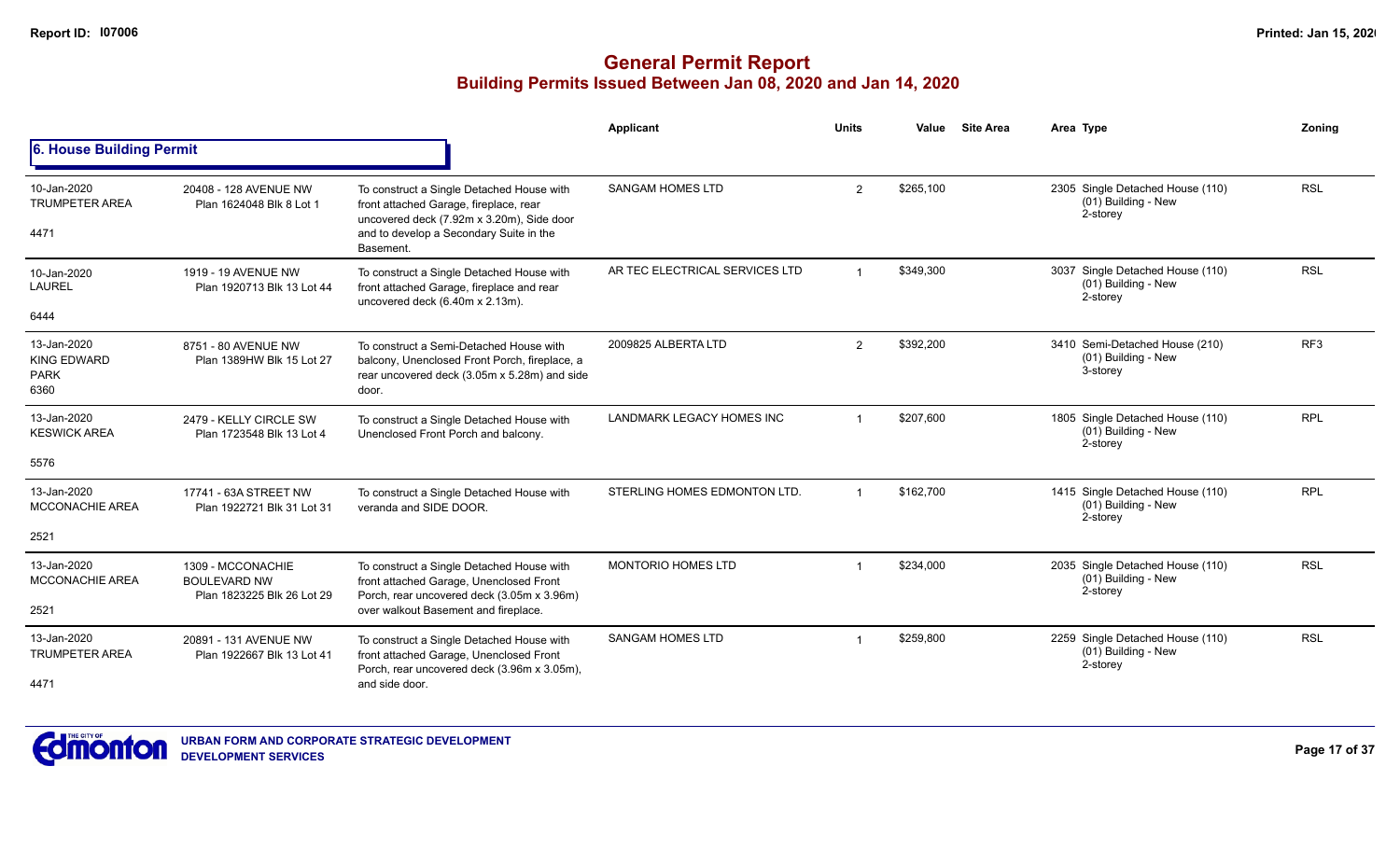## **General Permit Report Building Permits Issued Between Jan 08, 2020 and Jan 14, 2020**

|                                                  |                                                                                                                |                                                                                                                                                                                                                                                                           | <b>Applicant</b>             | <b>Units</b> | Value     | <b>Site Area</b> | Area Type                                                           | Zoning     |
|--------------------------------------------------|----------------------------------------------------------------------------------------------------------------|---------------------------------------------------------------------------------------------------------------------------------------------------------------------------------------------------------------------------------------------------------------------------|------------------------------|--------------|-----------|------------------|---------------------------------------------------------------------|------------|
| 6. House Building Permit                         |                                                                                                                |                                                                                                                                                                                                                                                                           |                              |              |           |                  |                                                                     |            |
| 13-Jan-2020<br><b>ROSENTHAL</b><br>4750          | 8119 - 222 STREET NW<br>Plan 1823188 Blk 21 Lot 42<br>8121 - 222 STREET NW<br>Plan 1823188 Blk 21 Lot 43       | To construct a Semi-detached House with front<br>attached Garage(s), Unenclosed Front<br>Porch(s), rear uncovered deck (Lot 42 - 3.05m<br>x 4.88m, Lot 43 - 3.66m x 4.88m), fireplace(s)<br>and Basement development(s) (NOT to be used<br>as an additional Dwelling(s)). | <b>HOMES BY AVI</b>          | 2            | \$303,400 |                  | 2638 Semi-Detached House (210)<br>(01) Building - New               | RF4, RF4   |
| 13-Jan-2020<br><b>GRIESBACH</b><br>3111          | 7444 - COLONEL MEWBURN<br><b>ROAD NW</b><br>Plan 1423823 Blk 30 Lot 30                                         | To construct a Single Detached House with<br>Unenclosed Front Porch.                                                                                                                                                                                                      | <b>IMPACT HOMES LTD</b>      |              | \$233,100 |                  | 2027 Single Detached House (110)<br>(01) Building - New<br>2-storey | <b>GLG</b> |
| 13-Jan-2020<br><b>FOREST HEIGHTS</b><br>6230     | 10155 - 84 STREET NW<br>Plan 1822799 Blk 57 Lot 10A                                                            | To construct a Single Detached House with<br>fireplace, balcony, uncovered deck and<br>veranda.                                                                                                                                                                           | <b>LAUNCH HOMES INC</b>      |              | \$241,900 |                  | 2016 Single Detached House (110)<br>(01) Building - New<br>2-storey | RF3        |
| 13-Jan-2020<br><b>GLENRIDDING RAVINE</b><br>5579 | 16643 - 30 AVENUE SW<br>Plan 1922383 Blk 5 Lot 5                                                               | To construct a Single Detached House with<br>Unenclosed Front Porch, fireplace and side<br>door.                                                                                                                                                                          | ROHIT COMMUNITIES INC        |              | \$181,500 |                  | 1578 Single Detached House (110)<br>(01) Building - New<br>2-storey | <b>RMD</b> |
| 13-Jan-2020<br><b>EDGEMONT</b><br>4462           | 1339 - ERKER CRESCENT NW<br>Plan 1920642 Blk 1 Lot 38<br>1337 - ERKER CRESCENT NW<br>Plan 1920642 Blk 1 Lot 39 | To construct a Semi-Detached House with front<br>attached Garage(s), Unenclosed Front<br>Porch(s), rear uncovered deck (Lot 38 - 3.05m<br>x 3.05m) and side door (Lot 38).                                                                                                | <b>LINCOLNBERG HOMES LTD</b> | 2            | \$331,900 |                  | 2886 Semi-Detached House (210)<br>(01) Building - New<br>2-storey   | RF4        |
| 13-Jan-2020<br><b>MAPLE</b><br>6441              | 420 - 40 AVENUE NW<br>Plan 1623032 Blk 18 Lot 21                                                               | To construct a Single Detached House with<br>front attached Garage, Unenclosed Front<br>Porch, and side door.                                                                                                                                                             | <b>CRYSTAL CREEK HOMES</b>   |              | \$258,800 |                  | 2250 Single Detached House (110)<br>(01) Building - New<br>2-storey | <b>RMD</b> |
| 13-Jan-2020<br><b>GLENRIDDING RAVINE</b><br>5579 | 16503 - 31 AVENUE SW<br>Plan 1922383 Blk 2 Lot 51                                                              | To construct a Single Detached House with<br>front attached Garage and Uncovered Front<br>Porch.                                                                                                                                                                          | <b>ROHIT COMMUNITIES INC</b> |              | \$242,000 |                  | 2104 Single Detached House (110)<br>(01) Building - New<br>2-storey | <b>RMD</b> |



**URBAN FORM AND CORPORATE STRATEGIC DEVELOPMENT DEVELOPMENT SERVICES**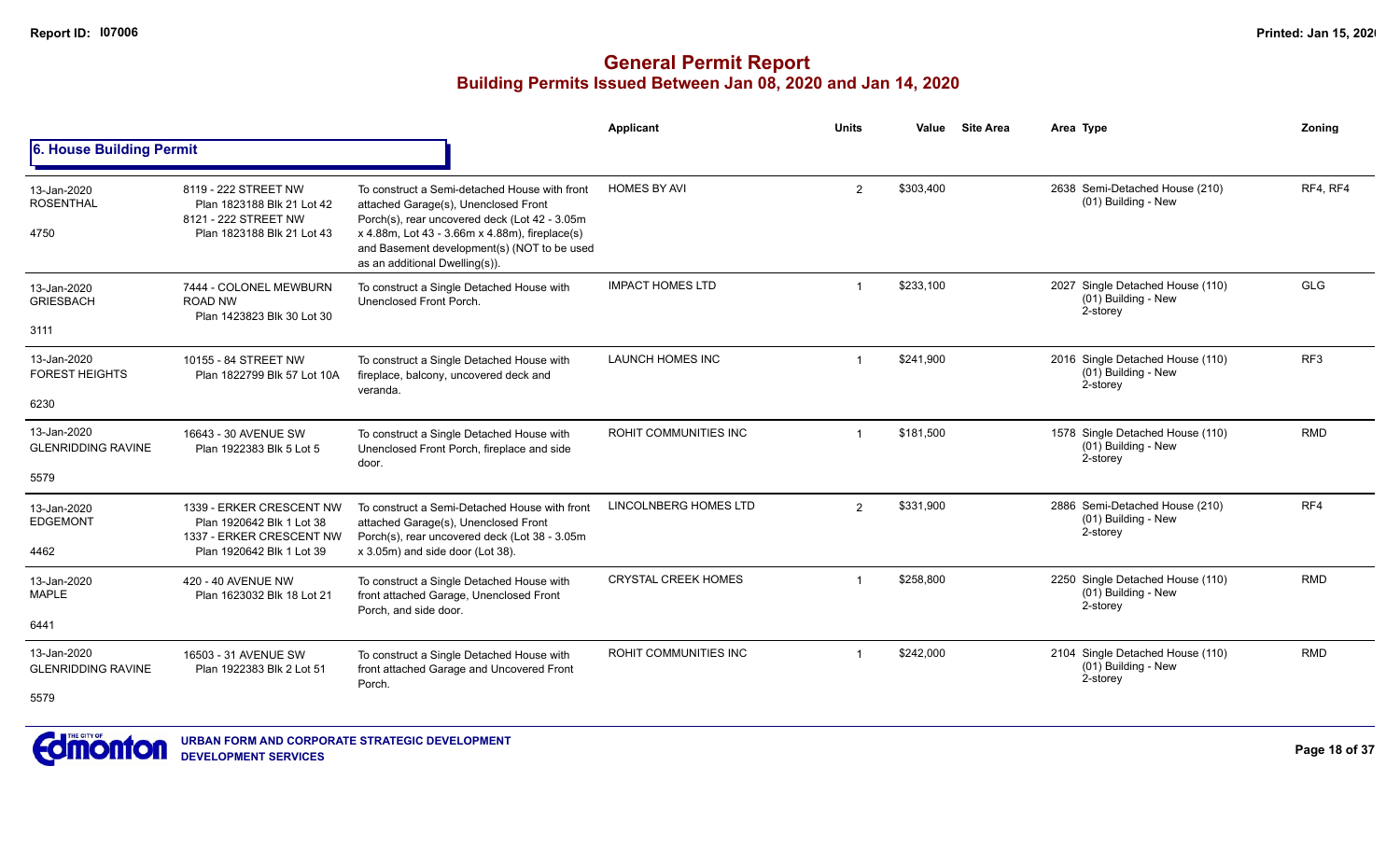|                                                  |                                                                                                            |                                                                                                                                                                                                                     | Applicant                     | <b>Units</b>   | Value     | <b>Site Area</b> | Area Type                                                           | Zonina     |
|--------------------------------------------------|------------------------------------------------------------------------------------------------------------|---------------------------------------------------------------------------------------------------------------------------------------------------------------------------------------------------------------------|-------------------------------|----------------|-----------|------------------|---------------------------------------------------------------------|------------|
| 6. House Building Permit                         |                                                                                                            |                                                                                                                                                                                                                     |                               |                |           |                  |                                                                     |            |
| 13-Jan-2020<br><b>CAVANAGH</b><br>5467           | 2116 - CAVANAGH DRIVE SW<br>Plan 1820106 Blk 6 Lot 112                                                     | To construct a Single Detached House with<br>front attached Garage (Sales Centre),<br>Unenclosed Front Porch, and rear uncovered<br>deck (3.05m x 4.06m).                                                           | PARKWOOD MASTER BUILDER INC   |                | \$267,700 |                  | 2328 Single Detached House (110)<br>(01) Building - New<br>2-storey | RF4        |
| 13-Jan-2020<br><b>EDGEMONT</b><br>4462           | 3405 - ERLANGER BEND NW<br>Plan 1920259 Blk 2 Lot 15                                                       | To construct a Single Detached House with<br>Unenclosed Front Porch.                                                                                                                                                | <b>BROOKFIELD RESIDENTIAL</b> |                | \$163,300 |                  | 1420 Single Detached House (110)<br>(01) Building - New<br>2-storey | <b>RMD</b> |
| 13-Jan-2020<br><b>MCCONACHIE AREA</b><br>2521    | 6512 - 167A AVENUE NW<br>Plan 1822753 Blk 12 Lot 60<br>6510 - 167A AVENUE NW<br>Plan 1822753 Blk 12 Lot 61 | To construct a Semi-Detached House with front<br>attached Garage(s), fireplace(s), Unenclosed<br>Front Porch(s), rear uncovered deck (Lot 60 -<br>3.20m x 3.05m, Lot 61 - 3.05m x 3.05m) and<br>side door (Lot 60). | ROYAL LUXURY HOMES LTD        | $\overline{2}$ | \$409,200 |                  | 3558 Semi-Detached House (210)<br>(01) Building - New<br>2-storey   | <b>RMD</b> |
| 13-Jan-2020<br><b>CHARLESWORTH</b><br>6661       | 174 - CHARLESWORTH DRIVE<br>SW<br>Plan 1922728 Blk 13 Lot 3                                                | To construct a Single Detached House with<br>Unenclosed Front Porch, rear uncovered deck<br>(2.44m x 1.22m) and to install a Renewable<br>Energy Device (6 Solar-electric (PV) panels on<br>the roof).              | JAYMAN MASTERBUILT INC        |                | \$190,000 |                  | 1652 Single Detached House (110)<br>(01) Building - New<br>2-storey | <b>RMD</b> |
| 13-Jan-2020<br>THE UPLANDS<br>4464               | 20147 - 26 AVENUE NW<br>Plan 1920033 Blk 11 Lot 7                                                          | To construct a Single Detached House with<br>front attached Garage, Unenclosed Front Porch<br>and to install a Renewable Energy Device (6<br>Solar-electric (PV) panels on the roof).                               | JAYMAN MASTERBUILT INC        |                | \$189,900 |                  | 1651 Single Detached House (110)<br>(01) Building - New<br>2-storey | DC1        |
| 13-Jan-2020<br><b>GLENRIDDING RAVINE</b><br>5579 | 16639 - 30 AVENUE SW<br>Plan 1922383 Blk 5 Lot 6                                                           | To construct a Single Detached House with<br>Unenclosed Front Porch, fireplace, rear<br>uncovered deck (3.05m x 3.05m) and side door.                                                                               | ROHIT COMMUNITIES INC         |                | \$180,600 |                  | 1570 Single Detached House (110)<br>(01) Building - New<br>2-storey | <b>RMD</b> |
| 13-Jan-2020<br><b>MCCONACHIE AREA</b><br>2521    | 17868 - 61 STREET NW<br>Plan 1525713 Blk 21 Lot 71                                                         | To construct a Single Detached House with<br>Unenclosed Front Porch and rear uncovered<br>deck (2.74 m x 2.74 m).                                                                                                   | <b>RAYHANA HOMES</b>          |                | \$165,600 |                  | 1440 Single Detached House (110)<br>(01) Building - New<br>2-storey | <b>RPL</b> |

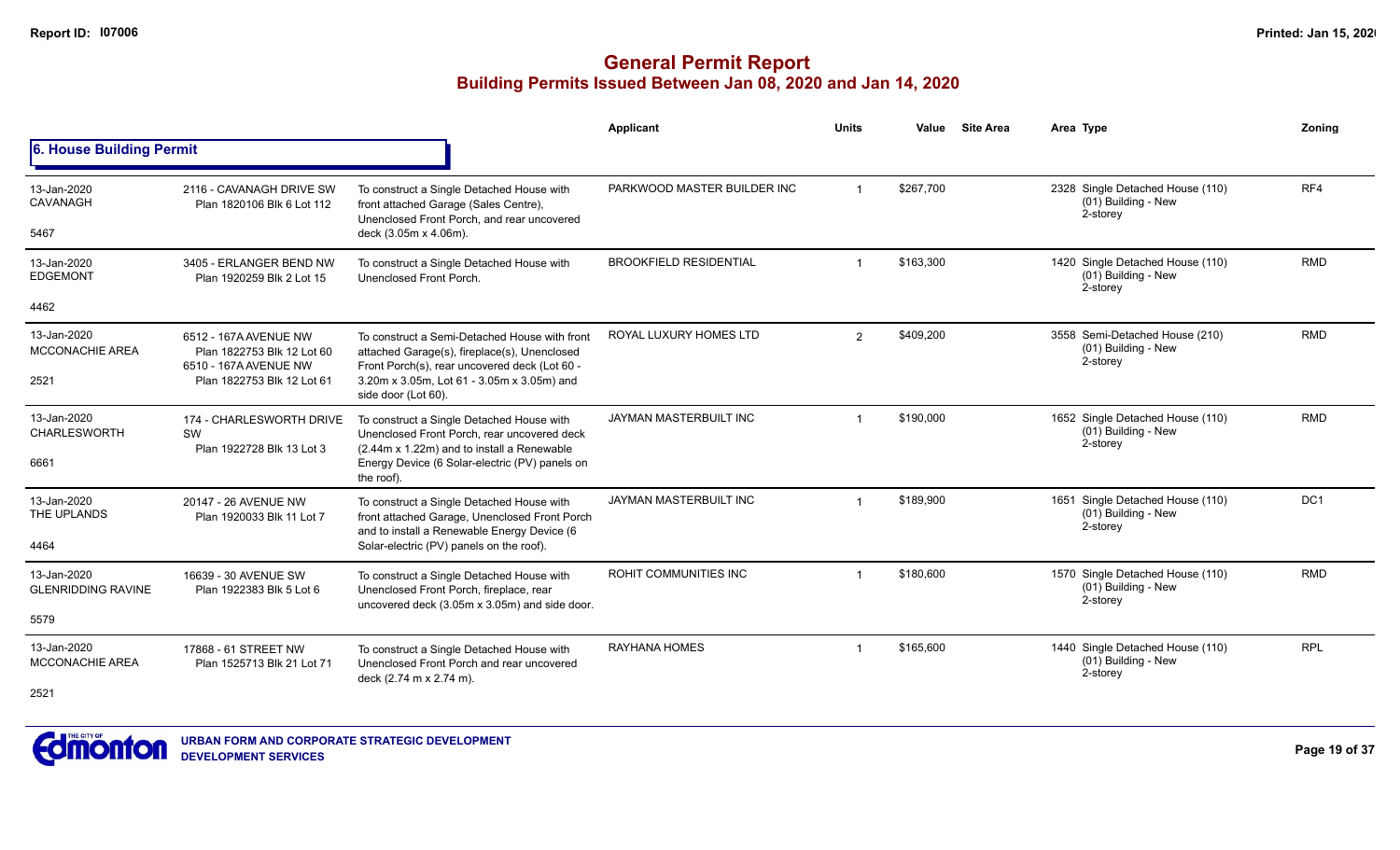|                                            |                                                                                                                                                                                                                                                            |                                                                                                                                                                                                                                                                                                        | Applicant                     | <b>Units</b>            | Value     | <b>Site Area</b> | Area Type                                                           | Zoning          |
|--------------------------------------------|------------------------------------------------------------------------------------------------------------------------------------------------------------------------------------------------------------------------------------------------------------|--------------------------------------------------------------------------------------------------------------------------------------------------------------------------------------------------------------------------------------------------------------------------------------------------------|-------------------------------|-------------------------|-----------|------------------|---------------------------------------------------------------------|-----------------|
| 6. House Building Permit                   |                                                                                                                                                                                                                                                            |                                                                                                                                                                                                                                                                                                        |                               |                         |           |                  |                                                                     |                 |
| 13-Jan-2020<br><b>ALLARD</b><br>5458       | 4872 - ALWOOD POINT SW<br>Plan 1920591 Blk 18 Lot 163<br>4874 - ALWOOD POINT SW<br>Plan 1920591 Blk 18 Lot 164<br>4876 - ALWOOD POINT SW<br>Plan 1920591 Blk 18 Lot 165<br>4878 - ALWOOD POINT SW<br>Plan 1920591 Blk 18 Lot 166                           | To construct a 4 unit Row Housing Development<br>with front attached Garages and Unenclosed<br>Front Porches.                                                                                                                                                                                          | STERLING HOMES EDMONTON LTD.  |                         | \$616,400 |                  | 5360 Row House (330)<br>(01) Building - New<br>2-storey             | <b>RF5, RF5</b> |
| 14-Jan-2020<br><b>MAPLE</b>                | 3920 - 5 STREET NW<br>Plan 1623032 Blk 6 Lot 154                                                                                                                                                                                                           | To construct a Single Detached House with<br>front attached Garage, Unenclosed Front<br>Porch, fireplace and side door.                                                                                                                                                                                | <b>COVENTRY HOMES INC</b>     |                         | \$269,700 |                  | 2345 Single Detached House (110)<br>(01) Building - New<br>2-storey | <b>RMD</b>      |
| 6441                                       |                                                                                                                                                                                                                                                            |                                                                                                                                                                                                                                                                                                        |                               |                         |           |                  |                                                                     |                 |
| 14-Jan-2020<br><b>KESWICK AREA</b><br>5576 | 3489 - KESWICK BOULEVARD<br>SW<br>Plan 1823110 Blk 12 Lot 54                                                                                                                                                                                               | To construct a Single Detached House with<br>front attached Garage, balcony, Basement<br>development (NOT to be used as an additional<br>Dwelling), rear covered deck (4.62m x 3.66m),<br>fireplace, front uncovered deck, Unenclosed<br>Front Porch, elevator, wet bar and walkout<br><b>Basement</b> | <b>LEGACY SIGNATURE HOMES</b> |                         | \$377,500 |                  | 3283 Single Detached House (110)<br>(01) Building - New<br>2-storey | <b>RSL</b>      |
| 14-Jan-2020<br><b>STILLWATER</b><br>4468   | NW<br>Plan 1923073 Blk 12 Lot 9<br>856 - STILLWATER BOULEVARD<br><b>NW</b><br>Plan 1923073 Blk 12 Lot 10<br>854 - STILLWATER BOULEVARD<br><b>NW</b><br>Plan 1923073 Blk 12 Lot 11<br>852 - STILLWATER BOULEVARD<br><b>NW</b><br>Plan 1923073 Blk 12 Lot 12 | 858 - STILLWATER BOULEVARD To construct a 4 Dwelling unit Row House with<br>front attached Garages, Unenclosed Front<br>Porches and balconies (Lot 9: 6.15m x 2.06m,<br>Lot 10: 4.01m x 2.45, Lot 11: 4.01m x 2.45m, Lot<br>12: 6.15m x 2.06m).                                                        | <b>MATTAMY CORP</b>           | $\overline{\mathbf{4}}$ | \$673,000 |                  | 5852 Row House (330)<br>(01) Building - New<br>2-storey             | <b>SRH</b>      |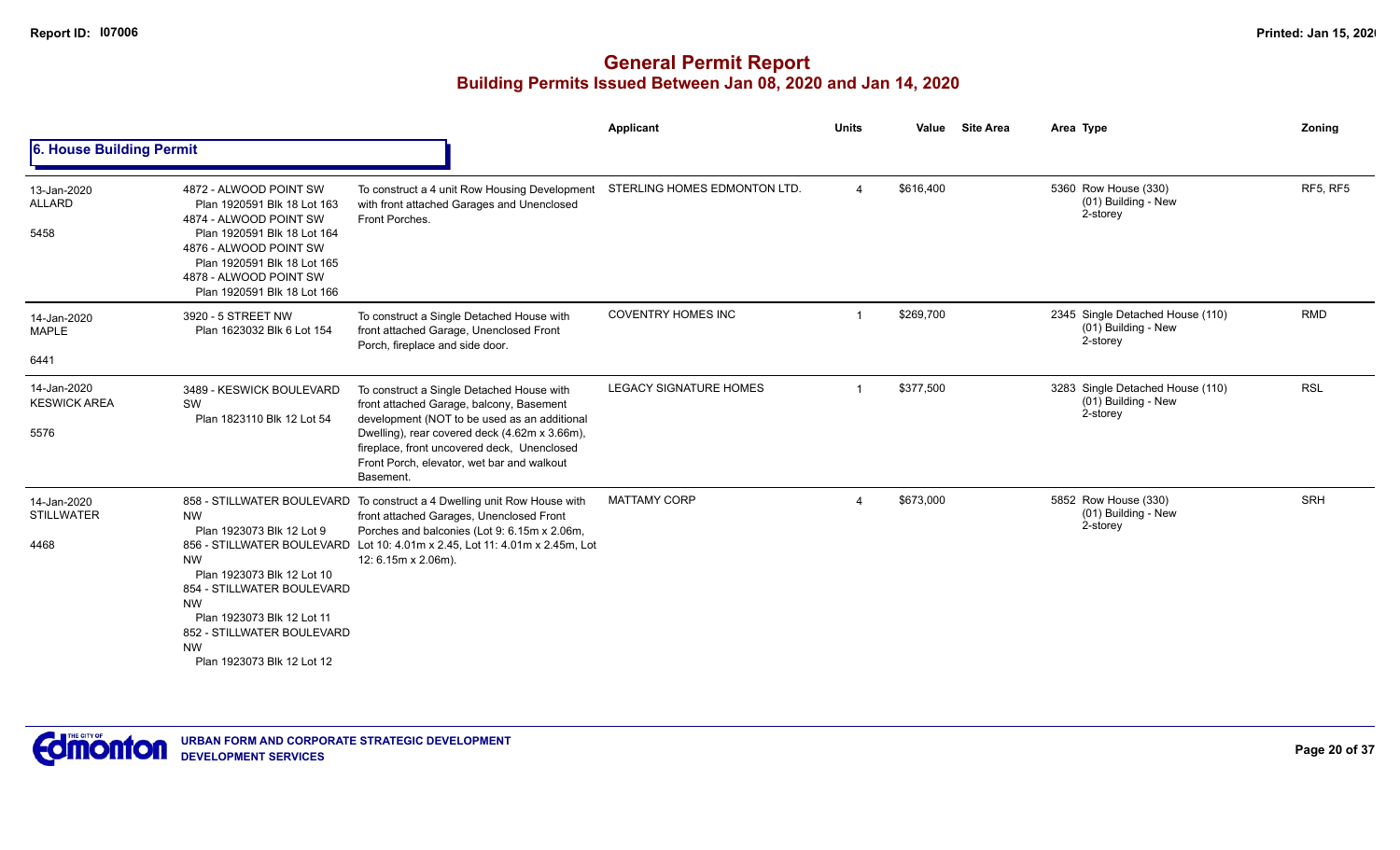|                                                    |                                                                          |                                                                                                                                                | Applicant                     | <b>Units</b>            | Value     | <b>Site Area</b> | Area Type                                                           | Zonina     |
|----------------------------------------------------|--------------------------------------------------------------------------|------------------------------------------------------------------------------------------------------------------------------------------------|-------------------------------|-------------------------|-----------|------------------|---------------------------------------------------------------------|------------|
| 6. House Building Permit                           |                                                                          |                                                                                                                                                |                               |                         |           |                  |                                                                     |            |
| 14-Jan-2020<br><b>LAUREL</b>                       | 1423 - 25 STREET NW<br>Plan 1822989 Blk 14 Lot 21                        | To construct a Single Detached House with<br>front attached Garage, Unenclosed Front<br>Porch, fireplace and side door.                        | <b>COVENTRY HOMES INC</b>     | $\overline{\mathbf{1}}$ | \$269,700 |                  | 2345 Single Detached House (110)<br>(01) Building - New<br>2-storey | <b>RSL</b> |
| 6444                                               |                                                                          |                                                                                                                                                |                               |                         |           |                  |                                                                     |            |
| 14-Jan-2020<br><b>STILLWATER</b>                   | 1615 - 203 STREET NW<br>Plan 1923073 Blk 11 Lot 30                       | To construct a Single Detached House with<br>front attached Garage and Unenclosed Front<br>Porch.                                              | <b>MATTAMY CORP</b>           | $\overline{\mathbf{1}}$ | \$166,100 |                  | 1444 Single Detached House (110)<br>(01) Building - New<br>2-storey | <b>SLD</b> |
| 4468                                               |                                                                          |                                                                                                                                                |                               |                         |           |                  |                                                                     |            |
| 14-Jan-2020<br><b>CHARLESWORTH</b>                 | 3959 - 5 AVENUE SW<br>Plan 1723655 Blk 5 Lot 25                          | To construct a Single Detached House with<br>front attached Garage, rear uncovered deck<br>(3.88m x 3.05m), Unenclosed Front Porch, and        | <b>JAI HOMES LTD</b>          | $\overline{1}$          | \$216,000 |                  | 1878 Single Detached House (110)<br>(01) Building - New<br>2-storey | <b>RMD</b> |
| 6661                                               |                                                                          | side door.                                                                                                                                     |                               |                         |           |                  |                                                                     |            |
| 14-Jan-2020<br>THE ORCHARDS AT<br><b>ELLERSLIE</b> | 3757 - CHERRY LOOP SW<br>Plan 1820072 Blk 16 Lot 29                      | To construct a Single Detached House with<br>front attached Garage, Unenclosed Front<br>Porch, and rear uncovered deck (3.45m x)<br>$3.05m$ ). | <b>HOMES BY AVI</b>           | -1                      | \$238,400 |                  | 2073 Single Detached House (110)<br>(01) Building - New<br>2-storey | <b>RMD</b> |
| 6216                                               |                                                                          |                                                                                                                                                |                               |                         |           |                  |                                                                     |            |
| 14-Jan-2020<br><b>SECORD</b>                       | 9320 - 223 STREET NW<br>Plan 1920570 Blk 27 Lot 70                       | To construct a Single Detached House with<br>Unenclosed Front Porch, rear uncovered deck<br>(3.05m x 3.05m) and to install a Renewable         | <b>JAYMAN MASTERBUILT INC</b> | $\overline{1}$          | \$186,000 |                  | 1617 Single Detached House (110)<br>(01) Building - New<br>2-storey | <b>RMD</b> |
| 4487                                               |                                                                          | Energy Device (6 Solar-electric (PV) panels on<br>the roof).                                                                                   |                               |                         |           |                  |                                                                     |            |
| 14-Jan-2020<br><b>MCCONACHIE AREA</b>              | 17587 - 57 STREET NW<br>Plan 1525713 Blk 12 Lot 89                       | To construct a Single Detached House with<br>front attached Garage, Unenclosed Front                                                           | <b>BROOKLINE HOMES LTD</b>    | -1                      | \$272,700 |                  | 2371 Single Detached House (110)<br>(01) Building - New             | <b>RSL</b> |
| 2521                                               | Porch, rear uncovered deck (4.57m x 2.74m),<br>fireplace, and side door. |                                                                                                                                                |                               |                         |           | 2-storey         |                                                                     |            |
| 14-Jan-2020<br><b>KESWICK AREA</b>                 | 2428 - KELLY CIRCLE SW<br>Plan 1723548 Blk 12 Lot 27                     | To construct a Semi-Detached House with front<br>attached Garages, fireplaces and Unenclosed                                                   | <b>BEDROCK HOMES LTD</b>      | $\overline{2}$          | \$384,800 |                  | 3346 Semi-Detached House (210)<br>(01) Building - New               | RF4        |
| 5576                                               | 2426 - KELLY CIRCLE SW<br>Front Porches.<br>Plan 1723548 Blk 12 Lot 28   |                                                                                                                                                |                               |                         |           |                  | 2-storey                                                            |            |

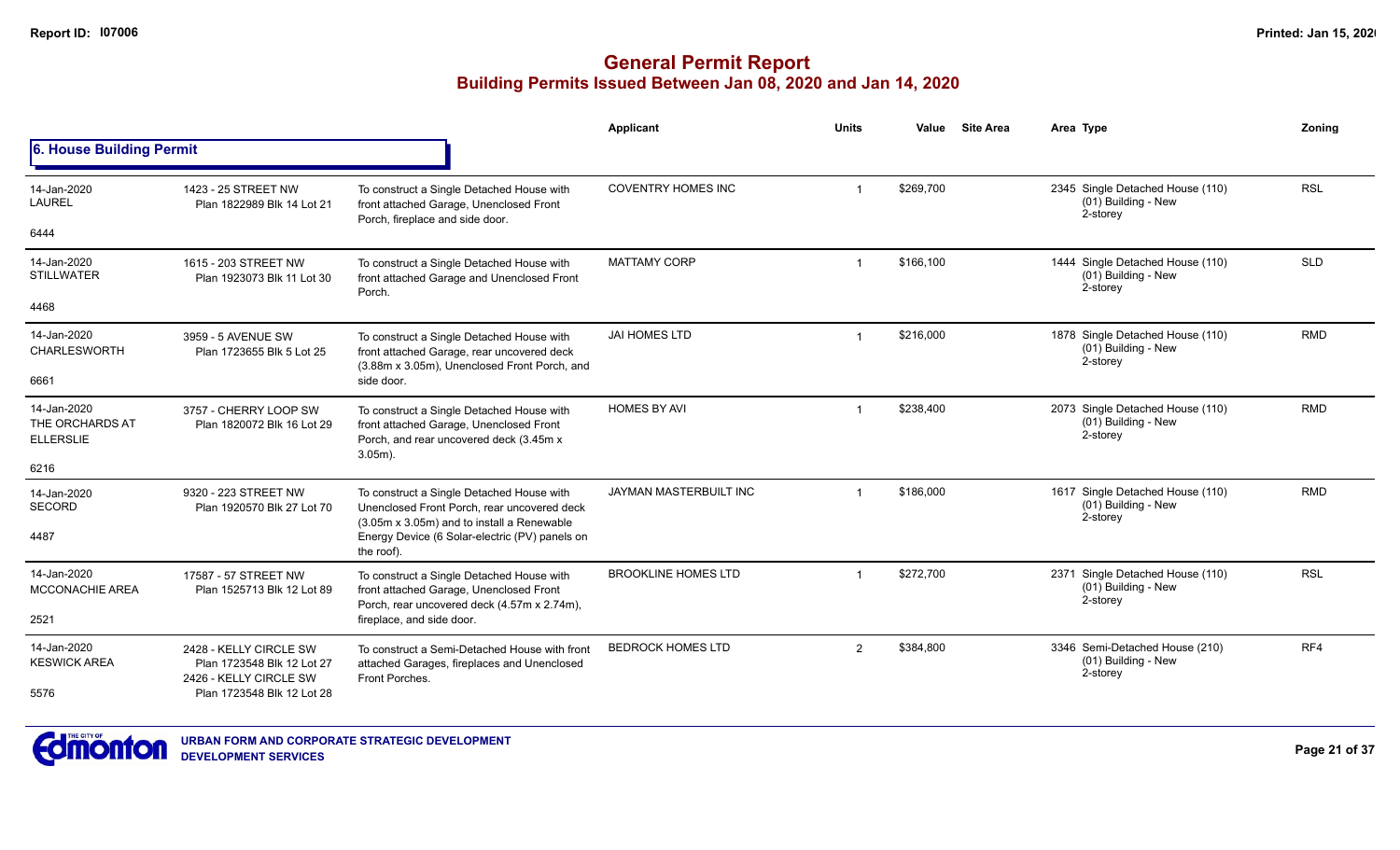|                                        |                                                                                                                  |                                                                                                                                       | Applicant          | <b>Units</b> | Value     | <b>Site Area</b> | Area Type                                                             | Zoning          |
|----------------------------------------|------------------------------------------------------------------------------------------------------------------|---------------------------------------------------------------------------------------------------------------------------------------|--------------------|--------------|-----------|------------------|-----------------------------------------------------------------------|-----------------|
| 6. House Building Permit               |                                                                                                                  |                                                                                                                                       |                    |              |           |                  |                                                                       |                 |
| 14-Jan-2020<br>MCCONACHIE AREA<br>2521 | 17924 - 62 STREET NW<br>Plan 1823225 Blk 30 Lot 10                                                               | To construct a Single Detached House with rear<br>uncovered deck (3.96m x 2.44m) and<br>Unenclosed Front Porch.                       | MONTORIO HOMES LTD |              | \$155,300 |                  | 1350 Single Detached House (110)<br>$(01)$ Building - New<br>2-storey | <b>RPL</b>      |
| <b>Home Improvement Permit</b>         |                                                                                                                  |                                                                                                                                       |                    |              |           |                  |                                                                       |                 |
| 08-Jan-2020<br><b>HOLYROOD</b>         | 7640 - 91 AVENUE NW<br>Plan 5184HW Blk 24 Lot 10                                                                 | To demolish a House and Accessory building<br>(detached Garage).                                                                      | N/A                | $\mathbf{0}$ | \$3,400   |                  | Detached Garage(010)<br>(99) Demolition                               | RF1             |
| 6310                                   |                                                                                                                  |                                                                                                                                       |                    |              |           |                  |                                                                       |                 |
| 08-Jan-2020<br><b>HOLYROOD</b>         | 7640 - 91 AVENUE NW<br>Plan 5184HW Blk 24 Lot 10                                                                 | To demolish a House and Accessory building<br>(detached Garage).                                                                      | N/A                | $\mathbf{0}$ | \$6,500   |                  | Detached Garage (010)<br>(99) Demolition                              | RF <sub>1</sub> |
| 6310                                   |                                                                                                                  |                                                                                                                                       |                    |              |           |                  |                                                                       |                 |
| 14-Jan-2020<br>IDYLWYLDE               | 7628 - 89 AVENUE NW<br>Plan 4014HW Blk 5 Lot 15                                                                  | To develop a Secondary Suite in the Basement<br>of a Single Detached House (Existing Suite).                                          | N/A                |              | \$20,000  |                  | Single Detached House (110)<br>(07) Add Suites to Single Dwelling     | RF <sub>1</sub> |
| 6320                                   |                                                                                                                  |                                                                                                                                       |                    |              |           |                  |                                                                       |                 |
| 08-Jan-2020<br>THE HAMPTONS            | 4914 - 214 STREET NW<br>Plan 0821194 Blk 14 Lot 209                                                              | To construct interior alterations to a<br>Semi-Detached House (Basement development,                                                  | N/A                | $\Omega$     | \$3,000   |                  | Semi-Detached House (210)<br>(03) Interior Alterations                | RF4             |
| 4461                                   | NOT to be used as an additional Dwelling).<br>(1 Rec room, 1 Washroom, 1 Laundry room,<br>and 1 Mechanical room) |                                                                                                                                       |                    |              |           |                  |                                                                       |                 |
| 10-Jan-2020<br>THE HAMPTONS            | 5111 - 201 STREET NW<br>Plan 0226719 Blk 2 Lot 22                                                                | To construct interior alterations to a Single<br>Detached House (Basement development, NOT<br>to be used as an additional Dwelling, 1 | N/A                | $\Omega$     | \$10,000  |                  | Single Detached House (110)<br>(03) Interior Alterations              | <b>RSL</b>      |
| 4461                                   |                                                                                                                  | Bedroom, 1 Mech Room, 1 Bathroom, 1 living<br>Room, 1 Storage).                                                                       |                    |              |           |                  |                                                                       |                 |

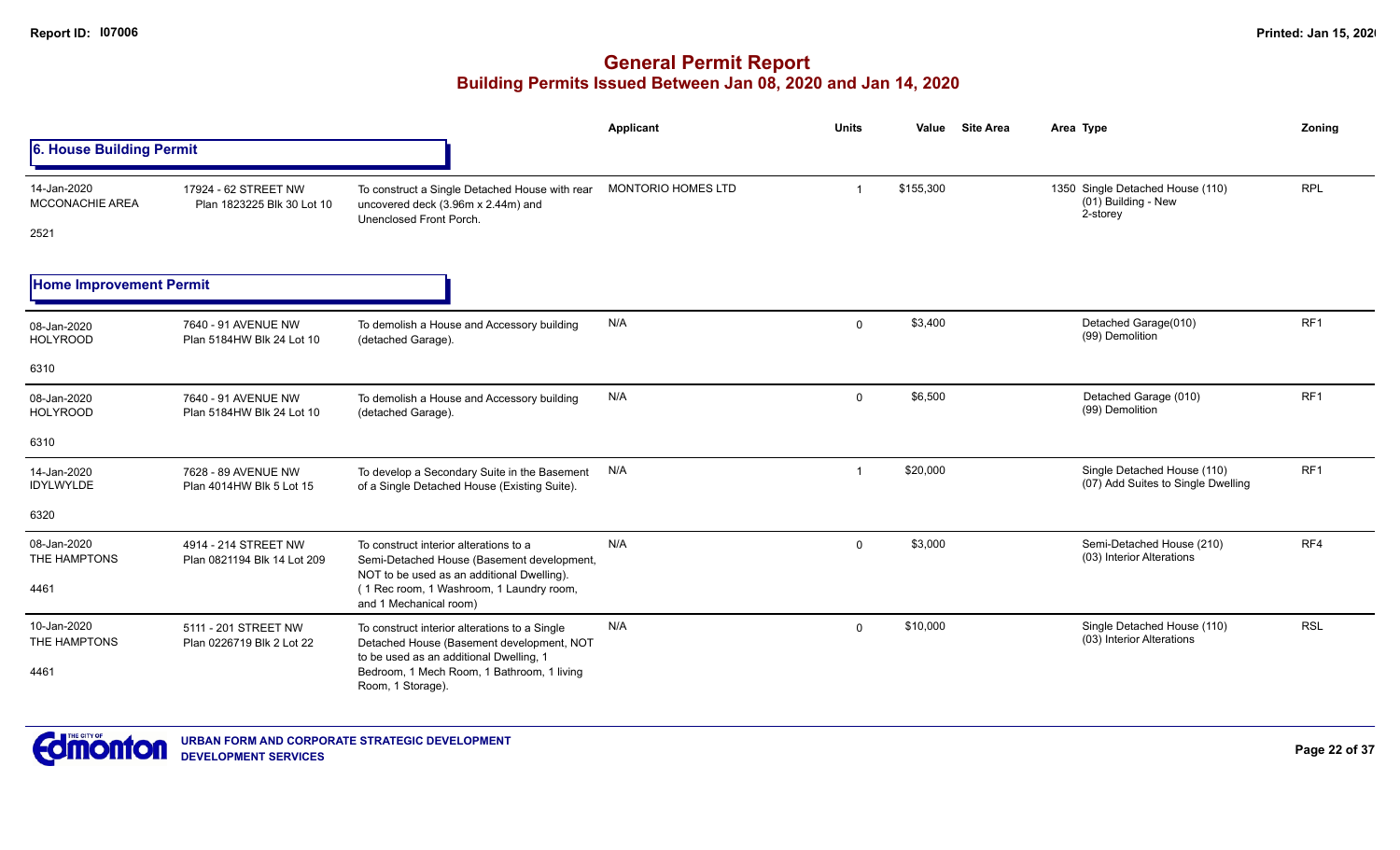|                                                 |                                                     |                                                                                                                                                                                                                                                                                                                                                                                                                                        | <b>Applicant</b>                 | <b>Units</b> | Value     | <b>Site Area</b> | Area Type                                                | Zoning          |
|-------------------------------------------------|-----------------------------------------------------|----------------------------------------------------------------------------------------------------------------------------------------------------------------------------------------------------------------------------------------------------------------------------------------------------------------------------------------------------------------------------------------------------------------------------------------|----------------------------------|--------------|-----------|------------------|----------------------------------------------------------|-----------------|
| <b>Home Improvement Permit</b>                  |                                                     |                                                                                                                                                                                                                                                                                                                                                                                                                                        |                                  |              |           |                  |                                                          |                 |
| 09-Jan-2020<br><b>BELVEDERE</b>                 | 13219 - 59 STREET NW<br>Plan 6800MC Blk 26 Lot 23   | To construct an Accessory Building (carport,<br>6.70m x 5.79m).                                                                                                                                                                                                                                                                                                                                                                        | N/A                              | $\mathbf 0$  | \$0       |                  | 39 Carport (090)<br>(01) Building - New                  | RF <sub>3</sub> |
| 2080                                            |                                                     |                                                                                                                                                                                                                                                                                                                                                                                                                                        |                                  |              |           |                  |                                                          |                 |
| 08-Jan-2020<br><b>GRANDVIEW HEIGHTS</b><br>5210 | 6503 - 124 STREET NW<br>Plan 1721646 Blk 13 Lot 14B | To construct an exterior alterations, side<br>uncovered deck (Abutting 65 Avenue), and to<br>install a stationary mechanical system in the<br>Side Yard (Abutting 6505 - 124 Street NW) to a<br>Single Detached House (window changes,<br>facade changes, deck; 6.71m x 4.72m @ 0.60m<br>in Height, and air conditioner; 0.91m x 0.91m),<br>existing without permits.                                                                  | PHD HOMES LTD                    | 0            |           |                  | Single Detached House (110)<br>(03) Exterior Alterations | RF <sub>1</sub> |
| 10-Jan-2020<br><b>RITCHIE</b>                   | 9530 - 75 AVENUE NW<br>Plan 8370ET Blk 17 Lot R     | To construct an Accessory Building (detached<br>Garage (9.14m x 6.40m)).                                                                                                                                                                                                                                                                                                                                                               | SUNSHINE PROPERTY INVESTMENT LTI | $\Omega$     | \$411,100 |                  | 2550 Detached Garage (010)<br>(01) Building - New        | RF <sub>3</sub> |
| 6610                                            |                                                     |                                                                                                                                                                                                                                                                                                                                                                                                                                        |                                  |              |           |                  |                                                          |                 |
| 08-Jan-2020<br>NORTH GLENORA                    | 13923 - 108 AVENUE NW<br>Plan 4978HW Blk 13 Lot 36  | To leave as built a Garden Suite (over height)                                                                                                                                                                                                                                                                                                                                                                                         | N/A                              | $\mathbf 0$  |           |                  | Garden Suite (110)<br>(03) Exterior Alterations          | RF <sub>1</sub> |
| 3310                                            |                                                     |                                                                                                                                                                                                                                                                                                                                                                                                                                        |                                  |              |           |                  |                                                          |                 |
| 14-Jan-2020<br><b>BROOKSIDE</b><br>5090         | 5208 - 142 STREET NW<br>Plan 4011RS Blk 19 Lot 20   | To construct interior alterations (remove int<br>kitchen walls, relocate kitchen, ensuite<br>washroom and washroom renovations on<br>second floor, interior partition relocations on<br>2nd floor) and to construct exterior alterations<br>(removal of rear door, side window and rear<br>bay window; remove front bow window and<br>replace with box window; window size<br>changes; replace rear garden door with patio<br>slider). | <b>BIRKHOLZ HOMES</b>            | 0            |           |                  | Single Detached House (110)<br>(03) Exterior Alterations | RF1             |

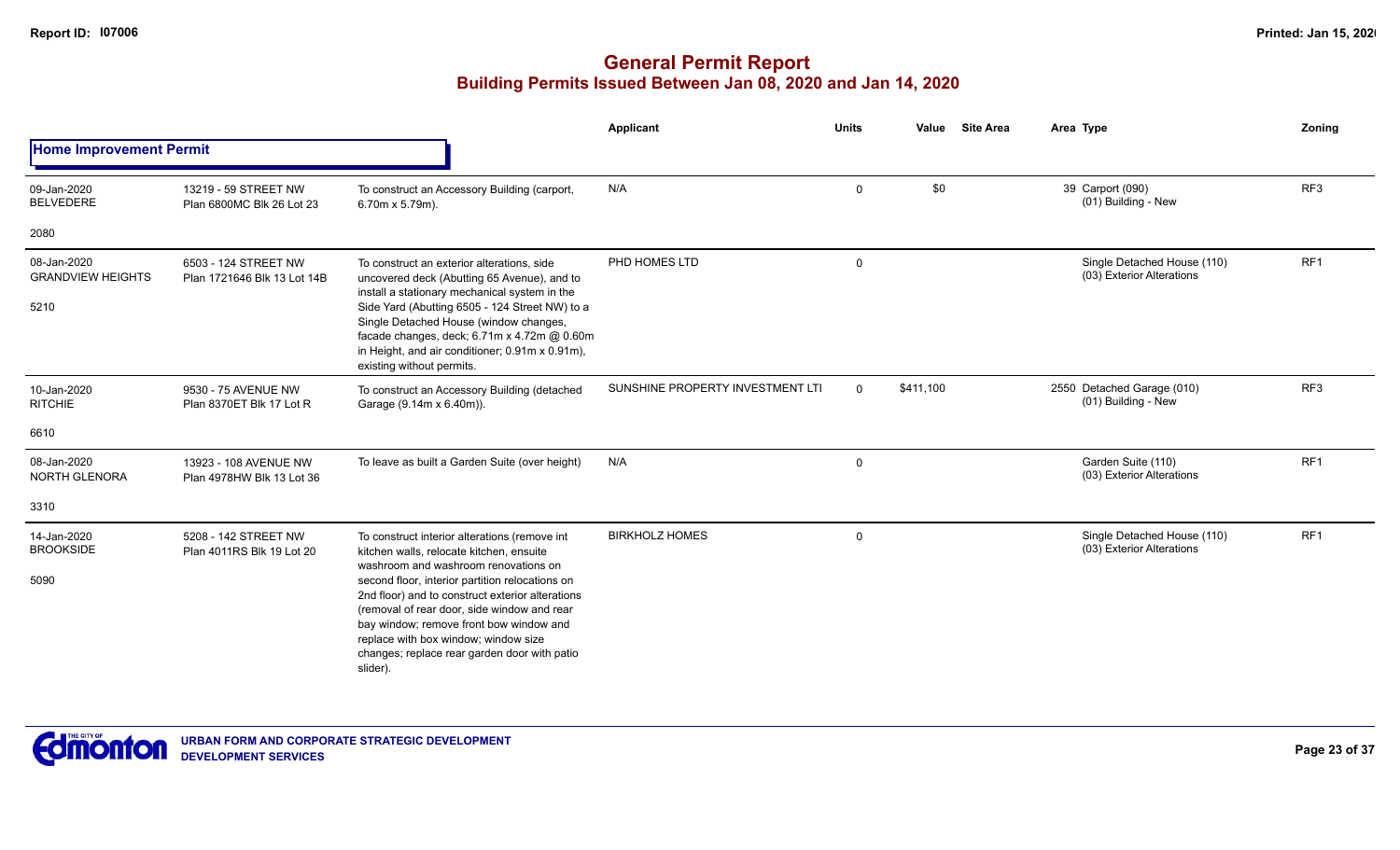|                                              |                                                    |                                                                                                                                                                                                                                                                                                                                                                                                                                        | <b>Applicant</b>                                                                               | <b>Units</b> | <b>Site Area</b><br>Value | Area Type                                                | Zoning          |
|----------------------------------------------|----------------------------------------------------|----------------------------------------------------------------------------------------------------------------------------------------------------------------------------------------------------------------------------------------------------------------------------------------------------------------------------------------------------------------------------------------------------------------------------------------|------------------------------------------------------------------------------------------------|--------------|---------------------------|----------------------------------------------------------|-----------------|
| <b>Home Improvement Permit</b>               |                                                    |                                                                                                                                                                                                                                                                                                                                                                                                                                        |                                                                                                |              |                           |                                                          |                 |
| 14-Jan-2020<br><b>BROOKSIDE</b><br>5090      | 5208 - 142 STREET NW<br>Plan 4011RS Blk 19 Lot 20  | To construct interior alterations (remove int<br>kitchen walls, relocate kitchen, ensuite<br>washroom and washroom renovations on<br>second floor, interior partition relocations on<br>2nd floor) and to construct exterior alterations<br>(removal of rear door, side window and rear<br>bay window; remove front bow window and<br>replace with box window; window size<br>changes; replace rear garden door with patio<br>slider). | <b>BIRKHOLZ HOMES</b>                                                                          | $\mathbf 0$  |                           | Single Detached House (110)<br>(03) Interior Alterations | RF1             |
| 08-Jan-2020<br><b>BLUE QUILL</b><br>5060     | 2411 - 117 STREET NW<br>Plan 7521561 Blk 22 Lot 32 | To construct an addition, exterior, and interior<br>alterations to a Single Detached House (second<br>storey front addition, 4.27m x 6.26m, facade<br>improvements, door changes, main and second<br>floor renovations)                                                                                                                                                                                                                | <b>DIAMOND CONTRACTING &amp; CABINETRY</b><br>LTD O/A DIAMOND CONTRACTING,<br>(PLUMBING & GAS) | $\mathbf{0}$ |                           | Single Detached House (110)<br>(03) Interior Alterations | RF1             |
| 08-Jan-2020<br><b>BLUE QUILL</b><br>5060     | 2411 - 117 STREET NW<br>Plan 7521561 Blk 22 Lot 32 | To construct an addition, exterior, and interior<br>alterations to a Single Detached House (second<br>storey front addition, 4.27m x 6.26m, facade<br>improvements, door changes, main and second<br>floor renovations)                                                                                                                                                                                                                | DIAMOND CONTRACTING & CABINETRY<br>LTD O/A DIAMOND CONTRACTING,<br>(PLUMBING & GAS)            | $\mathbf 0$  | \$85,000                  | Single Detached House (110)<br>(02) Addition             | RF <sub>1</sub> |
| 09-Jan-2020<br><b>FOREST HEIGHTS</b><br>6230 | 10420 - 80 STREET NW<br>Plan 4977HW Blk 37 Lot 25  | To install a Hot Tub.                                                                                                                                                                                                                                                                                                                                                                                                                  | N/A                                                                                            | $\mathbf{0}$ | \$5,200                   | Single Detached House (110)<br>(14) Hot Tub              | RF <sub>3</sub> |
| 08-Jan-2020<br><b>MCCAULEY</b><br>1140       | 10648 - 93 STREET NW<br>Plan RN23 Blk 15 Lot 3     | To construct an addition (stairwell enclosure)<br>and to construct a rear uncovered deck (2.54m<br>x 1.73m @ 1.1m in Height) with privacy screen<br>@ 1.73m in Height.                                                                                                                                                                                                                                                                 | N/A                                                                                            | $\mathbf{0}$ | \$10.500                  | Single Detached House (110)<br>(02) Addition             | RF <sub>6</sub> |
| 08-Jan-2020<br><b>MCCAULEY</b><br>1140       | 10648 - 93 STREET NW<br>Plan RN23 Blk 15 Lot 3     | To construct an addition (stairwell enclosure)<br>and to construct a rear uncovered deck (2.54m<br>x 1.73m @ 1.1m in Height) with privacy screen<br>@ 1.73m in Height.                                                                                                                                                                                                                                                                 | N/A                                                                                            | $\Omega$     | \$1.100                   | 4 Single Detached House (110)<br>(03) Deck Attached      | RF <sub>6</sub> |

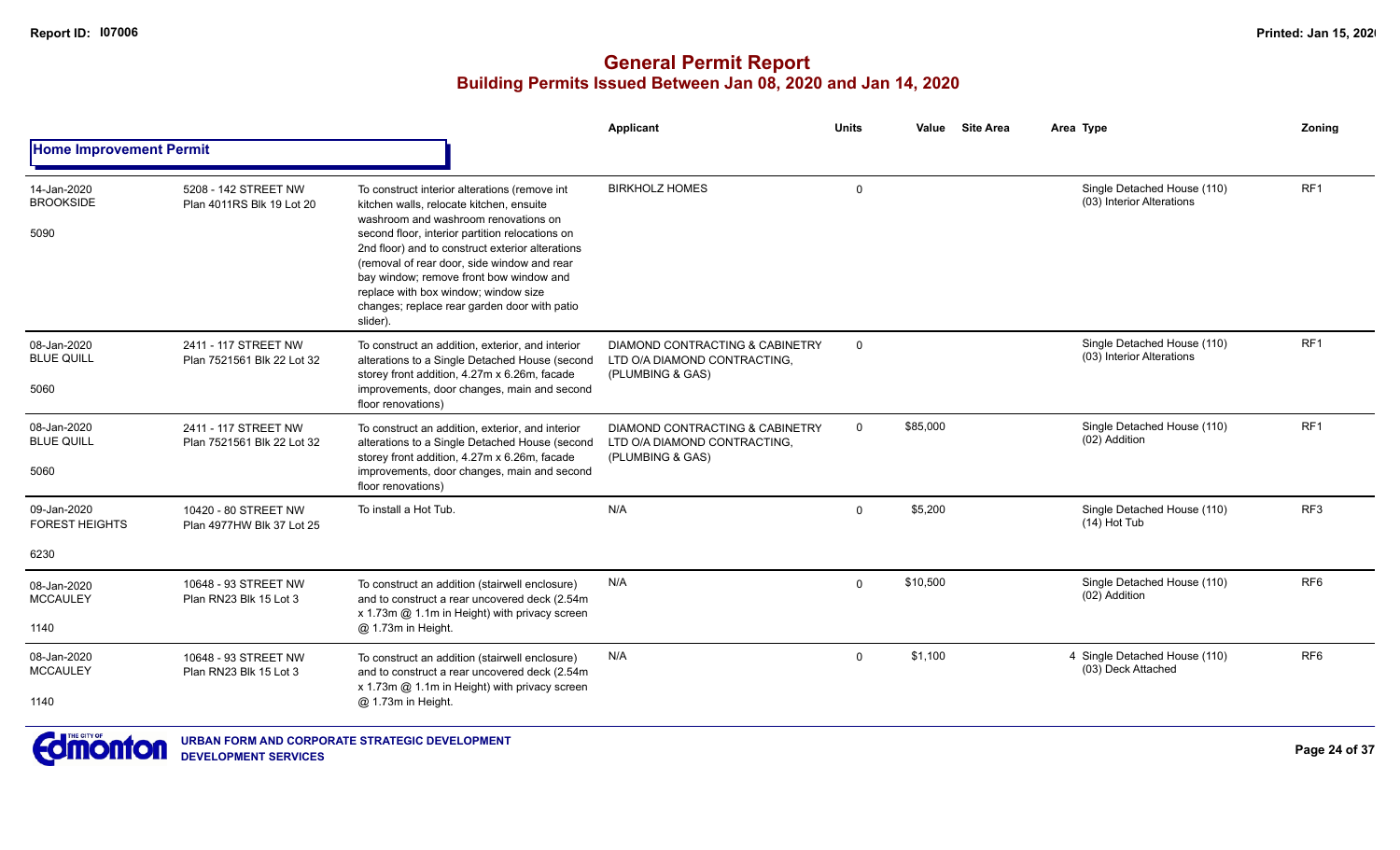|                                     |                                                   |                                                                                                                                                                                            | Applicant                       | <b>Units</b>   | <b>Site Area</b><br>Value | Area Type                                                | Zonina          |
|-------------------------------------|---------------------------------------------------|--------------------------------------------------------------------------------------------------------------------------------------------------------------------------------------------|---------------------------------|----------------|---------------------------|----------------------------------------------------------|-----------------|
| <b>Home Improvement Permit</b>      |                                                   |                                                                                                                                                                                            |                                 |                |                           |                                                          |                 |
| 09-Jan-2020<br><b>STRATHCONA</b>    | 9804 - 87 AVENUE NW<br>Plan 4647Z Blk 111 Lot 20  | To construct interior and exterior alterations to a<br>Single Detached House (walkway extension<br>and adding radon vent).                                                                 | N/A                             | $\mathbf 0$    |                           | Single Detached House (110)<br>(03) Interior Alterations | RF <sub>2</sub> |
| 5480                                |                                                   |                                                                                                                                                                                            |                                 |                |                           |                                                          |                 |
| 09-Jan-2020<br><b>STRATHCONA</b>    | 9804 - 87 AVENUE NW<br>Plan 4647Z Blk 111 Lot 20  | To construct interior and exterior alterations to a<br>Single Detached House (walkway extension<br>and adding radon vent).                                                                 | N/A                             | $\mathbf 0$    |                           | Single Detached House (110)<br>(03) Exterior Alterations | RF <sub>2</sub> |
| 5480                                |                                                   |                                                                                                                                                                                            |                                 |                |                           |                                                          |                 |
| 08-Jan-2020<br><b>LENDRUM PLACE</b> | 11211 - 54A AVENUE NW<br>Plan 2955MC Blk 7 Lot 49 | To construct an addition to a Single Detached<br>House (Main Floor), and to construct interior                                                                                             | <b>ACKARD CONTRACTORS LTD</b>   | $\Omega$       | \$49,000                  | Single Detached House (110)<br>(02) Addition             | RF <sub>1</sub> |
| 5270                                |                                                   | alterations (New basement layout to existing<br>developed basement, NOT to be used as an<br>additional Dwelling. New main floor layout and<br>removal of solarium from rear of the house). |                                 |                |                           |                                                          |                 |
| 08-Jan-2020<br><b>LENDRUM PLACE</b> | 11211 - 54A AVENUE NW<br>Plan 2955MC Blk 7 Lot 49 | To construct an addition to a Single Detached<br>House (Main Floor), and to construct interior<br>alterations (New basement layout to existing                                             | ACKARD CONTRACTORS LTD          | $\mathbf 0$    |                           | Single Detached House (110)<br>(03) Interior Alterations | RF <sub>1</sub> |
| 5270                                |                                                   | developed basement, NOT to be used as an<br>additional Dwelling. New main floor layout and<br>removal of solarium from rear of the house).                                                 |                                 |                |                           |                                                          |                 |
| 10-Jan-2020<br><b>WILD ROSE</b>     | 3522 - 22 STREET NW<br>Plan 0224916 Blk 58 Lot 4  | To construct a rear addition to a Single<br>Detached House (3.66m x 4.32m covered area<br>on an existing deck, adding to the main floor).                                                  | <b>SMART ROOFING LTD</b>        | $\Omega$       | \$7,000                   | Single Detached House (110)<br>(02) Addition             | <b>RSL</b>      |
| 6790                                |                                                   |                                                                                                                                                                                            |                                 |                |                           |                                                          |                 |
| 10-Jan-2020<br><b>RUTHERFORD</b>    | 14, 1901 - 126 STREET SW<br>Plan 0729111 Unit 14  | To construct exterior alterations to a<br>Semi-detached House, existing without permits<br>(front wooden archway).                                                                         | CONDOMINIUM CORPORATION 0729111 | $\overline{0}$ |                           | Semi-Detached House (210)<br>(03) Exterior Alterations   | RF4             |
| 5454                                |                                                   |                                                                                                                                                                                            |                                 |                |                           |                                                          |                 |

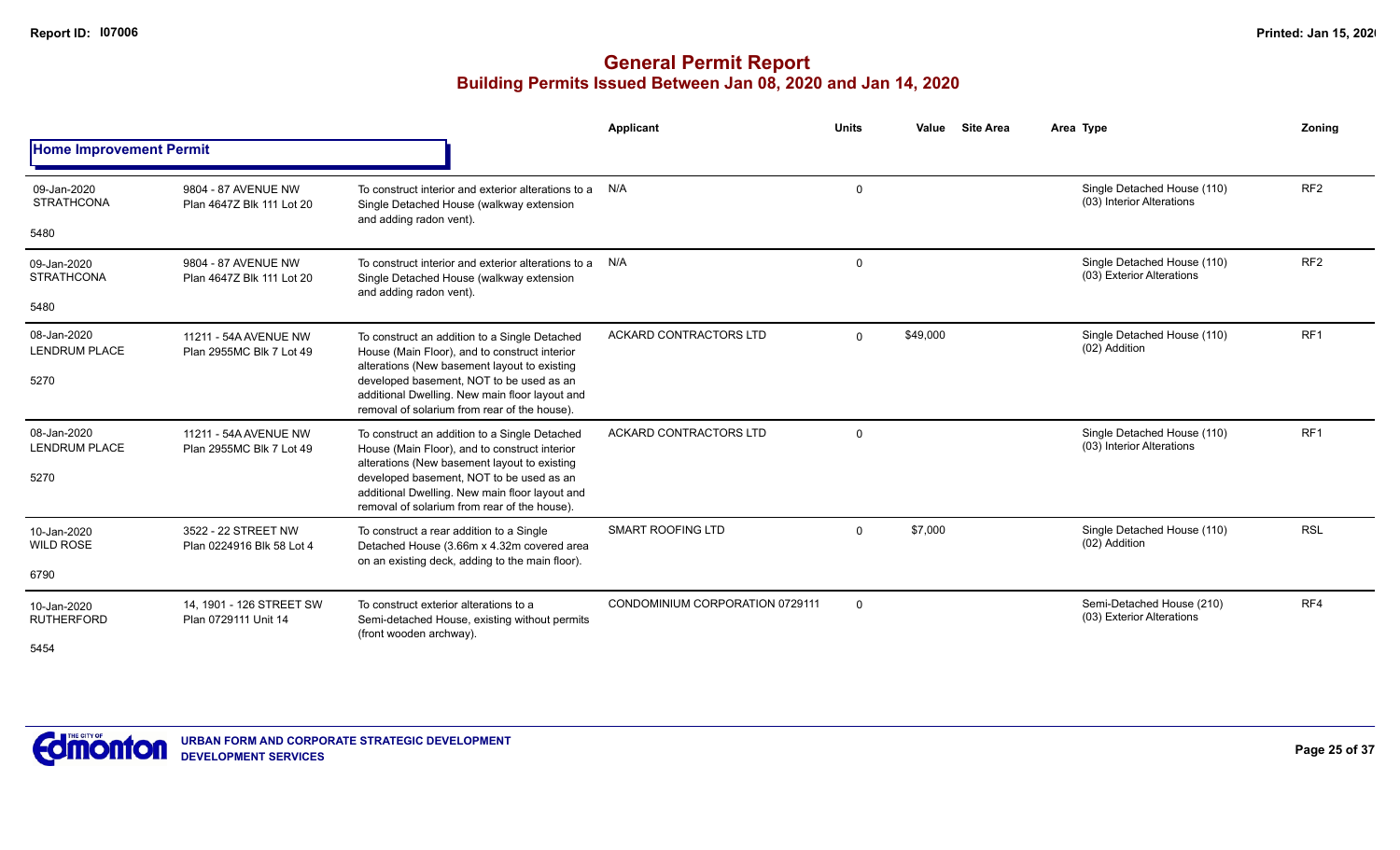|                                                 |                                                             |                                                                                                                                                                                  | <b>Applicant</b>         | <b>Units</b> | Value    | <b>Site Area</b> | Area Type                                                         | Zoning          |
|-------------------------------------------------|-------------------------------------------------------------|----------------------------------------------------------------------------------------------------------------------------------------------------------------------------------|--------------------------|--------------|----------|------------------|-------------------------------------------------------------------|-----------------|
| <b>Home Improvement Permit</b>                  |                                                             |                                                                                                                                                                                  |                          |              |          |                  |                                                                   |                 |
| 14-Jan-2020<br>WELLINGTON<br>3430               | 13520 - 128 STREET NW<br>Plan 5570KS Blk 27 Lot 23          | To develop a Secondary Suite in the Basement<br>of a Single Detached House (New Suite).<br>(2 Bedrooms, 1 Washroom, 1 Laundry, 1<br>Kitchen/ Living room, and 1 Mechanical room) | N/A                      | -1           | \$65,000 |                  | Single Detached House (110)<br>(07) Add Suites to Single Dwelling | RF <sub>1</sub> |
| 13-Jan-2020<br><b>WEST JASPER PLACE</b><br>4580 | 9939 - 156 STREET NW<br>Condo Common Area (Plan<br>0120320) | To demolish a Semi-Detached House.                                                                                                                                               | ALL WEST DEMOLITION LTD. | $-1$         | \$6,500  |                  | Single Detached House (110)<br>(99) Demolition                    | RA7             |
| 10-Jan-2020<br><b>GLENORA</b>                   | 13428 - 103 AVENUE NW<br>Plan 2803AF Blk 107 Lot 4          | To demolish an Accessory building (detached<br>Garage).                                                                                                                          | ALL WEST DEMOLITION LTD. | $\mathbf 0$  | \$3,400  |                  | Detached Garage(010)<br>(99) Demolition                           | RF <sub>1</sub> |
| 3200                                            |                                                             |                                                                                                                                                                                  |                          |              |          |                  |                                                                   |                 |
| 14-Jan-2020<br><b>MACTAGGART</b>                | 4609 - MEAD PLACE NW<br>Plan 1027141 Blk 6 Lot 33           | To construct an Accessory Building (pergola,<br>1.20m x 6.69m), existing without permits.                                                                                        | N/A                      | $\mathbf 0$  | \$0      |                  | 8 Pergola<br>(01) Building - New                                  | <b>RSL</b>      |
| 5477                                            |                                                             |                                                                                                                                                                                  |                          |              |          |                  |                                                                   |                 |
| 08-Jan-2020<br><b>MCCONACHIE AREA</b>           | 6144 - 176 AVENUE NW<br>Plan 1525713 Blk 16 Lot 70          | To construct an Accessory Building (detached<br>Garage (6.1m x 6.4m)).                                                                                                           | <b>RAYHANA HOMES</b>     | $\mathbf 0$  | \$6,300  |                  | 39 Detached Garage (010)<br>(01) Building - New                   | <b>RPL</b>      |
| 2521                                            |                                                             |                                                                                                                                                                                  |                          |              |          |                  |                                                                   |                 |
| 08-Jan-2020<br><b>GRIESBACH</b>                 | 7318 - MORGAN ROAD NW<br>Plan 1423823 Blk 12 Lot 6          | To construct an Accessory Building (detached<br>Garage 6.10 m x 6.40 m).                                                                                                         | PACESETTER HOMES LTD     | $\mathbf 0$  | \$6,300  |                  | 39 Detached Garage (010)<br>(01) Building - New                   | <b>GLG</b>      |
| 3111                                            |                                                             |                                                                                                                                                                                  |                          |              |          |                  |                                                                   |                 |
| 14-Jan-2020<br><b>BELGRAVIA</b><br>5040         | 7413 - 119 STREET NW<br>Plan 1723207 Blk 7 Lot 17B          | To construct exterior alterations (remove the<br>rear planters on the Rooftop Terrace) to a<br>Single Detached House.                                                            | N/A                      | 0            |          |                  | Single Detached House (110)<br>(03) Exterior Alterations          | RF <sub>1</sub> |

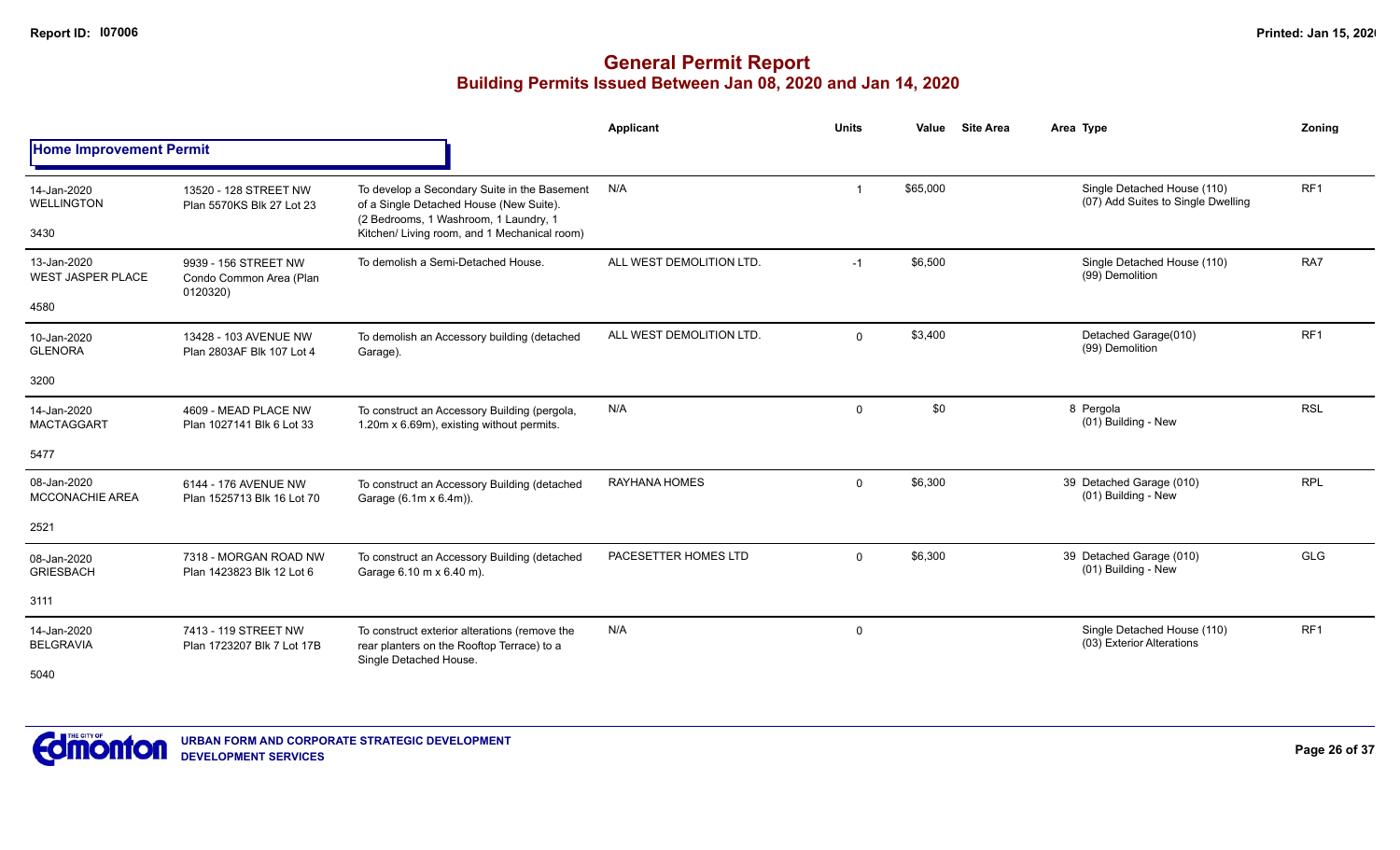|                                       |                                                                        |                                                                                                                                         | Applicant                       | Units    | Value    | <b>Site Area</b> | Area Type                                                         | Zoning               |
|---------------------------------------|------------------------------------------------------------------------|-----------------------------------------------------------------------------------------------------------------------------------------|---------------------------------|----------|----------|------------------|-------------------------------------------------------------------|----------------------|
| <b>Home Improvement Permit</b>        |                                                                        |                                                                                                                                         |                                 |          |          |                  |                                                                   |                      |
| 08-Jan-2020<br><b>GARNEAU</b>         | 10926 - 81 AVENUE NW<br>Plan I23 Blk 142 Lot 8                         | To develop a Secondary Suite in the Basement<br>of a Single Detached House (New Suite).                                                 | TILT PROPERTY GROUP             |          | \$11,000 |                  | Single Detached House (110)<br>(07) Add Suites to Single Dwelling | RF <sub>3</sub>      |
| 5200                                  |                                                                        |                                                                                                                                         |                                 |          |          |                  |                                                                   |                      |
| 09-Jan-2020<br><b>MCCONACHIE AREA</b> | 1292 - MCCONACHIE<br><b>BOULEVARD NW</b><br>Plan 1823225 Blk 29 Lot 12 | To construct an Accessory Building (mutual<br>detached Garage (12.2m x 6.71m)).                                                         | STERLING HOMES EDMONTON LTD.    | $\Omega$ | \$13,200 |                  | 82 Detached Garage (010)<br>(01) Building - New                   | RLD, RF4, RLI<br>RF4 |
| 2521                                  |                                                                        |                                                                                                                                         |                                 |          |          |                  |                                                                   |                      |
| 09-Jan-2020<br><b>BELMONT</b>         | 3607 - 130 AVENUE NW<br>Plan 0124975 Blk 27 Lot 38                     | To construct an Accessory structure and<br>Accessory building (deck and pergola, 5.50m x<br>4.90m and shed, 3.11m x 3.10m), existing    | PERMIT MASTERS                  | $\Omega$ | \$6,800  |                  | 27 Single Detached House (110)<br>(03) Deck Attached              | RF <sub>1</sub>      |
| 2070                                  |                                                                        | without permits.                                                                                                                        |                                 |          |          |                  |                                                                   |                      |
| 09-Jan-2020<br><b>BELMONT</b>         | 3607 - 130 AVENUE NW<br>Plan 0124975 Blk 27 Lot 38                     | To construct an Accessory structure and<br>Accessory building (deck and pergola, 5.50m x<br>4.90m and shed, 3.11m x 3.10m), existing    | PERMIT MASTERS                  | $\Omega$ | \$300    |                  | 10 Shed (040)<br>(01) Building - New                              | RF <sub>1</sub>      |
| 2070                                  |                                                                        | without permits.                                                                                                                        |                                 |          |          |                  |                                                                   |                      |
| 08-Jan-2020<br><b>INGLEWOOD</b>       | 11213 - 128 STREET NW<br>Plan 1722161 Blk 4 Lot 18B                    | To develop a Secondary Suite in the Basement<br>of a Single Detached House. 1 Bedroom, 1<br>Bathroom, 1 Utility Room, 1 Dining Room, 1  | N/A                             |          | \$40,000 |                  | Semi-Detached Condo (215)<br>(07) Add Suites to Single Dwelling   | RF <sub>3</sub>      |
| 3240                                  |                                                                        | Storage Room.                                                                                                                           |                                 |          |          |                  |                                                                   |                      |
| 14-Jan-2020<br>CALDER                 | 12723 - 124 STREET NW<br>Plan 290AB Blk 21 Lot 10                      | To develop a Secondary Suite in the Basement<br>of a Semi-Detached House (2 bedrooms, 1<br>bathroom, kitchen mechanical room).          | N/A                             | -1       | \$0      |                  | Semi-Detached House (210)<br>(07) Add Suites to Single Dwelling   | RF <sub>2</sub>      |
| 3070                                  |                                                                        |                                                                                                                                         |                                 |          |          |                  |                                                                   |                      |
| 10-Jan-2020<br><b>LAUREL</b>          | 36, 1703 - 16 AVENUE NW<br>Plan 1822125 Unit 36                        | To construct interior alterations to a 3-Dwelling<br>Row House (Basement development (Unit 36<br>ONLY), NOT to be used as an additional | <b>INVISTEC CONSULTING LTD.</b> | $\Omega$ | \$10,000 |                  | Row House (330)<br>(03) Interior Alterations                      | RA7                  |
| 6444                                  |                                                                        | Dwelling), (1 flex room, 1 bathroom, 1 rec room,<br>mechanical room, NO bedroom, NO wet bar or<br>kitchen).                             |                                 |          |          |                  |                                                                   |                      |

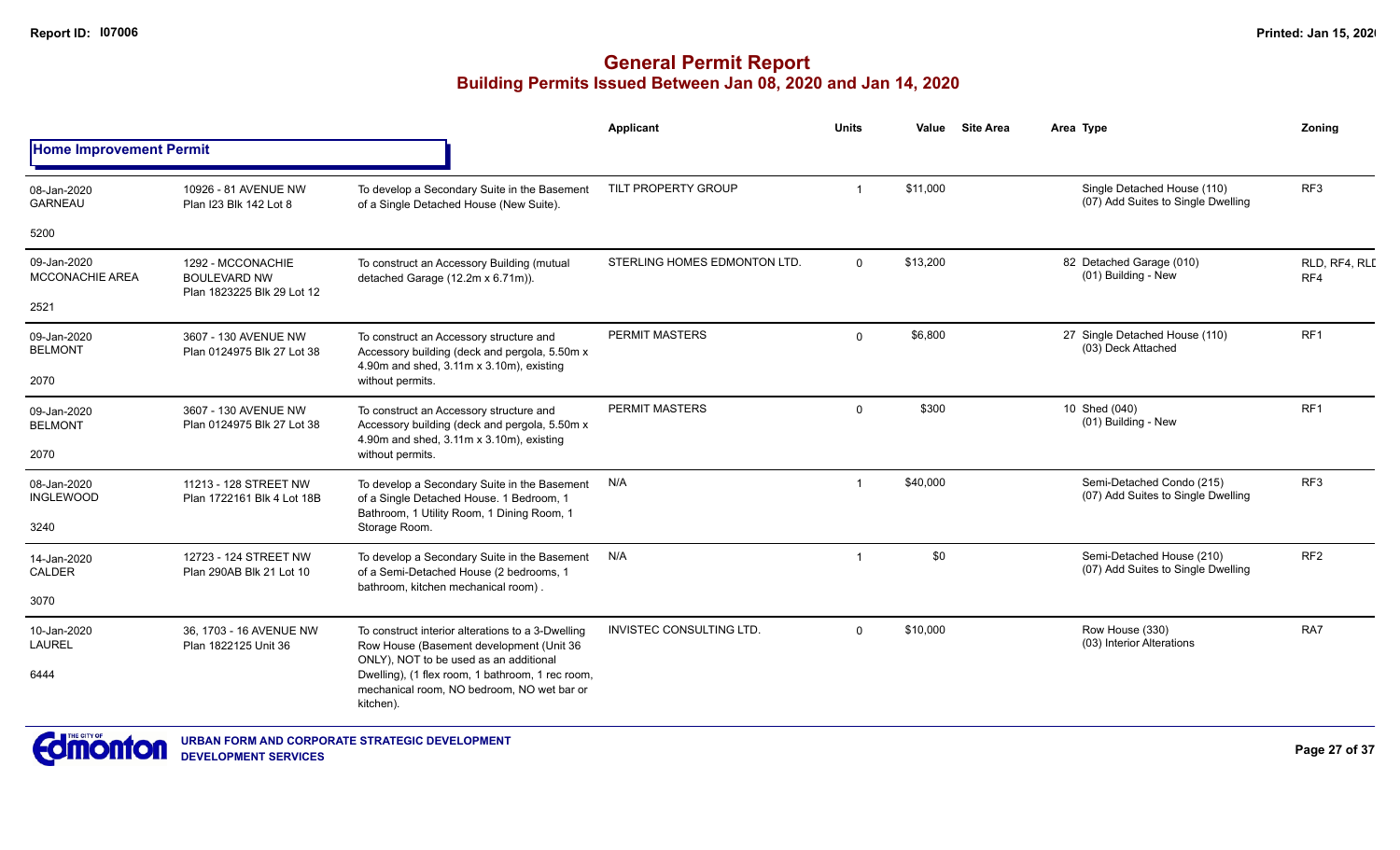|                                                                                                                                                                                                                                                                                                                                                                                                                                                                                                                                                                                                                                                                                                                                                                                                                                                                                                                                                                                                                                                                                                                                                                                                                                                                                                                                                                                                                                                                                                                                                                                                                                                                                                                                                                                                                                                                                                                                                                                         |  | <b>Applicant</b> | <b>Units</b> | Value<br><b>Site Area</b> |  | <b>Zoning</b>   |
|-----------------------------------------------------------------------------------------------------------------------------------------------------------------------------------------------------------------------------------------------------------------------------------------------------------------------------------------------------------------------------------------------------------------------------------------------------------------------------------------------------------------------------------------------------------------------------------------------------------------------------------------------------------------------------------------------------------------------------------------------------------------------------------------------------------------------------------------------------------------------------------------------------------------------------------------------------------------------------------------------------------------------------------------------------------------------------------------------------------------------------------------------------------------------------------------------------------------------------------------------------------------------------------------------------------------------------------------------------------------------------------------------------------------------------------------------------------------------------------------------------------------------------------------------------------------------------------------------------------------------------------------------------------------------------------------------------------------------------------------------------------------------------------------------------------------------------------------------------------------------------------------------------------------------------------------------------------------------------------------|--|------------------|--------------|---------------------------|--|-----------------|
| Area Type<br><b>Home Improvement Permit</b><br>Single Detached House (110)<br>N/A<br>1319 - 114A STREET SW<br>$\mathbf 0$<br>To construct exterior and interior alterations to a<br>(03) Interior Alterations<br>08-Jan-2020<br>Plan 0820745 Blk 24 Lot 38<br>Single Detached House (new interior and an<br><b>RUTHERFORD</b><br>exterior door for the front attached garage;<br>Basement development, NOT to be used as an<br>5454<br>additional Dwelling).<br>(Basement development: 1 Bedroom, 1 Living<br>room, 1 Kitchen, 1 Washroom, and 1<br>Mechanical room)<br>Single Detached House (110)<br>N/A<br>1319 - 114A STREET SW<br>$\mathbf 0$<br>To construct exterior and interior alterations to a<br>(03) Exterior Alterations<br>08-Jan-2020<br>Plan 0820745 Blk 24 Lot 38<br>Single Detached House (new interior and an<br><b>RUTHERFORD</b><br>exterior door for the front attached garage;<br>Basement development, NOT to be used as an<br>5454<br>additional Dwelling).<br>Basement development: 1 Bedroom, 1 Living<br>room, 1 Kitchen, 1 Washroom, and 1<br>Mechanical room)<br>14-Jan-2020<br>\$0<br>Semi-Detached House (210)<br>7545 - 80 AVENUE NW<br>To develop a Secondary Suite in the basement<br>POWER GENERAL CONTRACTING<br>(07) Add Suites to Single Dwelling<br>KING EDWARD PARK<br>of a Semi-Detached House (Existing Suite).<br>Plan 0620370 Unit 2<br><b>RENOVATIONS</b><br>6360<br>\$0<br>87 Single Detached House (110)<br>N/A<br>14-Jan-2020<br>14715 - 117A STREET NW<br>To develop a Secondary Suite in the Basement<br>$\overline{1}$<br>(07) Add Suites to Single Dwelling<br><b>CAERNARVON</b><br>Plan 1226TR Blk 4 Lot 2<br>of a Single Detached House (Existing Suite).<br>3060<br>N/A<br>\$6,400<br>08-Jan-2020<br>40 Detached Garage (010)<br>17915 - 60 STREET NW<br>$\mathbf 0$<br>To construct an Accessory Building (detached<br>(01) Building - New<br><b>MCCONACHIE AREA</b><br>Plan 1623830 Blk 21 Lot 27<br>Garage, 5.94m x 6.71m). |  |                  |              |                           |  |                 |
|                                                                                                                                                                                                                                                                                                                                                                                                                                                                                                                                                                                                                                                                                                                                                                                                                                                                                                                                                                                                                                                                                                                                                                                                                                                                                                                                                                                                                                                                                                                                                                                                                                                                                                                                                                                                                                                                                                                                                                                         |  |                  |              |                           |  | <b>RSL</b>      |
|                                                                                                                                                                                                                                                                                                                                                                                                                                                                                                                                                                                                                                                                                                                                                                                                                                                                                                                                                                                                                                                                                                                                                                                                                                                                                                                                                                                                                                                                                                                                                                                                                                                                                                                                                                                                                                                                                                                                                                                         |  |                  |              |                           |  | <b>RSL</b>      |
|                                                                                                                                                                                                                                                                                                                                                                                                                                                                                                                                                                                                                                                                                                                                                                                                                                                                                                                                                                                                                                                                                                                                                                                                                                                                                                                                                                                                                                                                                                                                                                                                                                                                                                                                                                                                                                                                                                                                                                                         |  |                  |              |                           |  | RF <sub>3</sub> |
|                                                                                                                                                                                                                                                                                                                                                                                                                                                                                                                                                                                                                                                                                                                                                                                                                                                                                                                                                                                                                                                                                                                                                                                                                                                                                                                                                                                                                                                                                                                                                                                                                                                                                                                                                                                                                                                                                                                                                                                         |  |                  |              |                           |  |                 |
|                                                                                                                                                                                                                                                                                                                                                                                                                                                                                                                                                                                                                                                                                                                                                                                                                                                                                                                                                                                                                                                                                                                                                                                                                                                                                                                                                                                                                                                                                                                                                                                                                                                                                                                                                                                                                                                                                                                                                                                         |  |                  |              |                           |  | RF <sub>1</sub> |
|                                                                                                                                                                                                                                                                                                                                                                                                                                                                                                                                                                                                                                                                                                                                                                                                                                                                                                                                                                                                                                                                                                                                                                                                                                                                                                                                                                                                                                                                                                                                                                                                                                                                                                                                                                                                                                                                                                                                                                                         |  |                  |              |                           |  |                 |
|                                                                                                                                                                                                                                                                                                                                                                                                                                                                                                                                                                                                                                                                                                                                                                                                                                                                                                                                                                                                                                                                                                                                                                                                                                                                                                                                                                                                                                                                                                                                                                                                                                                                                                                                                                                                                                                                                                                                                                                         |  |                  |              |                           |  | <b>RPL</b>      |
|                                                                                                                                                                                                                                                                                                                                                                                                                                                                                                                                                                                                                                                                                                                                                                                                                                                                                                                                                                                                                                                                                                                                                                                                                                                                                                                                                                                                                                                                                                                                                                                                                                                                                                                                                                                                                                                                                                                                                                                         |  |                  |              |                           |  |                 |

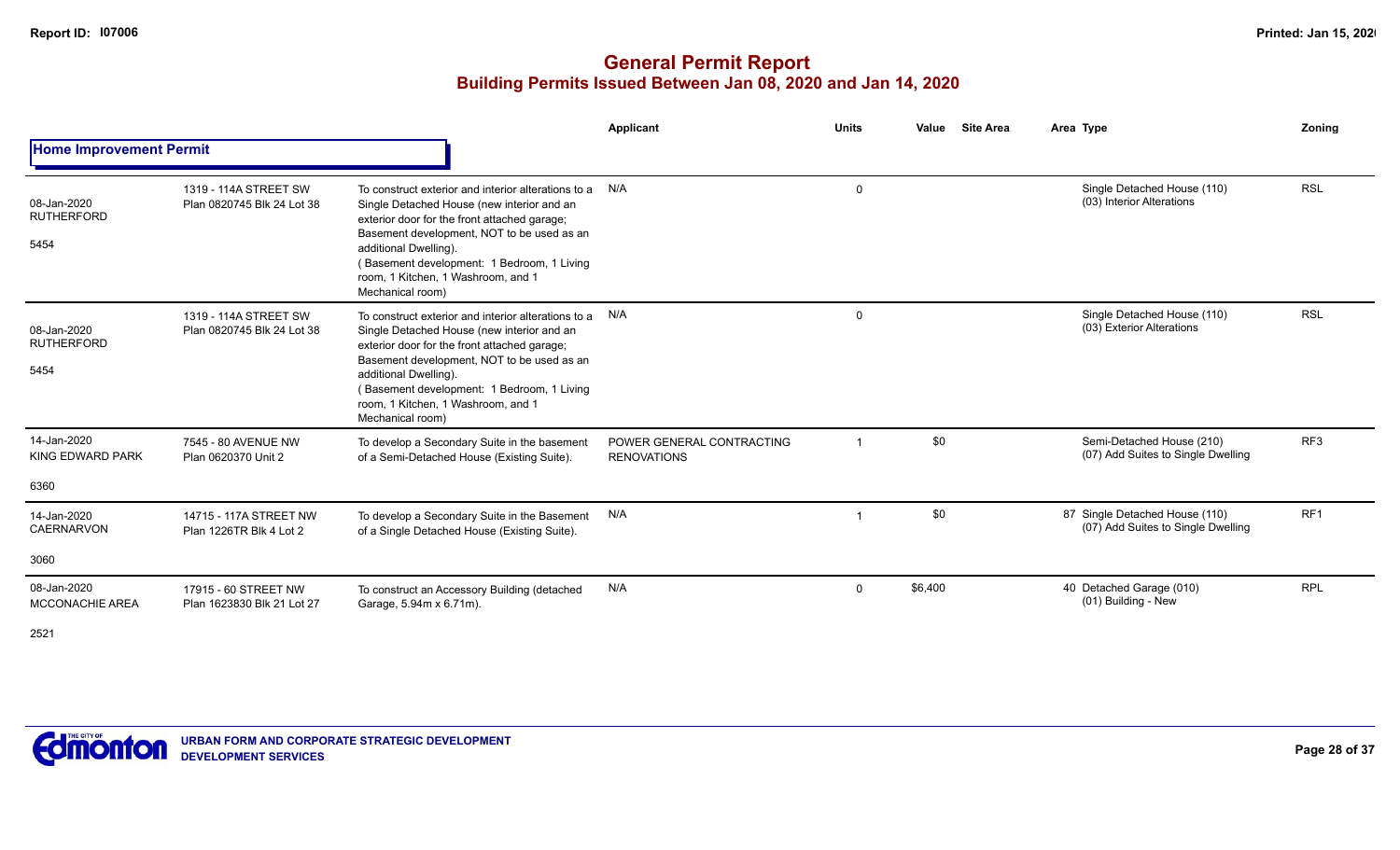|                                     |                                                     |                                                                                                                                             | <b>Applicant</b>                             | <b>Units</b> | Value    | <b>Site Area</b> | Area Type                                                             | Zoning          |
|-------------------------------------|-----------------------------------------------------|---------------------------------------------------------------------------------------------------------------------------------------------|----------------------------------------------|--------------|----------|------------------|-----------------------------------------------------------------------|-----------------|
| <b>Home Improvement Permit</b>      |                                                     |                                                                                                                                             |                                              |              |          |                  |                                                                       |                 |
| 13-Jan-2020<br><b>TWEDDLE PLACE</b> | 7624 - 42 AVENUE NW<br>Plan 3100TR Blk 42 Lot 7     | To develop a Secondary Suite in the Basement<br>of a Single Detached House (1 Bed, 1 Bath,<br>Den, Laundry, Utility, Kitchen, Family Room). | N/A                                          |              | \$0      |                  | 101 Single Detached House (110)<br>(07) Add Suites to Single Dwelling | RF <sub>1</sub> |
| 6760                                |                                                     |                                                                                                                                             |                                              |              |          |                  |                                                                       |                 |
| 08-Jan-2020<br><b>BERGMAN</b>       | 12218 - 45 STREET NW<br>Plan 4963HW Blk 36 Lot 10   | To demolish a Single Detached House.                                                                                                        | <b>REVLYN DEMOLITION &amp; RECYCLING LTI</b> | $-1$         | \$6,500  |                  | Single Detached House (110)<br>(99) Demolition                        | RF <sub>1</sub> |
| 2090                                |                                                     |                                                                                                                                             |                                              |              |          |                  |                                                                       |                 |
| 13-Jan-2020<br><b>WOODCROFT</b>     | 11636 - 141 STREET NW<br>Plan 5080HW Blk 16 Lot 30  | To construct interior alterations to a Single<br>Detached House (Basement development, NOT<br>to be used as an additional Dwelling) (2      | N/A                                          | $\mathbf 0$  | \$20,000 |                  | Single Detached House (110)<br>(03) Interior Alterations              | RF <sub>1</sub> |
| 3450                                |                                                     | bedrooms, 1 bathroom, mechanical room).                                                                                                     |                                              |              |          |                  |                                                                       |                 |
| 08-Jan-2020<br><b>RITCHIE</b>       | 9855 - 79 AVENUE NW<br>Plan 1923245 Blk 36 Lot 44   | To construct interior alterations to a<br>Semi-Detached House (Basement development<br>w/ wetbar, NOT to be used as an additional           | <b>GEODETIC SURVEYS &amp; ENGINEERING L</b>  | $\Omega$     | \$17,800 |                  | Semi-Detached House (210)<br>(03) Interior Alterations                | RF3             |
| 6610                                |                                                     | Dwelling, 1 Bedroom, 1 Wet Bar, 1 Bathroom, 1<br>Mech Room, 1 Living Room).                                                                 |                                              |              |          |                  |                                                                       |                 |
| 09-Jan-2020<br><b>LORELEI</b>       | 9839 - 163 AVENUE NW<br>Plan 7922524 Blk 28 Lot 102 | To construct a front uncovered deck to a Single<br>Detached House (4.59m x 2.45m @ 0.40m in                                                 | N/A                                          | $\mathbf{0}$ | \$2,800  |                  | 11 Single Detached House (110)<br>(03) Deck Attached                  | RF <sub>1</sub> |
| 3280                                |                                                     | Height), existing without permits.                                                                                                          |                                              |              |          |                  |                                                                       |                 |
| 08-Jan-2020<br><b>WALKER</b>        | 2008 - 51 STREET SW<br>Plan 1624336 Blk 6 Lot 62    | To construct an Accessory building (detached<br>Garage, 6.10m x 6.71m).                                                                     | MORRISON HOMES (EDMONTON) LTD                | $\mathbf{0}$ | \$6,600  |                  | 41 Detached Garage (010)<br>(01) Building - New                       | <b>RPL</b>      |
| 6662                                |                                                     |                                                                                                                                             |                                              |              |          |                  |                                                                       |                 |
| 09-Jan-2020<br><b>SECORD</b>        | 9659 - 225 STREET NW<br>Plan 1922486 Blk 25 Lot 48  | To construct an Accessory Building (detached<br>Garage (6.1m x 6.1m)).                                                                      | <b>JAYMAN MASTERBUILT INC</b>                | $\Omega$     | \$6,000  |                  | 37 Detached Garage (010)<br>(01) Building - New                       | <b>RMD</b>      |
| 4487                                |                                                     |                                                                                                                                             |                                              |              |          |                  |                                                                       |                 |

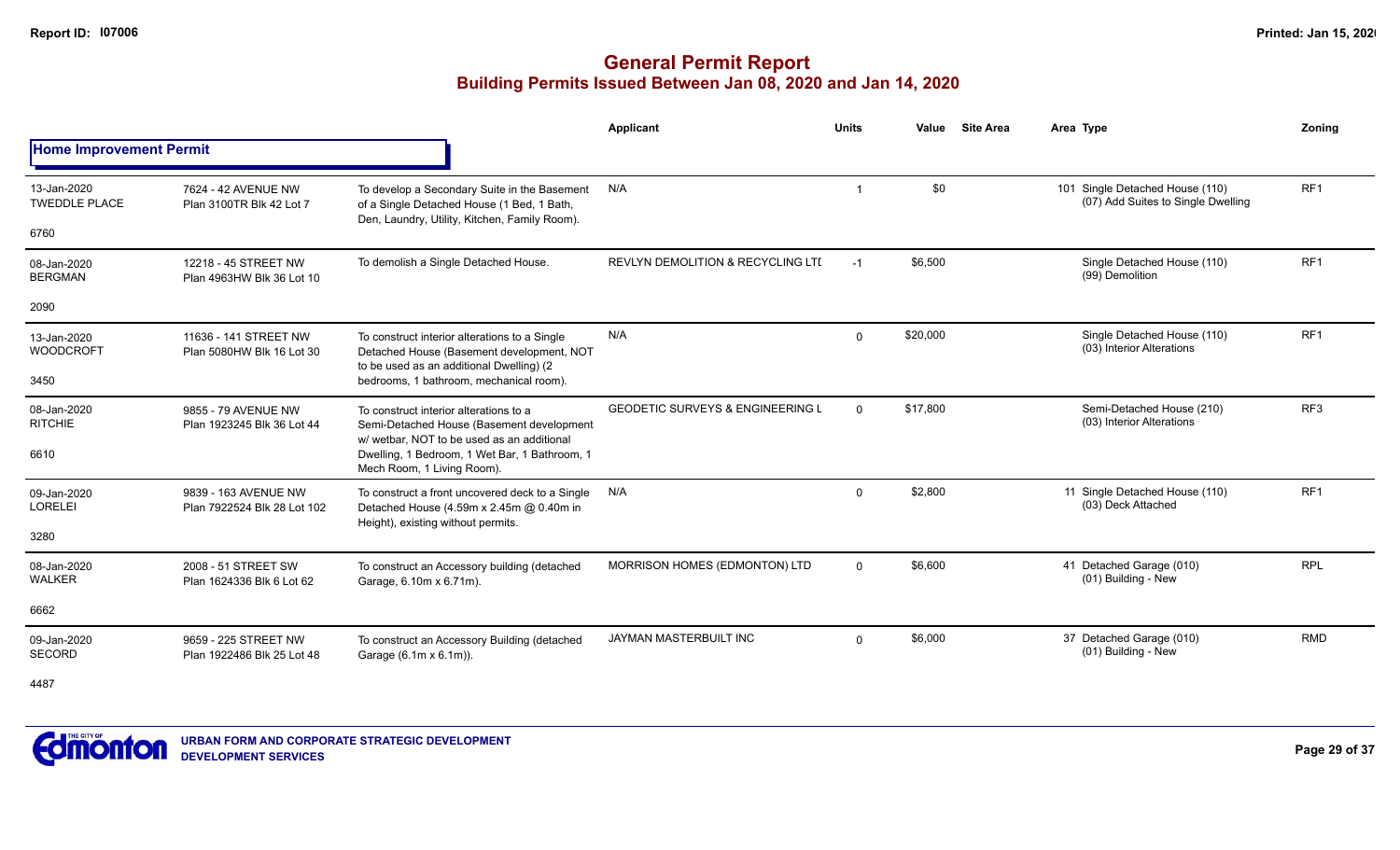|                                    |                                                      |                                                                                                                                             | Applicant                        | Units       | Value    | <b>Site Area</b> | Area Type                                                | Zoning          |
|------------------------------------|------------------------------------------------------|---------------------------------------------------------------------------------------------------------------------------------------------|----------------------------------|-------------|----------|------------------|----------------------------------------------------------|-----------------|
| <b>Home Improvement Permit</b>     |                                                      |                                                                                                                                             |                                  |             |          |                  |                                                          |                 |
| 08-Jan-2020<br><b>ROSENTHAL</b>    | 22623 - 81 AVENUE NW<br>Plan 1723497 Blk 4 Lot 55    | To construct an Accessory Building (rear<br>detached Garage, 6.1m x 6.1m).                                                                  | <b>HOMES BY AVI</b>              | $\mathbf 0$ | \$6,000  |                  | 37 Detached Garage (010)<br>(01) Building - New          | <b>RMD</b>      |
| 4750                               |                                                      |                                                                                                                                             |                                  |             |          |                  |                                                          |                 |
| 14-Jan-2020<br><b>LAUREL</b>       | 3335 - 21 AVENUE NW<br>Plan 0927123 Blk 8 Lot 9      | To construct interior alterations to a Single<br>Detached House (Basement development, NOT<br>to be used as an additional Dwelling) (1      | N/A                              | $\Omega$    | \$4,800  |                  | Single Detached House (110)<br>(03) Interior Alterations | <b>RSL</b>      |
| 6444                               |                                                      | bedroom, 1 bathroom, mechanical room).                                                                                                      |                                  |             |          |                  |                                                          |                 |
| 13-Jan-2020<br><b>MEYOKUMIN</b>    | 2010 - 53 STREET NW<br>Plan 8121013 Blk 5 Lot 91     | To construct interior alterations (Basement<br>development, main floor, NOT to be used as an<br>additional Dwelling). 2 Bedrooms, bathroom, | N/A                              | $\Omega$    | \$5,000  |                  | Single Detached House (110)<br>(03) Interior Alterations | <b>RPL</b>      |
| 6460                               |                                                      | living area, laundry & furnace room, storage<br>room                                                                                        |                                  |             |          |                  |                                                          |                 |
| 08-Jan-2020<br>PAISLEY             | 546 - PATERSON WAY SW<br>Plan 1821022 Blk 15 Lot 9   | To construct an Accessory Building (detached<br>Garage (6.1m x 6.1m)).                                                                      | <b>BROOKFIELD RESIDENTIAL</b>    | $\Omega$    | \$6,000  |                  | 37 Detached Garage (010)<br>(01) Building - New          | <b>HVLD</b>     |
| 5469                               |                                                      |                                                                                                                                             |                                  |             |          |                  |                                                          |                 |
| 08-Jan-2020<br><b>HILLVIEW</b>     | 6303 - 36 AVENUE NW<br>Plan 7721467 Blk 26 Lot 40    | To construct interior alterations to a Single<br>Detached House (main floor load bearing wall<br>removal).                                  | <b>DELIZE INC</b>                | $\Omega$    | \$12,000 |                  | Single Detached House (110)<br>(03) Interior Alterations | RF <sub>1</sub> |
| 6300                               |                                                      |                                                                                                                                             |                                  |             |          |                  |                                                          |                 |
| 13-Jan-2020<br><b>KESWICK AREA</b> | 2479 - KELLY CIRCLE SW<br>Plan 1723548 Blk 13 Lot 4  | To construct an Accessory building (detached<br>Garage, 6.10m x 6.10m).                                                                     | <b>LANDMARK LEGACY HOMES INC</b> | $\Omega$    | \$6,000  |                  | 37 Detached Garage (010)<br>(01) Building - New          | <b>RPL</b>      |
| 5576                               |                                                      |                                                                                                                                             |                                  |             |          |                  |                                                          |                 |
| 08-Jan-2020<br><b>BELMONT</b>      | 3219 - 135A AVENUE NW<br>Plan 9724429 Blk 150 Lot 47 | To construct interior alterations to a Single<br>Detached House (Basement development, NOT<br>to be used as an additional Dwelling),        | N/A                              | $\Omega$    | \$8,000  |                  | Single Detached House (110)<br>(03) Interior Alterations | <b>RSL</b>      |
| 2070                               |                                                      | (1 bathroom, 1 den, 1 living room, and 1<br>mechanical room).                                                                               |                                  |             |          |                  |                                                          |                 |

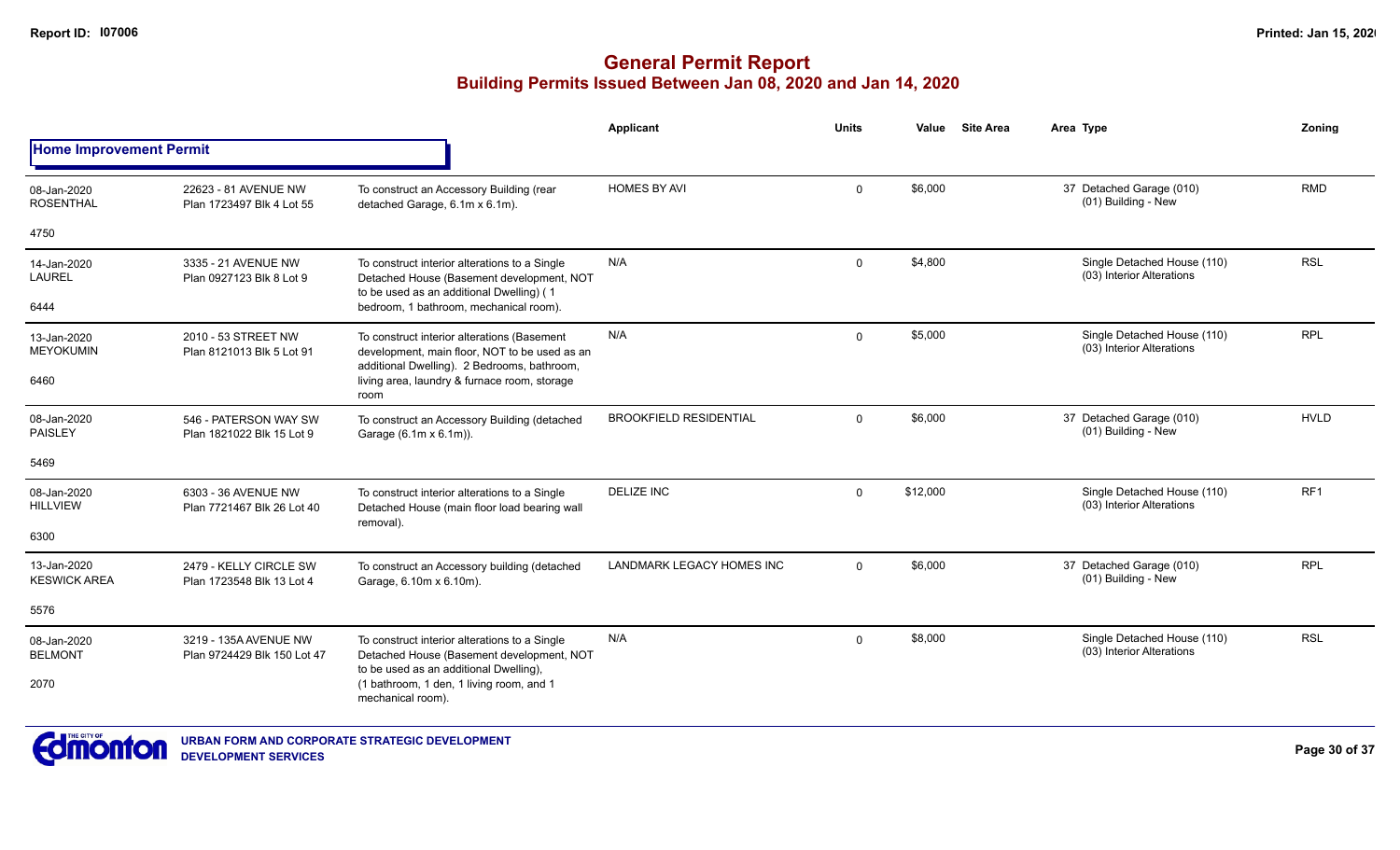|                                       |                                                                |                                                                                                                                                 | <b>Applicant</b>                    | <b>Units</b> | Value     | <b>Site Area</b> | Area Type                                            | Zonina          |
|---------------------------------------|----------------------------------------------------------------|-------------------------------------------------------------------------------------------------------------------------------------------------|-------------------------------------|--------------|-----------|------------------|------------------------------------------------------|-----------------|
| <b>Home Improvement Permit</b>        |                                                                |                                                                                                                                                 |                                     |              |           |                  |                                                      |                 |
| 08-Jan-2020<br><b>MCCONACHIE AREA</b> | 17920 - 62 STREET NW<br>Plan 1823225 Blk 30 Lot 11             | To construct an Accessory building (detached<br>Garage, 6.10m x 6.10m).                                                                         | <b>MONTORIO HOMES</b>               | $\mathbf{0}$ | \$6,000   |                  | 37 Detached Garage (010)<br>(01) Building - New      | <b>RPL</b>      |
| 2521                                  |                                                                |                                                                                                                                                 |                                     |              |           |                  |                                                      |                 |
| 09-Jan-2020<br><b>BEARSPAW</b>        | 10516 - 16 AVENUE NW<br>Plan 7921635 Blk 18 Lot 24             | To construct a rear uncovered deck (concrete,<br>5.50m x 4.88m @ 0.95m in Height) to a Single<br>Detached House, deck existing without permits. | PAGNOTTA INDUSTRIES INC.            | $\Omega$     | \$6,700   |                  | 27 Single Detached House (110)<br>(03) Deck Attached | RF <sub>1</sub> |
| 5030                                  |                                                                |                                                                                                                                                 |                                     |              |           |                  |                                                      |                 |
| 10-Jan-2020<br><b>QUEEN MARY PARK</b> | 11323 - 111 AVENUE NW<br>Plan 2109HW Blk 14A Lot 17            | To demolish a Single Detached House and<br>detached Garage.                                                                                     | <b>GABLE INVESTMENTS LTD, ARNIE</b> | $\mathbf 0$  | \$3,400   |                  | Detached Garage(010)<br>(99) Demolition              | RF <sub>1</sub> |
| 1180                                  |                                                                |                                                                                                                                                 |                                     |              |           |                  |                                                      |                 |
| 10-Jan-2020<br><b>QUEEN MARY PARK</b> | 11323 - 111 AVENUE NW<br>Plan 2109HW Blk 14A Lot 17            | To demolish a Single Detached House and<br>detached Garage.                                                                                     | <b>GABLE INVESTMENTS LTD. ARNIE</b> | $-1$         | \$6,500   |                  | Single Detached House (110)<br>(99) Demolition       | RF <sub>1</sub> |
| 1180                                  |                                                                |                                                                                                                                                 |                                     |              |           |                  |                                                      |                 |
| 09-Jan-2020<br><b>HADDOW</b>          | 54. 2508 - HANNA CRESCENT<br><b>NW</b><br>Plan 0524397 Unit 54 | To construct interior alterations to Unit #54 (fire<br>restoration)                                                                             | <b>LYDALE CONSTRUCTION</b>          | $\Omega$     | \$107,800 |                  | Row House Condo (335)<br>(03) Interior Alterations   | RF <sub>6</sub> |
| 5610                                  |                                                                |                                                                                                                                                 |                                     |              |           |                  |                                                      |                 |
| 10-Jan-2020<br><b>KENSINGTON</b>      | 13311 - 116 STREET NW<br>Plan 4423MC Blk 30 Lot 15             | To construct a rear uncovered deck with<br>Privacy Screen to a Single Detached House<br>(deck, 3.85m x 1.93m @ 1.10m in Height and              | N/A                                 | $\mathbf 0$  | \$1,600   |                  | 6 Single Detached House (110)<br>(03) Deck Attached  | RF <sub>1</sub> |
| 3250                                  |                                                                | privacy screen @ 1.8m in Height).                                                                                                               |                                     |              |           |                  |                                                      |                 |
| 09-Jan-2020<br><b>CHAPPELLE AREA</b>  | 6358 - CARTMELL ROAD SW<br>Plan 1820782 Blk 29 Lot 19          | To construct a rear uncovered deck (4.44m x)<br>2.44m @ 1.26m in Height) to a Semi-Detached<br>House (Lot 19 only).                             | KLAIR CUSTOM HOMES (EDMONTON) L'    | $\mathbf 0$  | \$2,700   |                  | 11 Semi-Detached House (210)<br>(03) Deck Attached   | RF4             |
| 5462                                  |                                                                |                                                                                                                                                 |                                     |              |           |                  |                                                      |                 |

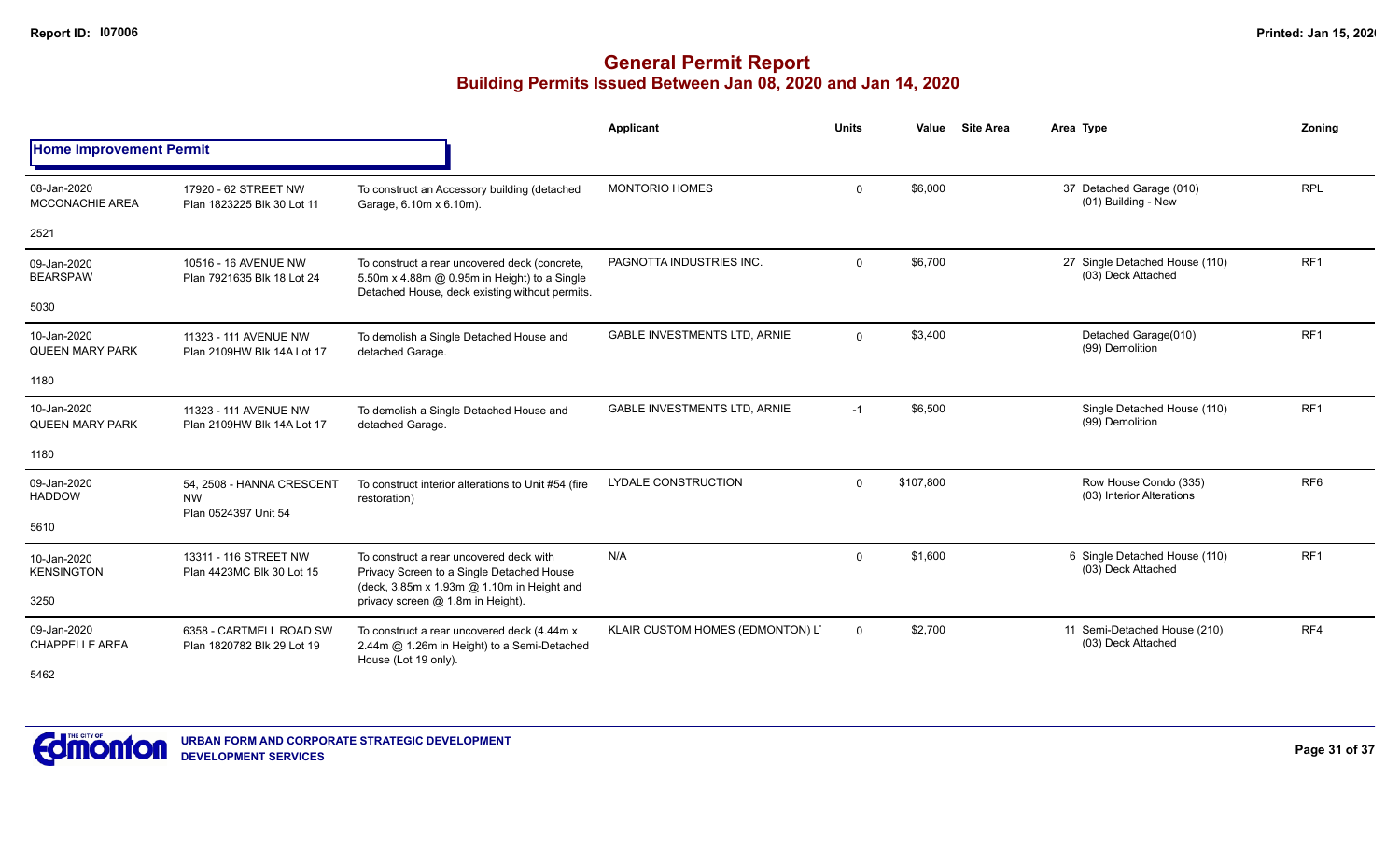|                                                |                                                    |                                                                                                                                                                                                                                                                                                  | <b>Applicant</b> | <b>Units</b> | Value    | <b>Site Area</b> | Area Type                                                | Zoning          |
|------------------------------------------------|----------------------------------------------------|--------------------------------------------------------------------------------------------------------------------------------------------------------------------------------------------------------------------------------------------------------------------------------------------------|------------------|--------------|----------|------------------|----------------------------------------------------------|-----------------|
| <b>Home Improvement Permit</b>                 |                                                    |                                                                                                                                                                                                                                                                                                  |                  |              |          |                  |                                                          |                 |
| 10-Jan-2020<br><b>AVONMORE</b><br>6020         | 7708 - 75 AVENUE NW<br>Plan 644KS Blk 7 Lot 59     | To construct interior alterations to a Single<br>Detached House (Basement development with<br>wall alterations. NOT to be used as an<br>additional Dwelling), basement partially existing<br>without permits. (1 bedroom, 1 bathroom, open<br>space, mechanical room, NO wet bar or<br>kitchen). | N/A              | $\mathbf 0$  | \$5,000  |                  | Single Detached House (110)<br>(03) Interior Alterations | RF <sub>1</sub> |
| 08-Jan-2020<br><b>ALBANY</b><br>3460           | 815 - ALBANY COVE NW<br>Plan 1223003 Blk 2 Lot 33  | To construct interior alterations to a Single<br>Detached House (adding a bathroom and living<br>room to an existing Basement development,<br>NOT to be used as an additional Dwelling).                                                                                                         | N/A              | $\mathbf{0}$ | \$3,500  |                  | Single Detached House (110)<br>(03) Interior Alterations | <b>RSL</b>      |
| 10-Jan-2020<br><b>LAUREL</b><br>6444           | 2837 - 18A AVENUE NW<br>Plan 1024829 Blk 11 Lot 5A | To construct interior alterations to a<br>Semi-detached House (Basement development,<br>NOT to be used as an additional Dwelling) (1<br>Bath, Living Area, Utility Room, NO Kitchen or<br>Wet Bar).                                                                                              | N/A              | $\mathbf{0}$ | \$5,000  |                  | Semi-Detached House (210)<br>(03) Interior Alterations   | RF4             |
| 08-Jan-2020<br><b>STEWART GREENS</b><br>4486   | 20617 - 97A AVENUE NW<br>Plan 1421051 Blk 3 Lot 48 | To construct interior alterations to a Single<br>Detached House (Basement development, NOT<br>to be used as an additional Dwelling).<br>(1 Play room, 1 Family living room, 1 Office, 1<br>Washroom, and 1 Mechanical room)                                                                      | N/A              | $\mathbf{0}$ | \$12,000 |                  | Single Detached House (110)<br>(03) Interior Alterations | <b>RSL</b>      |
| 09-Jan-2020<br><b>TAMARACK</b><br>6443         | 1428 - 37A AVENUE NW<br>Plan 0726190 Blk 3 Lot 15  | To construct a rear uncovered deck to a Single<br>Detached House, existing without permits<br>$(3.65m \times 2.52m \& 3.85m \times 6.13m \& 0.65m \infty)$<br>Height).                                                                                                                           | N/A              | $\mathbf 0$  | \$9,200  |                  | 36 Single Detached House (110)<br>(03) Deck Attached     | <b>RSL</b>      |
| 09-Jan-2020<br><b>PATRICIA HEIGHTS</b><br>4390 | 16119 - 78 AVENUE NW<br>Plan 5405NY Blk 9 Lot 5    | To construct interior alterations to a Single<br>Detached House (Basement development, NOT<br>to be used as an additional Dwelling) (Living<br>Room, Mechanical Room, Storage Room).                                                                                                             | N/A              | 0            | \$4,000  |                  | Single Detached House (110)<br>(03) Interior Alterations | RF1             |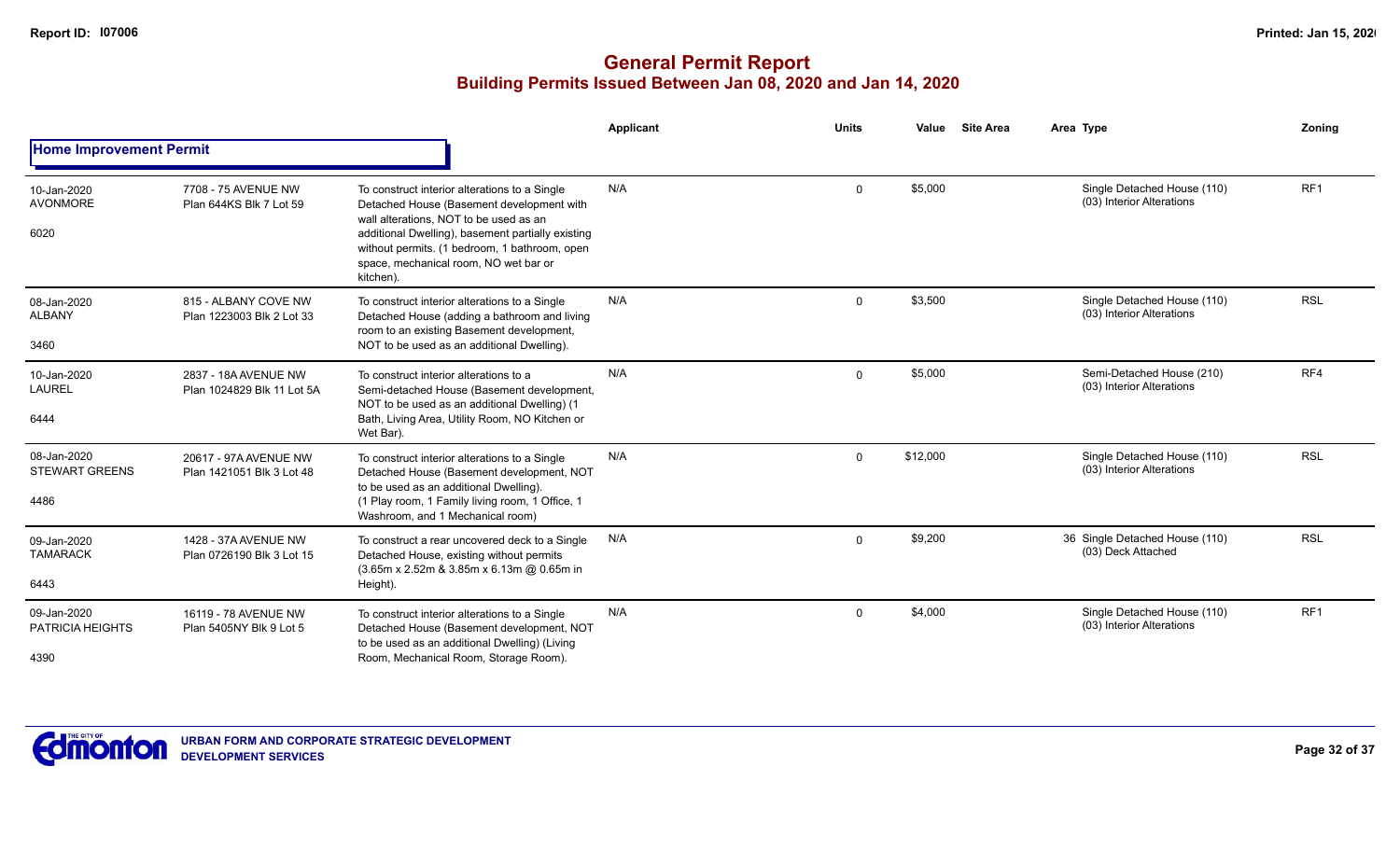|                                        |                                                       |                                                                                                                                                                                                       | Applicant                    | <b>Units</b> | Value    | <b>Site Area</b> | Area Type                                                | Zonina          |
|----------------------------------------|-------------------------------------------------------|-------------------------------------------------------------------------------------------------------------------------------------------------------------------------------------------------------|------------------------------|--------------|----------|------------------|----------------------------------------------------------|-----------------|
| <b>Home Improvement Permit</b>         |                                                       |                                                                                                                                                                                                       |                              |              |          |                  |                                                          |                 |
| 08-Jan-2020<br><b>STARLING</b><br>4474 | 2125 - BLUE JAY POINT NW<br>Plan 1224693 Blk 4 Lot 37 | To construct interior alterations to a Single<br>Detached House (Basement development, NOT<br>to be used as an additional Dwelling).<br>(1 Family room, 1 Storage, and 1 Mechanical<br>room)          | N/A                          | $\mathbf{0}$ | \$5,000  |                  | Single Detached House (110)<br>(03) Interior Alterations | <b>RSL</b>      |
| 08-Jan-2020<br>CARLTON<br>3470         | 13523 - 164 AVENUE NW<br>Plan 1224294 Blk 66 Lot 48   | To construct interior alterations to a Single<br>Detached House (Basement development, NOT<br>to be used as an additional Dwelling).<br>(1 Bedroom, 1 Furnace room, 1 Bathroom, and<br>1 Living room) | N/A                          | $\Omega$     | \$5,000  |                  | Single Detached House (110)<br>(03) Interior Alterations | <b>RSL</b>      |
| 08-Jan-2020<br>CAVANAGH                | 3028 - CHECKNITA WAY SW<br>Plan 1720796 Blk 4 Lot 13  | To construct an Accessory Building (detached<br>Garage 5.49m x 6.10m).                                                                                                                                | STERLING HOMES EDMONTON LTD. | $\Omega$     | \$5,600  |                  | 33 Detached Garage (010)<br>(01) Building - New          | <b>RMD</b>      |
| 5467                                   |                                                       |                                                                                                                                                                                                       |                              |              |          |                  |                                                          |                 |
| 09-Jan-2020<br><b>STRATHCONA</b>       | 9821 - 91 AVENUE NW<br>Plan I21 Blk 125 Lot 18        | To construct a rear uncovered deck (1.04m x<br>2.22m @ 1.2m in Height) with privacy screen @<br>1.58m in Height.                                                                                      | THE HOUSE COMPANY            | $\mathbf 0$  | \$600    |                  | 2 Single Detached House (110)<br>(03) Deck Attached      | RF <sub>2</sub> |
| 5480                                   |                                                       |                                                                                                                                                                                                       |                              |              |          |                  |                                                          |                 |
| 09-Jan-2020<br><b>PAISLEY</b>          | 2539 - PRICE WAY SW<br>Plan 1720738 Blk 11 Lot 28     | To construct interior alterations to a Single<br>Detached House (Basement development, NOT<br>to be used as an additional Dwelling) (1                                                                | N/A                          | $\Omega$     | \$15,000 |                  | Single Detached House (110)<br>(03) Interior Alterations | <b>HVLD</b>     |
| 5469                                   |                                                       | bedroom, 1 bathroom, mechanical room).                                                                                                                                                                |                              |              |          |                  |                                                          |                 |
| 10-Jan-2020<br><b>EAUX CLAIRES</b>     | 15915 - 90 STREET NW<br>Plan 9823929 Blk 78 Lot 112   | To construct interior alterations to a Single<br>Detached House (Basement development, NOT<br>to be used as an additional Dwelling) (Exercise                                                         | N/A                          | $\mathbf{0}$ | \$3,000  |                  | Single Detached House (110)<br>(03) Interior Alterations | RF <sub>1</sub> |
| 2241                                   |                                                       | Room, NO Kitchen or Wet Bar).                                                                                                                                                                         |                              |              |          |                  |                                                          |                 |
| 10-Jan-2020<br><b>LAUREL</b>           | 2504 - 19A AVENUE NW<br>Plan 1524099 Blk 6 Lot 28     | To construct interior alterations to a<br>Semi-detached House (Basement development,<br>NOT to be used as an additional Dwelling) (1                                                                  | N/A                          | $\Omega$     | \$6,500  |                  | Semi-Detached House (210)<br>(03) Interior Alterations   | RF4             |
| 6444                                   |                                                       | Bed, 1 Bath, Media Room, Laundry, Utility, NO<br>Kitchen/ Wet Bar).                                                                                                                                   |                              |              |          |                  |                                                          |                 |

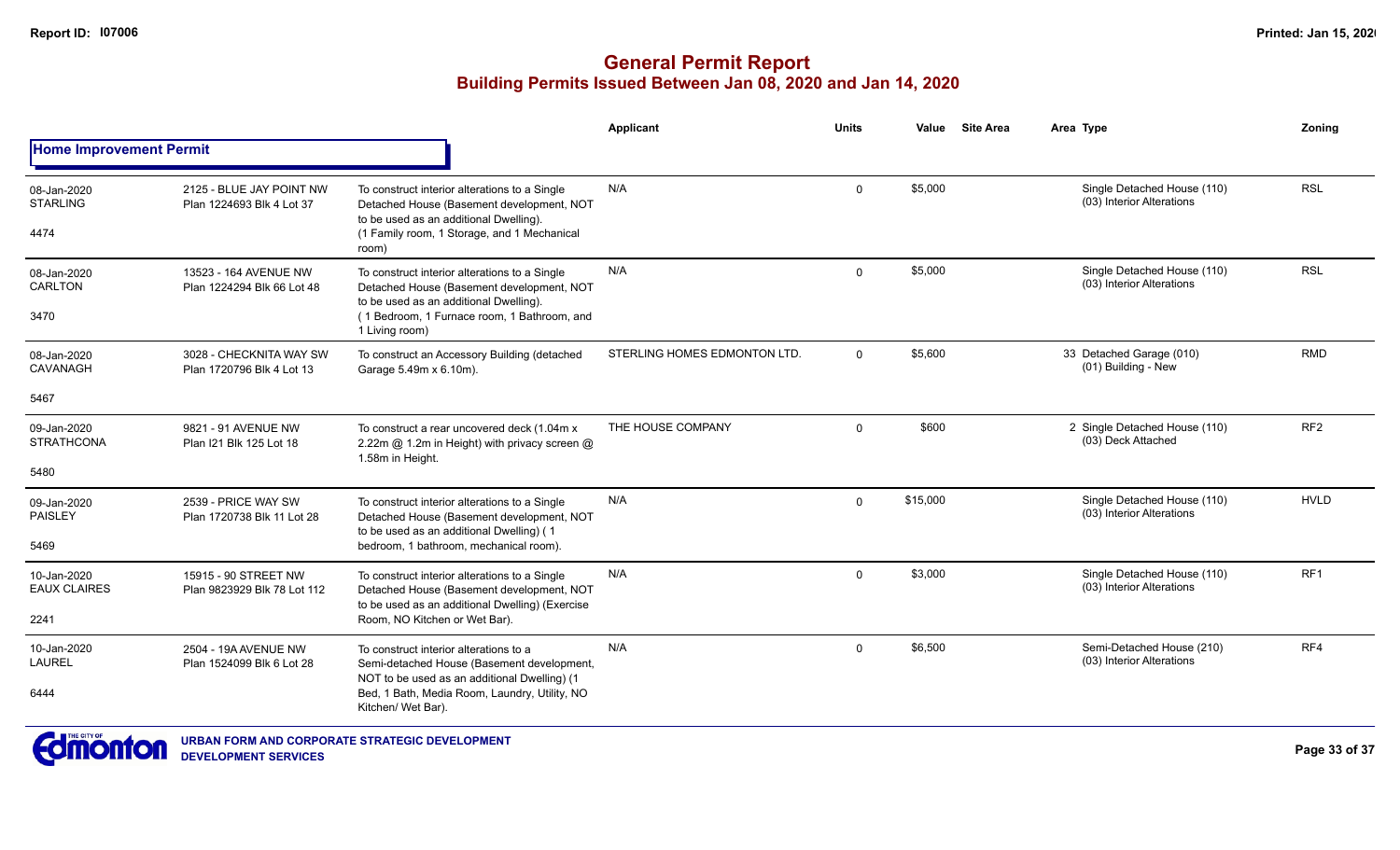|                                          |                                                                   |                                                                                                                                                                                                                                                                                                                     | Applicant                | <b>Units</b> | Value    | <b>Site Area</b> | Area Type                                                | Zoning          |
|------------------------------------------|-------------------------------------------------------------------|---------------------------------------------------------------------------------------------------------------------------------------------------------------------------------------------------------------------------------------------------------------------------------------------------------------------|--------------------------|--------------|----------|------------------|----------------------------------------------------------|-----------------|
| <b>Home Improvement Permit</b>           |                                                                   |                                                                                                                                                                                                                                                                                                                     |                          |              |          |                  |                                                          |                 |
| 13-Jan-2020<br><b>KLARVATTEN</b><br>2440 | 17434 - 87 STREET NW<br>Plan 0423656 Blk 17 Lot 34                | To construct interior alterations to a Single<br>Detached House (Basement development, NOT<br>to be used as an additional Dwelling) (1 Bed, 1<br>Bath, Entertainment Room, Storage, Utility, NO<br>Kitchen or Wet Bar).                                                                                             | N/A                      | $\Omega$     | \$7,300  |                  | Single Detached House (110)<br>(03) Interior Alterations | <b>RPL</b>      |
| 08-Jan-2020<br>WESTMOUNT<br>3440         | 12417 - 103 AVENUE NW<br>Plan RN22B Blk 33 Lot 1                  | To construct interior alterations to a Single<br>Detached House (to add a bathroom to the main<br>floor).                                                                                                                                                                                                           | N/A                      | $\Omega$     | \$4,000  |                  | Single Detached House (110)<br>(03) Interior Alterations | RF3             |
| 10-Jan-2020<br><b>BELGRAVIA</b><br>5040  | 11915 - UNIVERSITY AVENUE<br><b>NW</b><br>Plan 935KS Blk 1 Lot 31 | To construct interior alterations to a Single<br>Detached House (one bedroom addition to<br>existing main floor plan).                                                                                                                                                                                              | N/A                      | $\Omega$     | \$3,000  |                  | Single Detached House (110)<br>(03) Interior Alterations | RF <sub>1</sub> |
| 10-Jan-2020<br><b>WELLINGTON</b><br>3430 | 13512 - 136A STREET NW<br>Plan 3785KS Blk 11 Lot 50               | To construct interior alterations to a Single<br>Detached House (Basement development, NOT<br>to be used as an additional Dwelling) (2 Bed, 1<br>Bath, Media Room, Utility, NO Kitchen/ Wetbar).                                                                                                                    | N/A                      | $\Omega$     | \$22,000 |                  | Single Detached House (110)<br>(03) Interior Alterations | RF <sub>1</sub> |
| 08-Jan-2020<br><b>GRANVILLE</b><br>4551  | 3709 - GOODRIDGE CLOSE NW<br>Plan 1025169 Blk 4 Lot 24            | To construct interior alterations to a Single<br>Detached House (Basement development, NOT<br>to be used as an additional Dwelling), (2<br>bedroom, 1 bathroom, 1 living room, 1<br>mechanical room, NO wet bar or kitchen).                                                                                        | N/A                      | $\Omega$     | \$9,000  |                  | Single Detached House (110)<br>(03) Interior Alterations | <b>RSL</b>      |
| 14-Jan-2020<br><b>SECORD</b><br>4487     | 9936 - 223 STREET NW<br>Plan 1820330 Blk 23 Lot 128               | To construct interior alterations and a rear<br>uncovered deck to a Single Detached House<br>(deck 3.05m x 3.05m @ 0.93m in Height;<br>Basement development, NOT to be used as an<br>additional Dwelling).<br>(Basement: 1 bedroom, 1 bathroom, 1 family<br>room, 1 mechanical room, and NO wet bar or<br>kitchen.) | <b>CAMERON HOMES INC</b> | $\Omega$     |          |                  | Single Detached House (110)<br>(03) Interior Alterations | <b>RMD</b>      |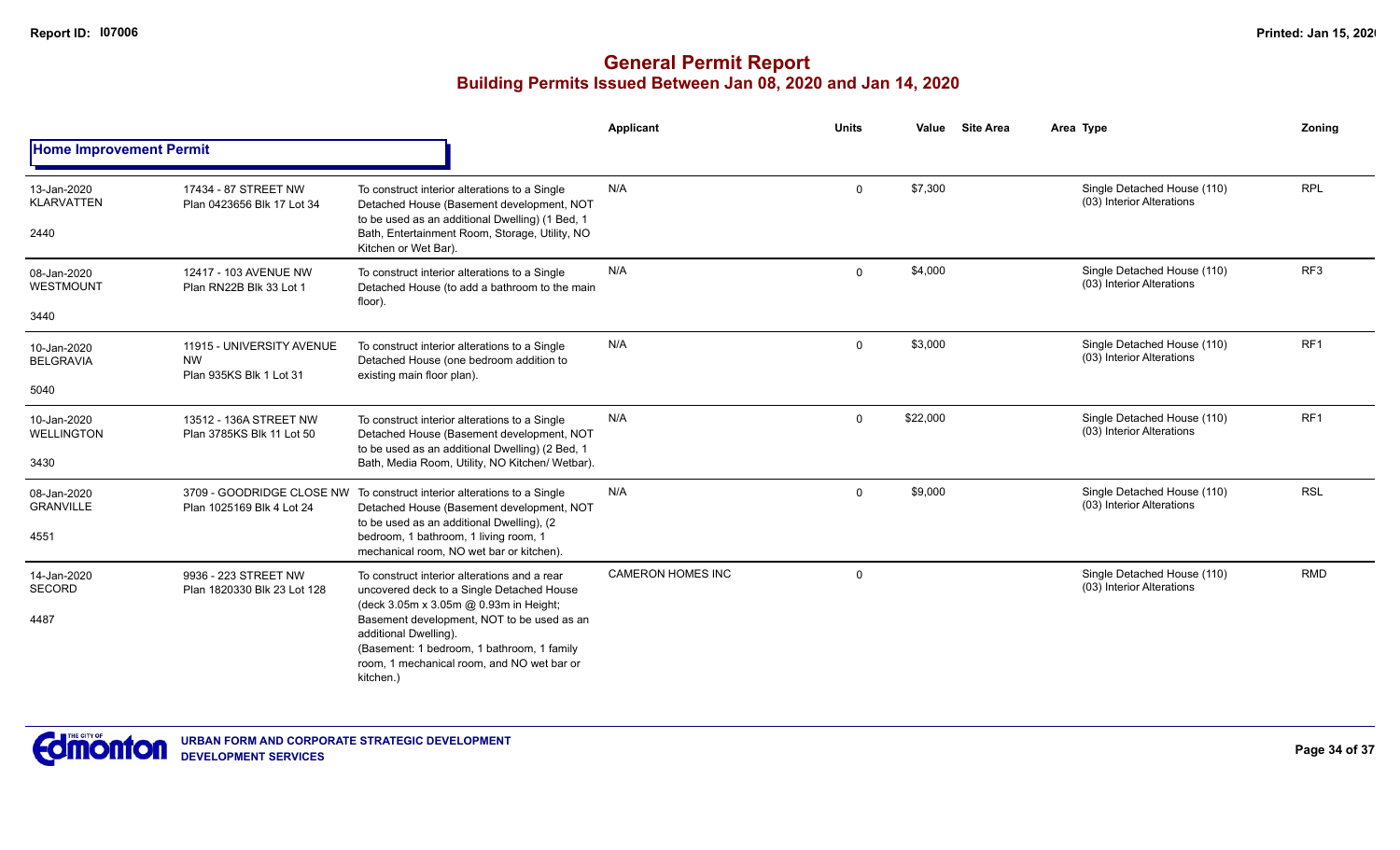|                                                |                                                       |                                                                                                                                                                                                                                                                                                                     | Applicant                        | <b>Units</b> | Value    | <b>Site Area</b> | Area Type                                                | <b>Zoning</b> |
|------------------------------------------------|-------------------------------------------------------|---------------------------------------------------------------------------------------------------------------------------------------------------------------------------------------------------------------------------------------------------------------------------------------------------------------------|----------------------------------|--------------|----------|------------------|----------------------------------------------------------|---------------|
| <b>Home Improvement Permit</b>                 |                                                       |                                                                                                                                                                                                                                                                                                                     |                                  |              |          |                  |                                                          |               |
| 14-Jan-2020<br><b>SECORD</b><br>4487           | 9936 - 223 STREET NW<br>Plan 1820330 Blk 23 Lot 128   | To construct interior alterations and a rear<br>uncovered deck to a Single Detached House<br>(deck 3.05m x 3.05m @ 0.93m in Height;<br>Basement development, NOT to be used as an<br>additional Dwelling).<br>(Basement: 1 bedroom, 1 bathroom, 1 family<br>room, 1 mechanical room, and NO wet bar or<br>kitchen.) | <b>CAMERON HOMES INC</b>         | $\mathbf 0$  | \$2,400  |                  | 9 Single Detached House (110)<br>(03) Deck Attached      | <b>RMD</b>    |
| 14-Jan-2020<br><b>GRIESBACH</b><br>3111        | 6073 - NADEN LANDING NW<br>Plan 1822264 Blk 23 Lot 48 | To construct a rear uncovered deck to a Single<br>Detached House (2.74m x 3.05m @ 0.61m in<br>height).                                                                                                                                                                                                              | <b>IMPACT HOMES LTD</b>          | $\Omega$     | \$2,200  |                  | 8 Single Detached House (110)<br>(03) Deck Attached      | <b>GLG</b>    |
| 08-Jan-2020<br><b>CHAPPELLE AREA</b><br>5462   | 6349 - CARTMELL ROAD SW<br>Plan 1820782 Blk 28 Lot 33 | To construct a rear uncovered deck (3.81m x<br>2.92m @ 1.01m in Height) to a Semi-Detached<br>House (Lot 33 only).                                                                                                                                                                                                  | KLAIR CUSTOM HOMES (EDMONTON) LT | $\mathbf{0}$ | \$2,900  |                  | 11 Semi-Detached House (210)<br>(03) Deck Attached       | RF4           |
| 09-Jan-2020<br>SATOO, SUMMERSIDE<br>6680, 6213 | 7812 - 22 AVENUE NW<br>Plan 4997TR Blk 14 Lot 62      | To construct interior alterations to a Single<br>Detached House (Basement development, NOT<br>to be used as an additional Dwelling), (1<br>office/craft room, 1 bathroom, 1 storage room,<br>rec room, mechanical room, NO wet bar or<br>kitchen)                                                                   | AMSBAUGH DEVELOPMENTS            | $\Omega$     | \$18,000 |                  | Single Detached House (110)<br>(03) Interior Alterations | <b>RSL</b>    |
| 08-Jan-2020<br><b>TRUMPETER AREA</b><br>4471   | 13015 - 205 STREET NW<br>Plan 1225025 Blk 8 Lot 19    | To construct interior alterations to a<br>Semi-Detached House (Basement development<br>(Lot 19 only), NOT to be used as an additional<br>Dwelling),<br>(1 Office, 1 Bathroom, 1 Mechanical room, and<br>1 Living room)                                                                                              | MODE CONTRACTING INC.            | $\Omega$     | \$23,800 |                  | Semi-Detached House (210)<br>(03) Interior Alterations   | RF4           |

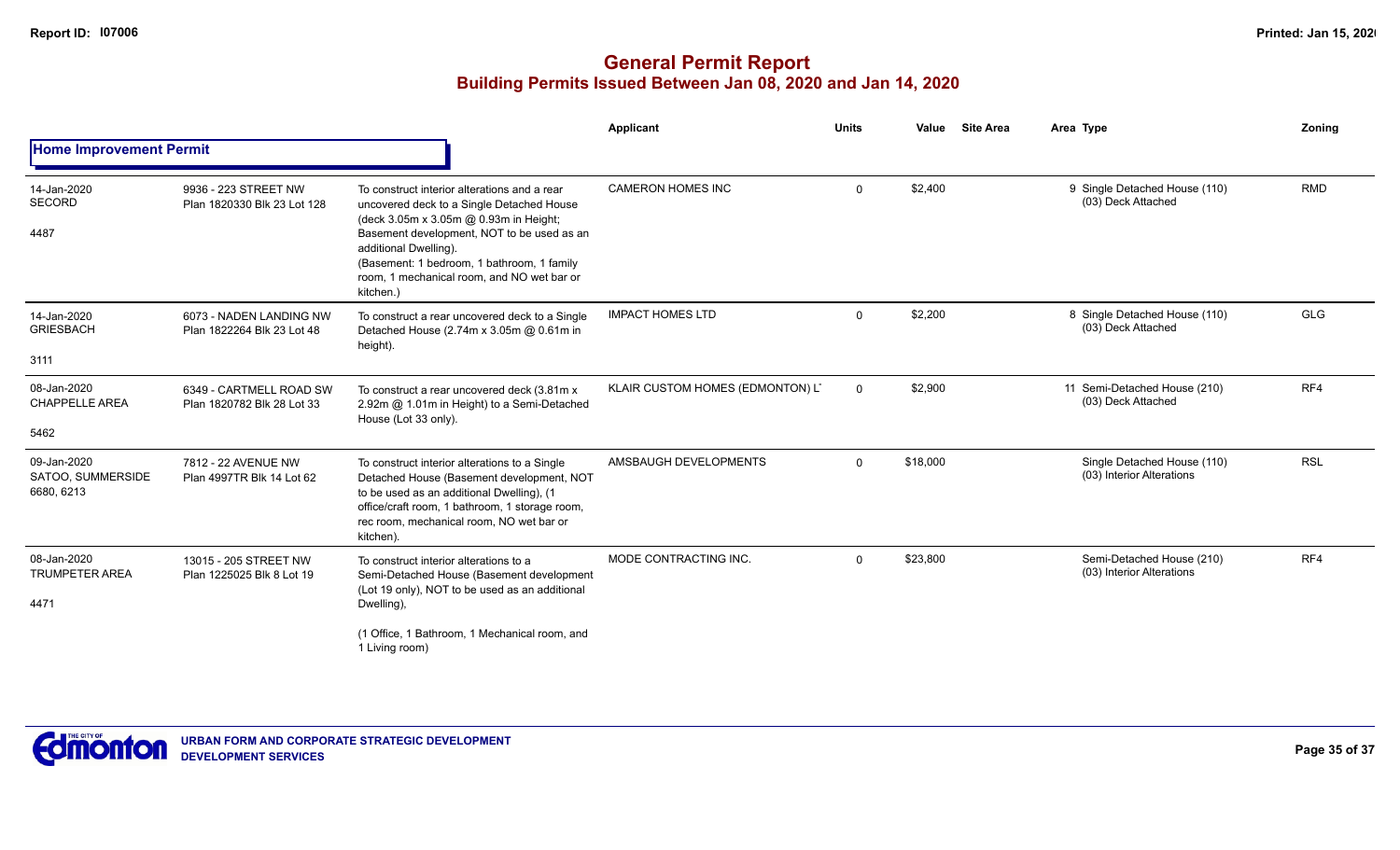|                                       |                                                      |                                                                                                                                                                                                    | Applicant             | <b>Units</b>                                                                                                                                                                                                                                                                                                                                                                                                       | Value   |  | Area Type                                                | <b>Zoning</b> |  |  |
|---------------------------------------|------------------------------------------------------|----------------------------------------------------------------------------------------------------------------------------------------------------------------------------------------------------|-----------------------|--------------------------------------------------------------------------------------------------------------------------------------------------------------------------------------------------------------------------------------------------------------------------------------------------------------------------------------------------------------------------------------------------------------------|---------|--|----------------------------------------------------------|---------------|--|--|
| <b>Home Improvement Permit</b>        |                                                      |                                                                                                                                                                                                    |                       | <b>Site Area</b><br>\$6,000<br><b>HVLD</b><br>Semi-Detached House (210)<br>$\Omega$<br>(03) Interior Alterations<br>RF1<br>\$5,000<br>Single Detached House (110)<br>$\Omega$<br>(03) Interior Alterations<br>RF <sub>1</sub><br>\$9,600<br>58 Detached Garage (010)<br>$\mathbf 0$<br>(01) Building - New<br>RF <sub>1</sub><br>\$10,000<br>Semi-Detached House (210)<br>$\mathbf 0$<br>(03) Interior Alterations |         |  |                                                          |               |  |  |
| 09-Jan-2020<br><b>PAISLEY</b><br>5469 | 4204 - PROWSE WAY SW<br>Plan 1424774 Blk 4 Lot 26    | To construct interior alterations Semi-Detached<br>House (Basement development (Lot 26), NOT to<br>be used as an additional Dwelling), (1 bedroom,<br>1 bathroom, 1 entertainment room, 1 computer | N/A                   |                                                                                                                                                                                                                                                                                                                                                                                                                    |         |  |                                                          |               |  |  |
|                                       |                                                      | room, 1 storage room, mechanical room, NO<br>wet bar or kitchen).                                                                                                                                  |                       |                                                                                                                                                                                                                                                                                                                                                                                                                    |         |  |                                                          |               |  |  |
| 09-Jan-2020<br><b>CRAWFORD PLAINS</b> | 1408 - 49A STREET NW<br>Plan 8922797 Blk 45 Lot 58   | To construct interior alterations to a Single<br>Detached House (Basement development, NOT<br>to be used as an additional Dwelling), (1                                                            | N/A                   |                                                                                                                                                                                                                                                                                                                                                                                                                    |         |  |                                                          |               |  |  |
| 6140                                  |                                                      | bedroom, 1 bathroom, 1 storage room, 1 living<br>room, mechanical room), partially existing<br>without permits.                                                                                    |                       |                                                                                                                                                                                                                                                                                                                                                                                                                    |         |  |                                                          |               |  |  |
| 10-Jan-2020<br><b>BERGMAN</b>         | 3804 - 123 AVENUE NW<br>Plan 8020322 Blk 49 Lot 13   | To construct an Accessory Building (rear<br>detached Garage, 7.92m x 7.32m).                                                                                                                       | PREMIER BUILT GARAGES |                                                                                                                                                                                                                                                                                                                                                                                                                    |         |  |                                                          |               |  |  |
| 2090                                  |                                                      |                                                                                                                                                                                                    |                       |                                                                                                                                                                                                                                                                                                                                                                                                                    |         |  |                                                          |               |  |  |
| 13-Jan-2020<br><b>HIGH PARK</b>       | 10738 - 149 STREET NW<br>Plan 1821767 Blk 67 Lot 13A | To construct interior alterations to a<br>Semi-Detached House (Basement development                                                                                                                | N/A                   |                                                                                                                                                                                                                                                                                                                                                                                                                    |         |  |                                                          |               |  |  |
| 4200                                  |                                                      | (Lot #13A only), NOT to be used as an<br>additional Dwelling), (1 bedroom, 1 bathroom, 1<br>rec room, 1 storage room, mechanical room, NO<br>wet bar or kitchen).                                  |                       |                                                                                                                                                                                                                                                                                                                                                                                                                    |         |  |                                                          |               |  |  |
| 13-Jan-2020<br><b>HODGSON</b>         | 647 - HODGSON ROAD NW<br>Plan 0422201 Blk 163 Lot 36 | To construct interior alterations to a Single<br>Detached House (Basement development, NOT<br>to be used as an additional Dwelling), (1                                                            | N/A                   | $\mathbf 0$                                                                                                                                                                                                                                                                                                                                                                                                        | \$3,000 |  | Single Detached House (110)<br>(03) Interior Alterations | <b>RSL</b>    |  |  |
| 5620                                  |                                                      | gym/office room, 1 flex/living space, 1 storage<br>room, mechanical / laundry room, NO wet bar or<br>kitchen).                                                                                     |                       |                                                                                                                                                                                                                                                                                                                                                                                                                    |         |  |                                                          |               |  |  |